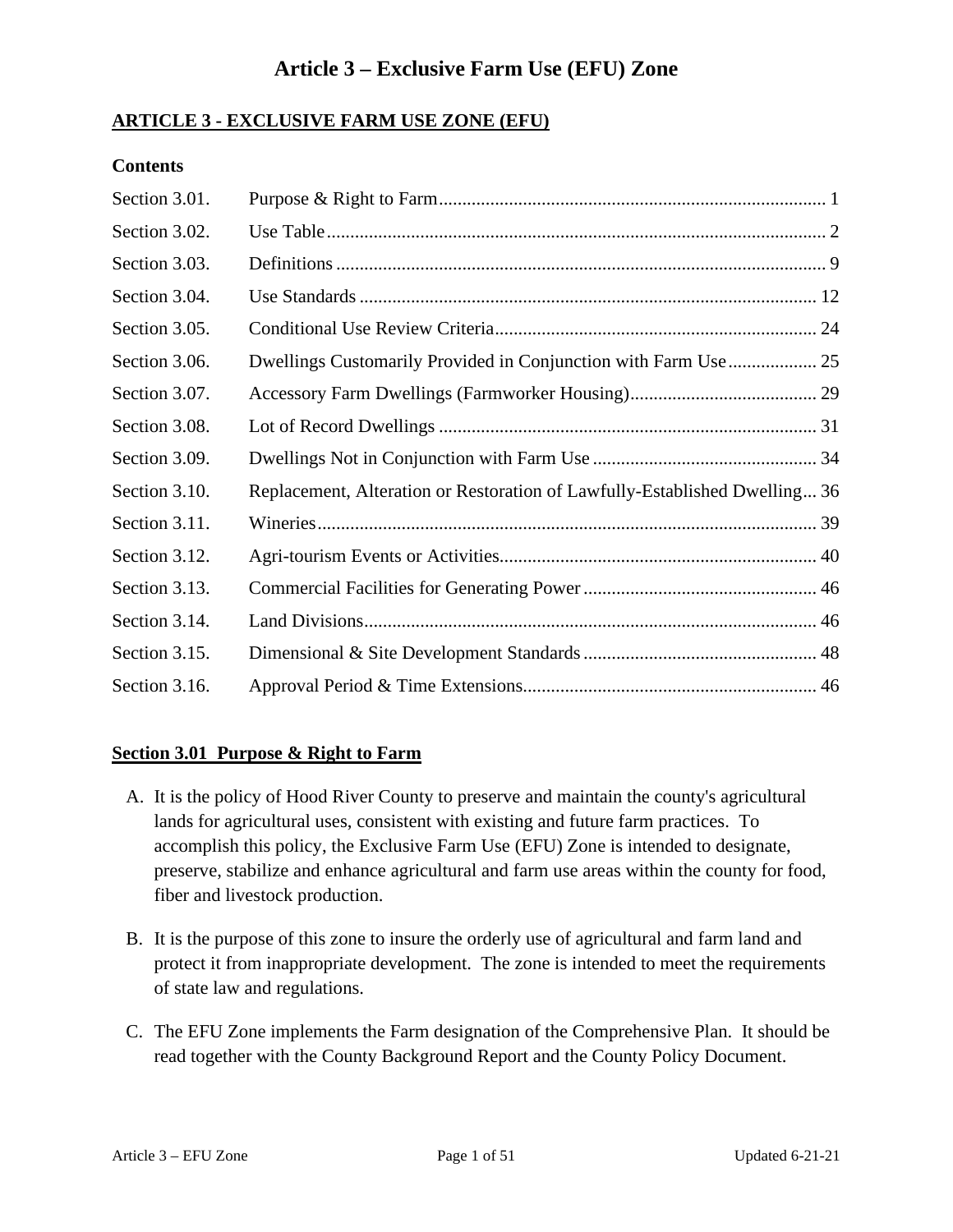D. The EFU Zone has two component parts. One is High Value Farmland (HVF), which was defined by the Legislature in 1993. HVF is made up of mostly Class I and II soils, and lands that were growing perennials (e.g. tree fruits, berries, etc.) as of a certain date. The Legislature felt the HVF designation would help protect the more productive resource land from the detrimental effects of uses not related to agriculture. In 1995, HVF composed approximately 80% of the total EFU Zone. The remaining component, about 20%, basically mirrors requirements of the pre-1993 County Zoning Ordinance for agricultural lands, although some other requirements have been added to comply with new laws.

#### E. Right to Farm

- 1. Farming and forest practices are critical to the economic welfare of the county. The expansion of non-resource uses on and near lands zoned for resource use may give rise to conflicts between resource and non-resource activities. Resource practices on lands zoned for resource use must be protected to some extent from claims of relief filed by persons not accepting conditions associated with living near resource operations, because such claims have an adverse effect on the full resource base of the county.
- 2. Spraying in compliance with state laws, and smoke, noise, dust and odors associated with a generally accepted, reasonable and prudent methods for the operation of a farm, are accepted farming practices. No farming or forest practice on land zoned for such use shall give rise to any private right of action or claim for relief based on nuisance or trespass, except for damage to a commercial farm product, or death or serious physical injury.

#### **Section 3.02 Use Table**

Table 3.02 identifies the uses permitted in the Exclusive Farm Use (EFU) zone. *This table applies to all new uses, expansions of existing uses, and changes of use when the expanded or changed use would require a Type I, II, or III review, unless otherwise specified on Table 3.02. All uses are subject to the general provisions, special conditions, additional restrictions and exceptions set forth in this Ordinance.*

#### A. **As used in Table 3.02:**

- 1. "A" means the use is allowed outright; uses and activities and their accessory buildings and uses are permitted subject to the general provisions set forth by this Ordinance and do not require land use review.
- 2. "P" means the use is prohibited.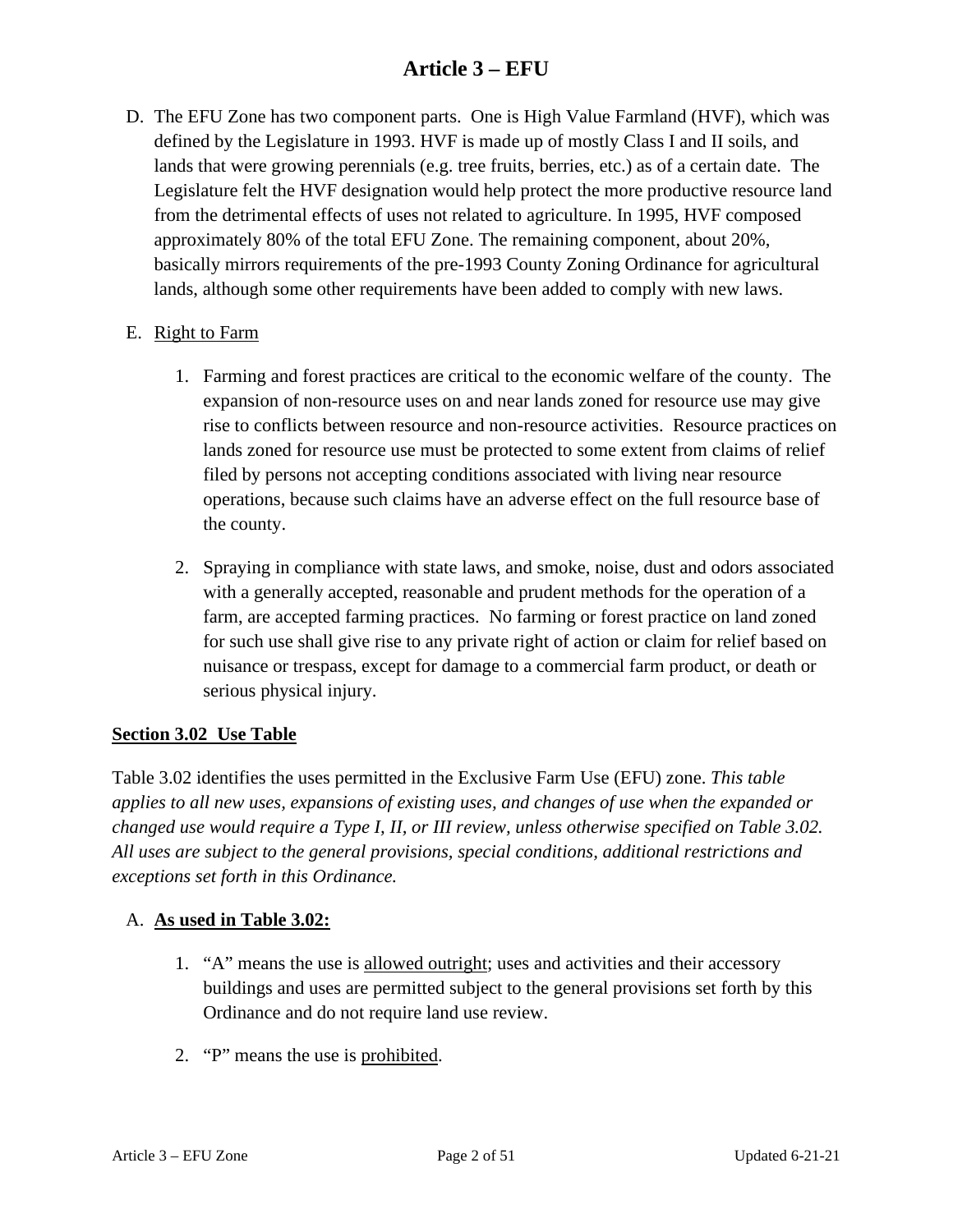- 3. "C" means the use is a Conditional Use, approval of which is subject to *Section 3.05*, *Conditional Use Review* and other listed criteria.
- 4. The "Subject To" column identifies certain provisions to which the use is subject.
- 5. "HV" means High Value Farmland as defined in Section 3.03.
- 6. "All Other" refers to EFU zoned lands not defined as HV Farmland.
- 7. "Type I" uses (Ministerial Review) are permitted by-right, requiring only nondiscretionary staff review to demonstrate compliance with the standards in this Ordinance. Type I permits are limited to actions that do not require interpretation or the exercise of policy or legal judgment.
- 8. "Type II" uses (Administrative Action) involve permits, including both permitted uses *subject to standards* and *conditional uses*, for which the application of review criteria requires the exercise of discretion. These decisions require a notice of decision and opportunity for appeal and public hearing.
- 9. "Type III" uses require a public hearing. Decisions are made by the hearings officer or planning commission, usually with an opportunity to appeal to the board of commissioners. Quasi-judicial decisions involve the exercise of discretion and judgment when applying applicable land use and development criteria, but implement established policy. Uses that require a Type III Permit may be allowed subject to findings of compliance with applicable approval criteria and development standards.
- **B. Permitted Uses** Permitted uses are subject to the applicable provisions of Subsection 3.15 *Dimensional and Site Development Standards* and other applicable *Articles* of the *Hood River County Zoning Ordinance*.
- **C. Prohibited Uses** Uses of structures, buildings and land use not specifically permitted are prohibited.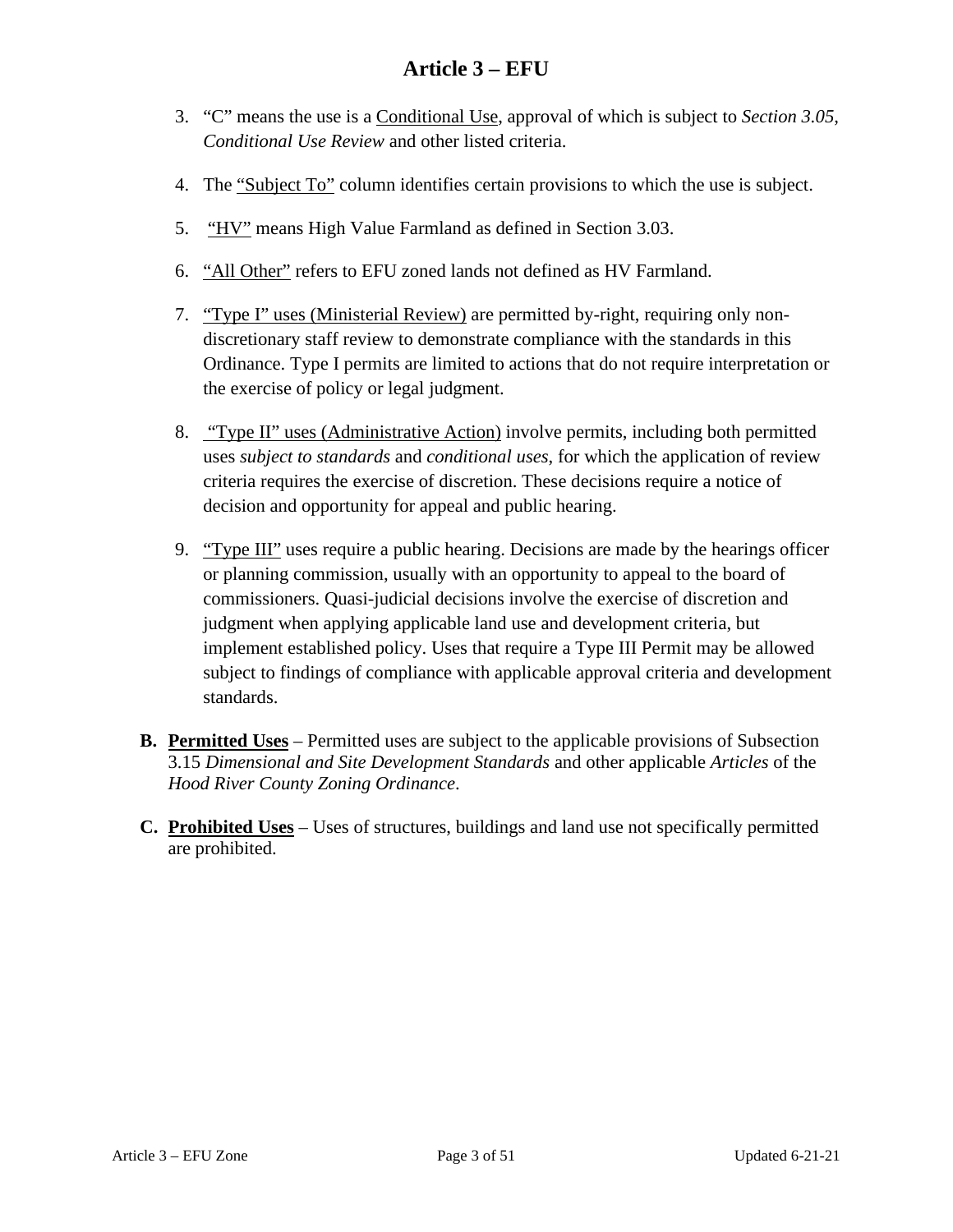# **Table 3.02 Use Table for Exclusive Farm Use (EFU) Zone**

| <b>Table 3.02: Use Table for EFU Zones</b><br>$I = Type I$ II = Type II III = Type III A = Allowed P = Prohibited                                            | <b>Review Type</b>         |                           |                                        |
|--------------------------------------------------------------------------------------------------------------------------------------------------------------|----------------------------|---------------------------|----------------------------------------|
| <b>Use</b>                                                                                                                                                   | <b>HV</b>                  | <b>All Other</b>          | <b>SUBJECT TO</b>                      |
| Farm, Forest, & Natural Resource Uses                                                                                                                        |                            |                           |                                        |
| Farm use as defined in ORS 215.203                                                                                                                           | A                          | A                         |                                        |
| Farm use, marijuana production                                                                                                                               | Type I                     | Type I                    | Article 53                             |
| Marijuana processing                                                                                                                                         | Type II                    | Type II                   | Article 53                             |
| Marijuana wholesaling (off-site); marijuana retailing                                                                                                        | P                          | P                         |                                        |
| Propagation or harvesting of a forest product                                                                                                                | A                          | A                         |                                        |
| Other buildings customarily provided in conjunction with farm use (agricultural<br>buildings and equine facilities)                                          | <b>TYPE I</b>              | <b>TYPE I</b>             | Section 3.04.A<br>Section 3.15         |
| Creation of, restoration of, or enhancement of wetlands                                                                                                      | A                          | A                         | Coordination with<br><b>DSL</b>        |
| Composting limited to accepted farming practice in conjunction with and<br>auxiliary to farm use on the subject tract                                        | A                          | A                         |                                        |
| A facility for the processing of farm crops, biofuel or poultry                                                                                              | TYPE II                    | <b>TYPE II</b>            | Section 3.04.B<br>Section 3.15         |
| A facility for the primary processing of forest products                                                                                                     | $\mathbf C$<br>(TYPE II)   | $\mathbf C$<br>(TYPE II)  | Section 3.04.C<br>Section 3.15         |
| The propagation, cultivation, maintenance and harvesting of aquatic species that<br>are not under the jurisdiction of the State Fish and Wildlife Commission | $\mathsf{C}$<br>(TYPE II)  | $\mathsf{C}$<br>(TYPE II) | Section 3.05                           |
| Conservation areas or structures for the retention of water, soil, open space,<br>forest or wildlife resources                                               | A                          | A                         | Coordination with<br>resource agencies |
| <b>Residential Uses</b>                                                                                                                                      |                            |                           |                                        |
| Uses and structures customarily accessory and incidental to a dwelling, only if a<br>lawfully established dwelling exists                                    | <b>TYPE I</b>              | <b>TYPE I</b>             | Section 3.15                           |
| Primary farm dwelling<br>Includes standards for: Large Tract, Farm Income Non-High Value, Farm<br>Income High Value, and Commercial Dairy dwellings.         | TYPE II                    | <b>TYPE II</b>            | Section 3.04.V<br>Section 3.06         |
| Relative farm help dwelling                                                                                                                                  | TYPE II                    | <b>TYPE II</b>            | Section 3.04.D<br>Section 3.04.V       |
| Temporary hardship dwelling                                                                                                                                  | $\mathcal{C}$<br>(TYPE II) | $\mathbf C$<br>(TYPE II)  | Section 3.04.E<br>Section 3.05         |
| Accessory farm dwelling                                                                                                                                      | TYPE II                    | TYPE II                   | Section 3.04.V<br>Section 3.07         |
| Lot of record dwelling                                                                                                                                       | TYPE II                    | TYPE II                   | Section 3.04.V<br>Section 3.08         |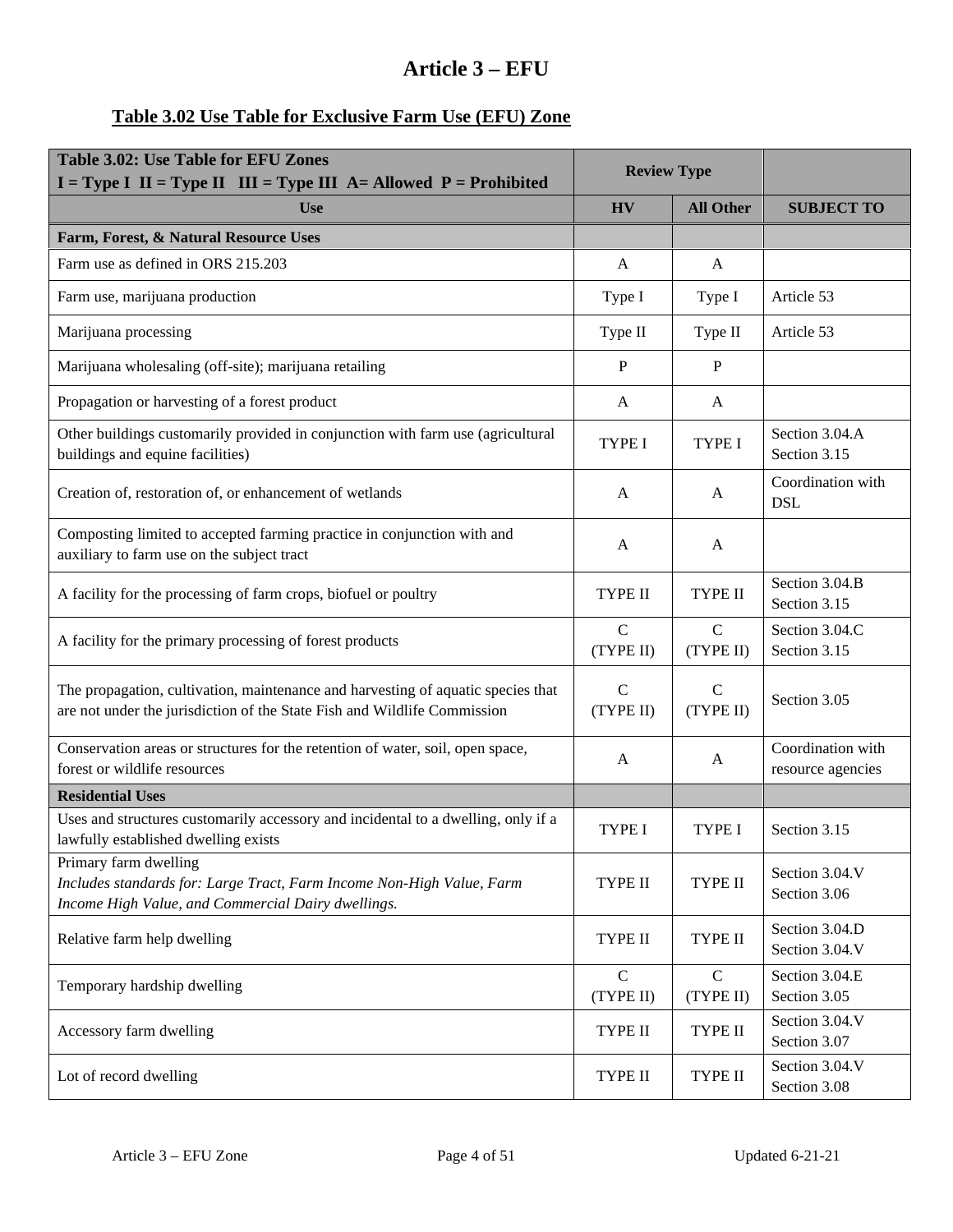| <b>Table 3.02: Use Table for EFU Zones</b><br><b>Review Type</b><br>$I = Type I$ $II = Type II$ $III = Type III$ A= Allowed $P =$ Prohibited |                             |                                              |                                                                  |
|----------------------------------------------------------------------------------------------------------------------------------------------|-----------------------------|----------------------------------------------|------------------------------------------------------------------|
| <b>Use</b>                                                                                                                                   | <b>HV</b>                   | <b>All Other</b>                             | <b>SUBJECT TO</b>                                                |
| Non-farm dwelling                                                                                                                            | $\mathbf C$<br>(TYPE II)    | $\mathsf{C}$<br>(TYPE II)                    | Section 3.04.V<br>Section 3.05<br>Section 3.09.A                 |
| Replacement, alteration or restoration of lawfully established dwelling                                                                      | TYPE I or II                | TYPE I or<br>$\mathop{\mathrm{II}}\nolimits$ | Section 3.10<br>Section 3.10.D                                   |
| Replacement dwelling for historic property                                                                                                   | TYPE II                     | <b>TYPE II</b>                               | Section 3.04.V                                                   |
| Residential home as defined in ORS 197.660, in existing dwellings                                                                            | $\mathcal{C}$<br>(TYPE III) | $\mathcal{C}$<br>(TYPE III)                  | Section 3.04.V<br>Section 3.05                                   |
| Room and board arrangements (i.e., meals served) for a maximum of five<br>unrelated persons in existing residences                           | $\mathbf{P}$                | $\mathbf{P}$                                 |                                                                  |
| <b>Commercial Uses</b>                                                                                                                       |                             |                                              |                                                                  |
| <b>Billboards</b>                                                                                                                            | $\mathbf{P}$                | $\mathbf{P}$                                 |                                                                  |
| Commercial activity carried on in conjunction with a marijuana crop                                                                          | P                           | P                                            |                                                                  |
| Contractor's Equipment Yards                                                                                                                 | $\mathbf{P}$                | $\mathbf{P}$                                 |                                                                  |
| Winery or Cider Business                                                                                                                     | TYPE II                     | <b>TYPE II</b>                               | Section 3.11                                                     |
| Agri-tourism single event (i.e., not to exceed 16 hrs and 50 attendees)                                                                      | <b>TYPE I</b>               | <b>TYPE I</b>                                | Section 3.12.A                                                   |
| Agri-tourism single event (i.e., not to exceed 72 hrs and 250 attendees)                                                                     | $\mathsf{C}$<br>(TYPE II)   | $\mathbf C$<br>(TYPE II)                     | Section 3.05<br>Section 3.12.B                                   |
| Agri-tourism for up to 6 events or activities in a calendar year (i.e., not to exceed<br>72 hrs and 250 attendees)                           | $\mathcal{C}$<br>(TYPE II)  | $\mathcal{C}$<br>(TYPE II)                   | Section 3.05<br>Section 3.12.C                                   |
| Agri-tourism: Other more frequent or longer events on 80 acres                                                                               | $\mathbf{P}$                | P                                            |                                                                  |
| Destination resort                                                                                                                           | $\mathbf{P}$                | $\, {\bf P}$                                 |                                                                  |
| Parking of up to seven log trucks                                                                                                            | $\mathsf C$<br>(TYPE II)    | $\mathbf C$<br>(TYPE II)                     | Section 3.05                                                     |
| Dog training classes or testing trials (conducted outdoors or in farm buildings<br>that existed on January 1, 2013)                          | TYPE II                     | TYPE II                                      | Section 3.04.F                                                   |
| Commercial dog boarding kennels or dog training classes or testing trials that<br>cannot be established under Section 3.04.F                 | $\, {\bf P}$                | $\mathbf C$<br>(TYPE III)                    | Section 3.05                                                     |
| Farm stand                                                                                                                                   | TYPE II                     | TYPE II                                      | Section 3.04.G                                                   |
| Home occupation                                                                                                                              | $\mathbf C$<br>(TYPE II)    | $\mathsf{C}$<br>(TYPE II)                    | Section<br>7.01.HSection<br>3.04.H<br>Section 3.05<br>Article 53 |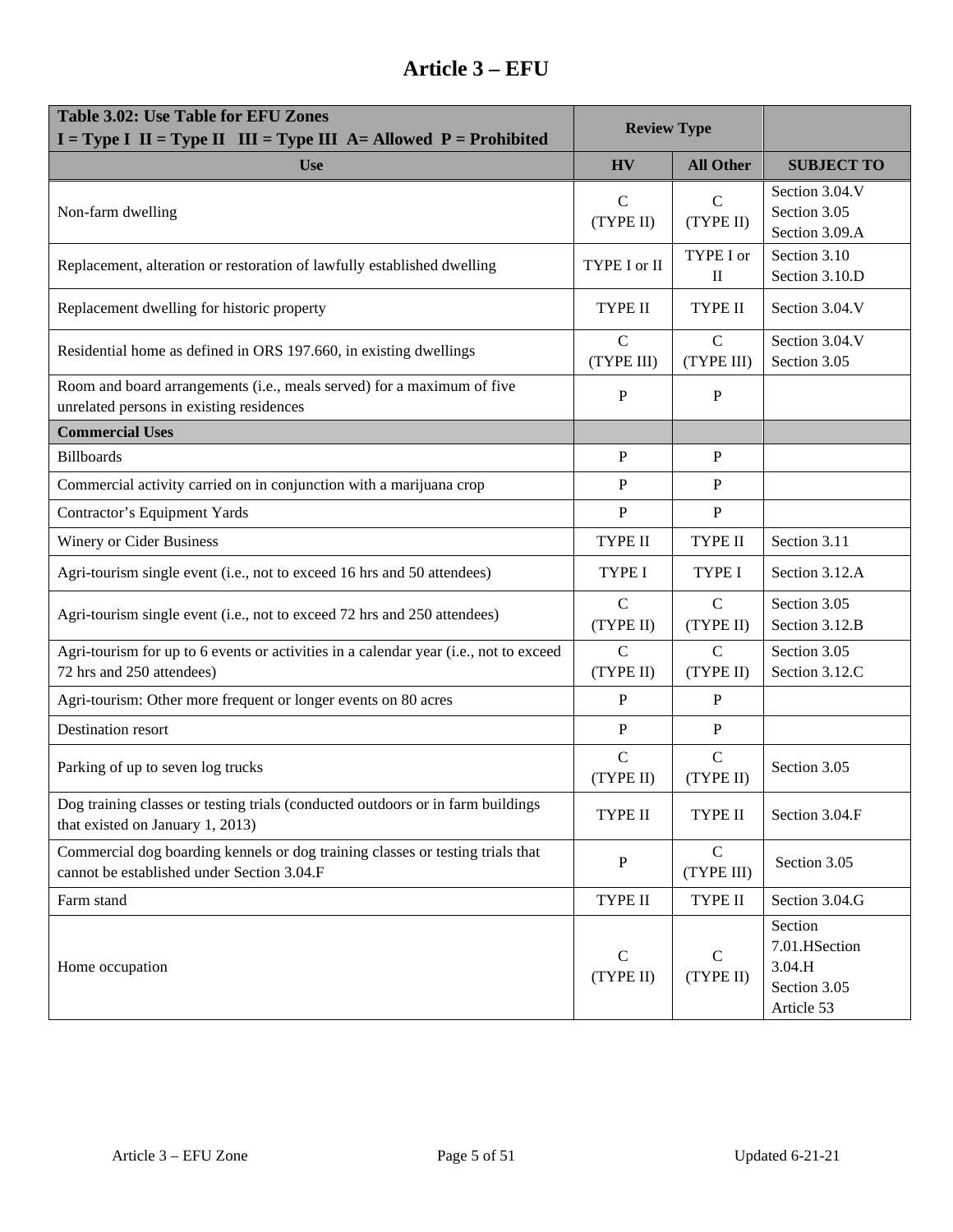| Table 3.02: Use Table for EFU Zones<br>$I = Type I$ II = Type II III = Type III A = Allowed P = Prohibited                                                                                                                                                                                                                                                                                                                                                 | <b>Review Type</b>         |                            |                                                                  |
|------------------------------------------------------------------------------------------------------------------------------------------------------------------------------------------------------------------------------------------------------------------------------------------------------------------------------------------------------------------------------------------------------------------------------------------------------------|----------------------------|----------------------------|------------------------------------------------------------------|
| <b>Use</b>                                                                                                                                                                                                                                                                                                                                                                                                                                                 | <b>HV</b>                  | <b>All Other</b>           | <b>SUBJECT TO</b>                                                |
| Home occupation involving Bed & Breakfast (B&B) Facility in an existing<br>dwelling                                                                                                                                                                                                                                                                                                                                                                        | $\mathsf{C}$<br>(TYPE II)  | $\mathbf C$<br>(TYPE II)   | Section 3.04.H.2<br>Section 3.04.V<br>Section 3.05<br>Article 56 |
| Home occupation involving short-term rentals                                                                                                                                                                                                                                                                                                                                                                                                               | $\mathbf C$<br>(TYPE II)   | $\mathbf C$<br>(TYPE II)   | Section 3.05<br>Article 53                                       |
| Home occupation to host wedding and related events                                                                                                                                                                                                                                                                                                                                                                                                         | $\mathcal{C}$<br>(TYPE II) | $\mathbf C$<br>(TYPE II)   | Section 3.05<br>Article 73                                       |
| Aerial fireworks display business                                                                                                                                                                                                                                                                                                                                                                                                                          | $\mathbf{P}$               | $\mathbf{P}$               |                                                                  |
| A landscape contracting business, as defined in ORS 671.520, or a business<br>providing landscape architecture services, as described in ORS 671.318, if the<br>business is pursued in conjunction with the growing and marketing of nursery<br>stock on the land that constitutes farm use.                                                                                                                                                               | $\mathbf C$<br>(TYPE II)   | $\mathbf C$<br>(TYPE II)   | Section 3.05                                                     |
| Commercial activities in conjunction with an on-premise farm use, including the<br>processing of farm crops into biofuel not permitted under Section 3.04.B, but<br>excluding activities in conjunction with a marijuana crop.                                                                                                                                                                                                                             | $\mathbf C$<br>(TYPE II)   | $\mathsf{C}$<br>(TYPE II)  | Section 3.05                                                     |
| Cold Storage Facility as a commercial activity in conjunction with farm use<br>(Cold storage facilities may be permitted as a Type I use; this is a separate<br>application for those that are not.)                                                                                                                                                                                                                                                       | $\mathbf C$<br>(Type II)   | $\mathsf{C}$<br>(Type II)  | Section 3.05                                                     |
| Signs exceeding thirty-two square feet                                                                                                                                                                                                                                                                                                                                                                                                                     | ${\bf P}$                  | $\mathbf{P}$               | Section 3.15.G                                                   |
| Wrecking and Junk Yards                                                                                                                                                                                                                                                                                                                                                                                                                                    | P                          | $\mathbf P$                |                                                                  |
| Mineral, Aggregate, Oil and Gas Uses                                                                                                                                                                                                                                                                                                                                                                                                                       |                            |                            |                                                                  |
| Operations for the exploration for and production of geothermal resources as<br>defined by ORS 522.005 and oil and gas as defined by ORS 520.005, including<br>the placement and operation of compressors, separators and other customary<br>production equipment for an individual well adjacent to the wellhead. Any<br>activities or construction relating to such operations shall not be a basis for an<br>exception under ORS $197.732(1)(a)$ or (b) | A                          | A                          |                                                                  |
| Operations for the exploration for minerals as defined by ORS 517.750. Any<br>activities or construction relating to such operations shall not be a basis for an<br>exception under ORS $197.732(1)(a)$ or (b)                                                                                                                                                                                                                                             | A                          | A                          |                                                                  |
| Operations conducted for mining and processing of geothermal resources as<br>defined by ORS 522.005 and oil and gas as defined by ORS 520.005 not<br>otherwise permitted                                                                                                                                                                                                                                                                                   | $\mathsf{C}$<br>(TYPE II)  | $\mathcal{C}$<br>(TYPE II) | Section 3.05                                                     |
| Processing as defined by ORS 517.750 of aggregate into asphalt or portland<br>cement                                                                                                                                                                                                                                                                                                                                                                       | $\mathbf C$<br>(TYPE II)   | $\mathbf C$<br>(TYPE II)   | Section 3.04.I<br>Section 3.05                                   |
| Operations conducted for mining, crushing or stockpiling of aggregate and other<br>mineral and other subsurface resources                                                                                                                                                                                                                                                                                                                                  | $\mathbf C$<br>(TYPE II)   | $\mathbf C$<br>(Type II)   | Section 3.04.J<br>Section 3.05                                   |
| Processing of other mineral resources and other subsurface resources                                                                                                                                                                                                                                                                                                                                                                                       | $\mathbf C$<br>(TYPE II)   | $\mathbf C$<br>(TYPE II)   | Section 3.05                                                     |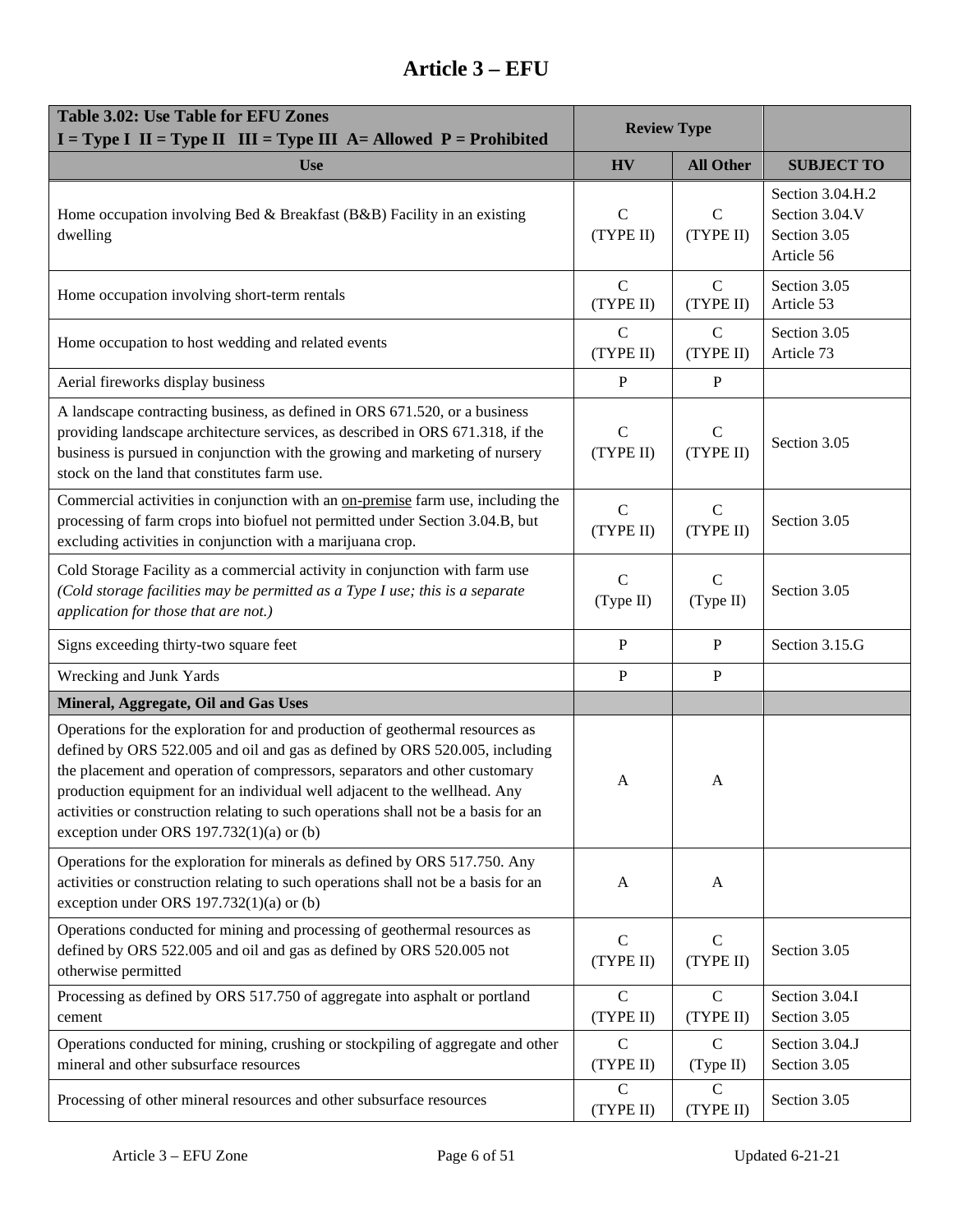| <b>Table 3.02: Use Table for EFU Zones</b><br>$I = Type I$ II = Type II III = Type III A = Allowed P = Prohibited                                                                                                                                                                                                                                          | <b>Review Type</b>         |                           |                                |
|------------------------------------------------------------------------------------------------------------------------------------------------------------------------------------------------------------------------------------------------------------------------------------------------------------------------------------------------------------|----------------------------|---------------------------|--------------------------------|
| <b>Use</b>                                                                                                                                                                                                                                                                                                                                                 | <b>HV</b>                  | <b>All Other</b>          | <b>SUBJECT TO</b>              |
| <b>Transportation Uses</b>                                                                                                                                                                                                                                                                                                                                 |                            |                           |                                |
| Climbing and passing lanes within the right of way existing as of July 1, 1987                                                                                                                                                                                                                                                                             | A                          | A                         |                                |
| Reconstruction or modification of public roads and highways, including the<br>placement of utility facilities overhead and in the subsurface of public roads and<br>highways along the public right of way, but not including the addition of travel<br>lanes, where no removal or displacement of buildings would occur, or no new<br>land parcels result | A                          | A                         |                                |
| Temporary public road and highway detours that will be abandoned and restored<br>to original condition or use at such time as no longer needed                                                                                                                                                                                                             | A                          | A                         |                                |
| Minor betterment of existing public road and highway related facilities such as<br>maintenance yards, weigh stations and rest areas, within right-of-way existing as<br>of July 1, 1987, and contiguous public-owned property utilized to support the<br>operation and maintenance of public roads and highways                                            | A                          | A                         |                                |
| Construction of additional passing and travel lanes requiring the acquisition of<br>right-of-way but not resulting in the creation of new land parcels                                                                                                                                                                                                     | $\mathbf C$<br>(TYPE II)   | $\mathbf C$<br>(TYPE II)  | Section 3.05<br>Article 55.60  |
| Reconstruction or modification of public roads and highways involving the<br>removal or displacement of buildings but not resulting in the creation of new<br>land parcels                                                                                                                                                                                 | $\mathbf C$<br>(TYPE II)   | $\mathbf C$<br>(TYPE II)  | Section 3.05                   |
| Improvement of public road and highway related facilities, such as maintenance<br>yards, weigh stations and rest areas, where additional property or right of way is<br>required but not resulting in the creation of new land parcels                                                                                                                     | $\mathbf C$<br>(TYPE II)   | $\mathbf C$<br>(TYPE II)  | Section 3.05<br>Article 55.60  |
| Transportation improvements on rural lands allowed by and subject to the<br>requirements of OAR 660-012-0065                                                                                                                                                                                                                                               | $\overline{C}$<br>(TYPE II | $\mathbf C$<br>(TYPE II)  | Section 3.05                   |
| Personal-use airports for airplanes and helicopter pads, including associated<br>hangar, maintenance and service facilities                                                                                                                                                                                                                                | $\mathbf C$<br>(TYPE III)  | $\mathbf C$<br>(TYPE III) | Section 3.04.K<br>Section 3.05 |
| <b>Utility/Solid Waste Disposal Facilities</b>                                                                                                                                                                                                                                                                                                             |                            |                           |                                |
| Irrigation reservoirs, canals, delivery lines and those structures and accessory<br>operational facilities, not including parks or other recreational structures and<br>facilities, associated with a district as defined in ORS 540.505                                                                                                                   | A                          | A                         |                                |
| Utility facility service / local distribution lines (e.g. electric, telephone, natural<br>gas) and accessory equipment (e.g. electric distribution transformers, poles,<br>meter cabinets, terminal boxes, pedestals), or equipment that provides service<br>hookups, including water service hookups                                                      | A                          | A                         |                                |
| Solar energy system as an accessory use (non-commercial)                                                                                                                                                                                                                                                                                                   | TYPE I                     | TYPE I                    | Section 3.15                   |
| Wind energy power production systems as an accessory use (non-commercial)                                                                                                                                                                                                                                                                                  | TYPE I                     | <b>TYPE I</b>             | Section 3.15<br>Article 74     |
| Rainwater collection systems as an accessory use (non-commercial)                                                                                                                                                                                                                                                                                          | TYPE I                     | TYPE I                    | Section 3.15                   |
| Electric vehicle charging stations for residents and their non-paying guests                                                                                                                                                                                                                                                                               | TYPE I                     | TYPE I                    | Section 3.15                   |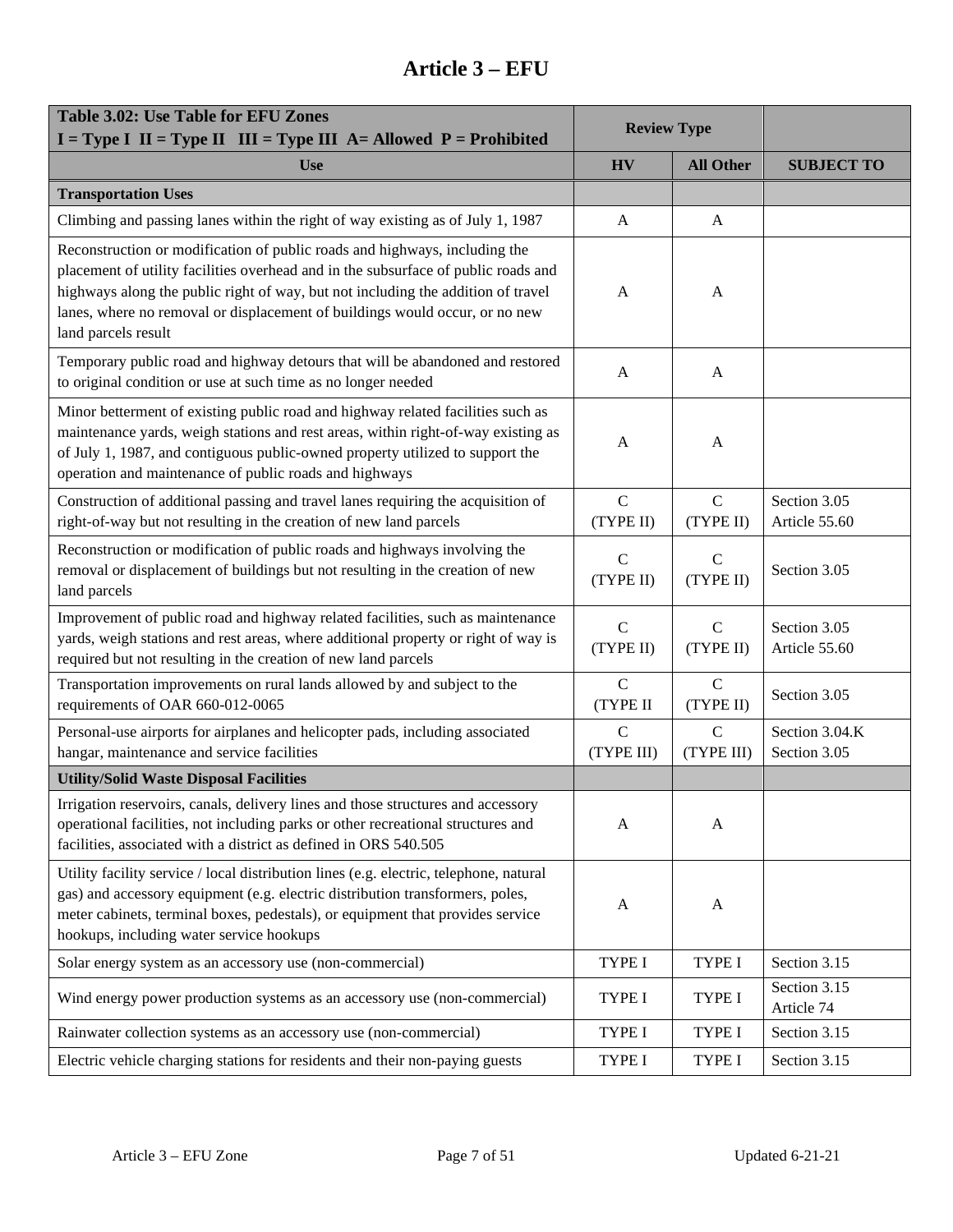| <b>Table 3.02: Use Table for EFU Zones</b><br>$I = Type I$ II = Type II III = Type III A = Allowed P = Prohibited                                                                                                                                                                                                             | <b>Review Type</b>          |                             |                                                  |
|-------------------------------------------------------------------------------------------------------------------------------------------------------------------------------------------------------------------------------------------------------------------------------------------------------------------------------|-----------------------------|-----------------------------|--------------------------------------------------|
| <b>Use</b>                                                                                                                                                                                                                                                                                                                    | <b>HV</b>                   | <b>All Other</b>            | <b>SUBJECT TO</b>                                |
| Land application of reclaimed water, agricultural or industrial process water or<br>Biosolids, or the onsite treatment of septage prior to the land application of<br><b>Biosolids</b>                                                                                                                                        | TYPE II                     | <b>TYPE II</b>              | Section 3.04.L                                   |
| Utility facilities necessary for public service, including associated transmission<br>lines as defined in ORS 469.300 and wetland waste treatment systems but not<br>including commercial facilities for the purpose of generating electrical power for<br>public use by sale or transmission towers over 200-feet in height. | TYPE II                     | <b>TYPE II</b>              | Section 3.04.M<br>Section 3.04.N                 |
| Collocation of antennas and wireless telecommunication facilities, including<br>associated equipment (e.g., equipment shelters), on a previously approved<br>wireless telecommunications facility                                                                                                                             | <b>TYPE I</b>               | TYPE I                      | Section 3.04.O<br>Section 3.15<br>Article 74     |
| Communication facilities and towers supporting wireless telecommunication<br>facilities $(< 200$ ' in height)<br><sup>1</sup> Section 3.05 shall not apply to a Tower with Concealment Technology, only<br>a New Tower (not using concealment technology)                                                                     | C <sup>1</sup><br>(TYPE II) | C <sup>1</sup><br>(TYPE II) | Section 3.05<br>Article 74                       |
| Transmission towers over 200-feet in height                                                                                                                                                                                                                                                                                   | $\overline{C}$<br>(TYPE II) | $\overline{C}$<br>(TYPE II) | Section 3.05                                     |
| Commercial utility facilities for the purpose of generating power for public use<br>by sale, not including wind power generation facilities or photovoltaic solar<br>power generation facilities.                                                                                                                             | $\mathbf C$<br>(TYPE III)   | $\mathbf C$<br>(TYPE III)   | Section 3.05<br>Section 3.13.A                   |
| Wind power generation facilities as commercial utility facilities for the purpose<br>of generating power for public use by sale                                                                                                                                                                                               | P                           | P                           |                                                  |
| Photovoltaic solar power generation facilities as commercial utility facilities for<br>the purpose of generating power for public use by sale                                                                                                                                                                                 | $\mathbf C$<br>(TYPE III)   | $\mathbf C$<br>(TYPE III)   | Section 3.05<br>Section 3.13.B                   |
| A site for the disposal of solid waste for which a permit has been granted under<br>ORS 459.245 by the Department of Environmental Quality together with<br>equipment, facilities or buildings necessary for its operation not on high value<br>farmland                                                                      | ${\bf P}$                   | $\mathsf{C}$<br>(TYPE III)  | Section 3.04.U<br>Section 3.05                   |
| Composting facilities on farms or for which a permit has been granted by the<br>Department of Environmental Quality under ORS 459.245 and OAR 340-093-<br>0050 and 340-096-0060                                                                                                                                               | P                           | $\mathsf{C}$<br>(TYPE II)   | Section 3.04.P<br>Section 3.04.U<br>Section 3.05 |
| Parks/Public/Quasi-public Uses                                                                                                                                                                                                                                                                                                |                             |                             |                                                  |
| Onsite filming and activities accessory to onsite filming for 45-days or less as<br>provided for in ORS 215.306                                                                                                                                                                                                               | A                           | A                           |                                                  |
| Onsite filming and activities accessory to onsite filming for more than 45-days as<br>provided for in ORS 215.306                                                                                                                                                                                                             | $\mathbf C$<br>(TYPE II)    | $\mathcal{C}$<br>(TYPE II)  | Section 3.05                                     |
| A site for the takeoff and landing of model aircraft.                                                                                                                                                                                                                                                                         | TYPE II                     | TYPE II                     | Section 3.04.Q                                   |
| Living history museum as defined in 3.03                                                                                                                                                                                                                                                                                      | P                           | $\mathbf P$                 |                                                  |
| Community centers owned by a governmental agency or a nonprofit organization<br>and operated primarily by and for residents of the local rural community                                                                                                                                                                      | P                           | P                           |                                                  |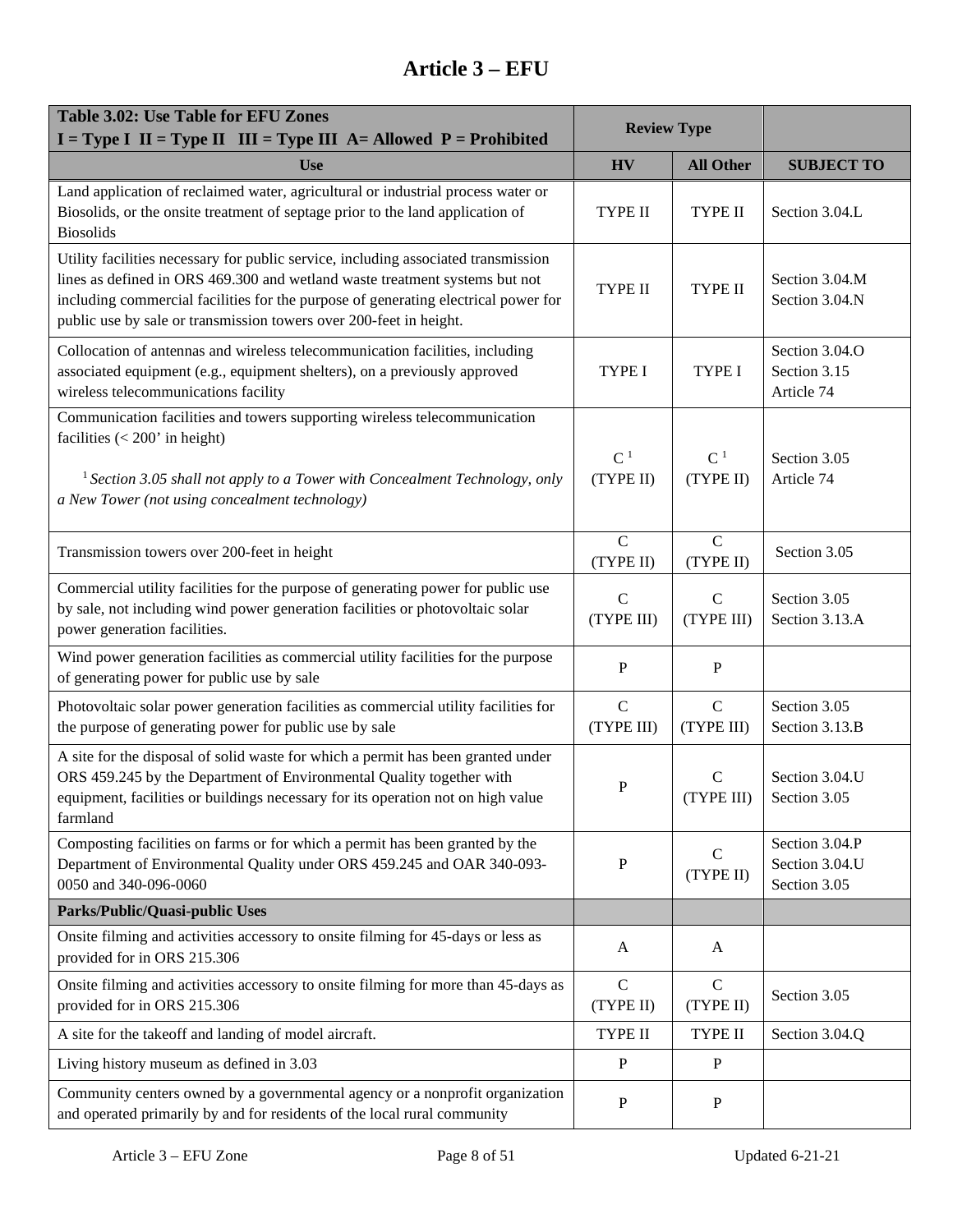| Table 3.02: Use Table for EFU Zones<br>$I = Type I$ II = Type II III = Type III A = Allowed P = Prohibited                                                                                                           | <b>Review Type</b>          |                            |                                                  |
|----------------------------------------------------------------------------------------------------------------------------------------------------------------------------------------------------------------------|-----------------------------|----------------------------|--------------------------------------------------|
| <b>Use</b>                                                                                                                                                                                                           | <b>HV</b>                   | <b>All Other</b>           | <b>SUBJECT TO</b>                                |
| Fire service facilities providing rural fire protection services (including parking<br>and staging areas for emergency vehicles)                                                                                     | <b>TYPE I</b>               | <b>TYPE I</b>              | Section 3.15                                     |
| Helipad for aircraft emergencies when applied for by public entities (including<br>parking and staging areas for emergency vehicles)                                                                                 | <b>TYPE I</b>               | <b>TYPE I</b>              | Section 3.15                                     |
| Publicly owned parks, playgrounds, and campgrounds                                                                                                                                                                   | ${\bf P}$                   | $\mathbf C$<br>(TYPE II)   | Section 3.04.R<br>Section 3.05                   |
| Non-motorized trails within the Hood River Corridor (i.e., Powerdale Corridor<br>from the mouth of Hood River to Tucker Bridge)                                                                                      | $\mathcal{C}$<br>(Type III) | C<br>(Type III)            | Section 3.05                                     |
| Public parks or park uses in an adopted Master Plan<br>(There currently is no parks master plan adopted and acknowledged as part of<br>the county's comprehensive plan.)                                             | $\mathbf C$<br>(TYPE II)    | <b>TYPE I</b>              | Section 3.04.R<br>Section 3.05                   |
| Expansion of existing county fairgrounds and activities directly relating to<br>county fairgrounds governed by county fair boards established pursuant to ORS<br>565.210                                             | $\mathcal{C}$<br>(TYPE II)  | $\mathcal{C}$<br>(TYPE II) | Section 3.05                                     |
| Operations for the extraction and bottling of water                                                                                                                                                                  | $\mathbf C$<br>(TYPE III)   | $\mathbf C$<br>(TYPE III)  | Section 3.05                                     |
| Churches and cemeteries in conjunction with churches, consistent with ORS<br>215.441                                                                                                                                 | P                           | $\mathcal{C}$<br>(TYPE II) | Section 3.04.U<br>Section 3.05<br>Article 18     |
| Public or private schools for kindergarten through grade 12, including all<br>buildings essential to the operation of a school, primarily for residents of the<br>rural area in which the school is located.         | P                           | $\mathsf{C}$<br>(TYPE III) | Section 3.04.S<br>Section 3.04.U<br>Section 3.05 |
| Private parks, playgrounds, hunting and fishing preserves                                                                                                                                                            | P                           | $\, {\bf P}$               |                                                  |
| Private campgrounds                                                                                                                                                                                                  | P                           | $\mathbf P$                |                                                  |
| Golf courses not on high-value farmland as defined in 0 and ORS 195.300                                                                                                                                              | $\mathbf P$                 | $\mathbf C$<br>(TYPE III)  | Section 3.04.T<br>Section 3.04.U<br>Section 3.05 |
| <b>Outdoor Mass Gatherings</b>                                                                                                                                                                                       |                             |                            |                                                  |
| An outdoor mass gathering of more than 3,000 persons that is expected to<br>continue for more than 24 hours but less than 120 hours in any three-month<br>period, as provided in ORS 433.735.                        | A                           | A                          | County Board of<br>Commissioner<br>Review        |
| Any outdoor mass gathering of more than 3,000 persons that is anticipated to<br>continue for more than 120 hours in any three-month period is subject to review<br>by a county planning commission under ORS 433.763 | ${\bf P}$                   | $\mathbf P$                |                                                  |

#### <span id="page-8-0"></span>**Section 3.03 Definitions**

Words used in the present tense include the future; the singular number includes the plural; and the word "shall" is mandatory and not directory. Whenever the term "this Ordinance" is used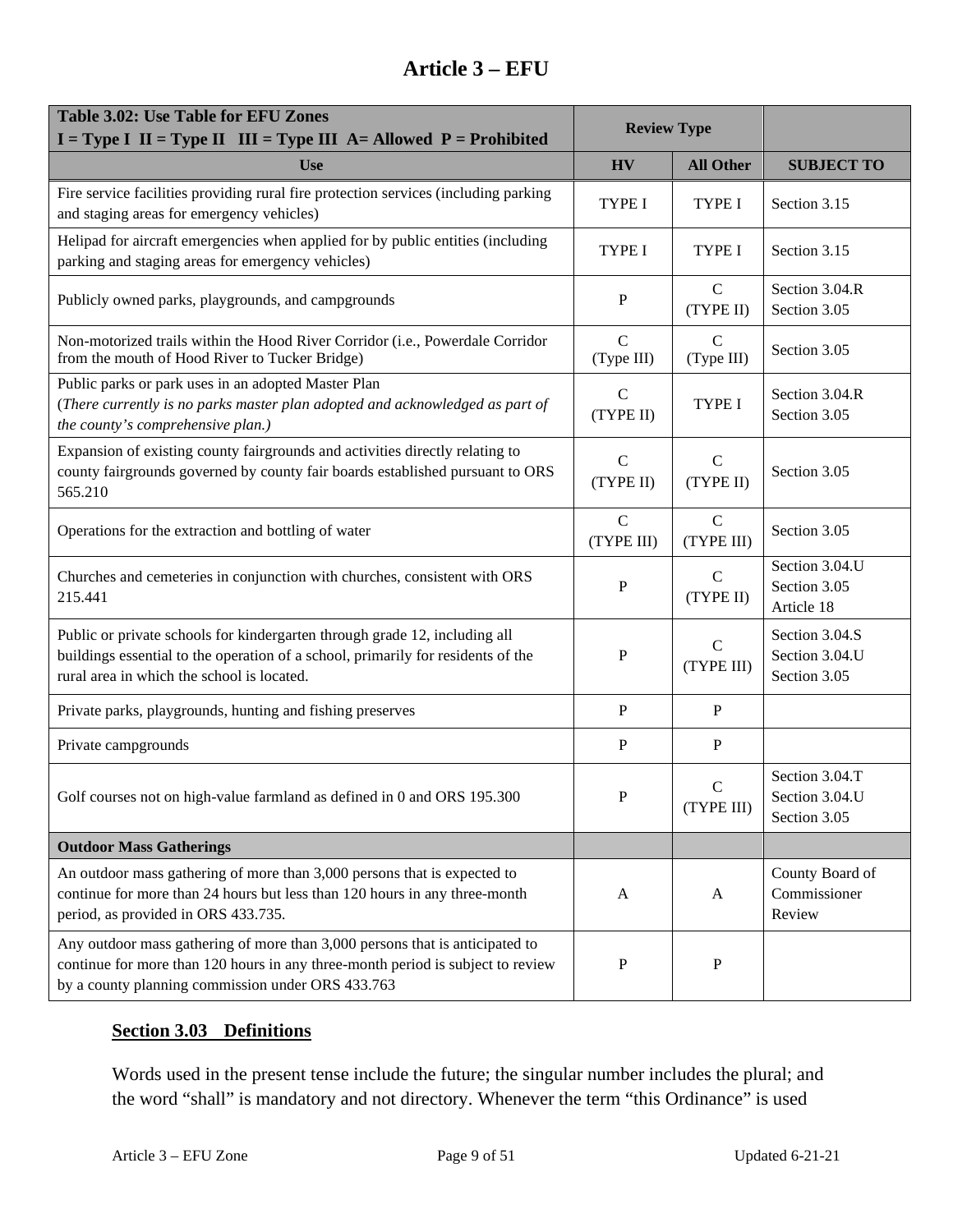herewith, it shall be deemed to include all amendments thereto as may hereafter from time to time be adopted.

For the purpose of this Ordinance, unless otherwise specifically provided, certain words, terms, and phrases are defined as follows:

- A. Accepted Farming Practice: A mode of operation that is common to farms of a similar nature, necessary for the operation of such farms to obtain a profit in money, and customarily utilized in conjunction with farm use. As applied to composting operations on high-value farmland, "accepted farming practice" includes composting operations that either 1) compost only materials produced on the subject tract, or 2) compost materials brought from off-site and processed alone or in conjunction with materials generated on the subject tract, and use all on-site generated compost for on-farm production in conjunction with, and auxiliary to, the farm use on the subject tract.
- B. Agri-tourism: Means a commercial enterprise at a working farm or ranch that is incidental and subordinate to the existing farm use of the tract that promotes successful agriculture, generates supplemental income for the owner and complies with Oregon Statue and Rule. Any assembly of persons shall be for the purpose of taking part in agriculturally based operations or activities such as animal or crop care, picking fruits or vegetables, cooking or cleaning farm products, tasting farm products; or learning about farm or ranch operations. Agri-tourism does not include "commercial events or activities" such as celebratory gatherings, weddings, parties, or similar uses.
- C. Associated Transmission Lines: Transmission lines constructed to connect an energy facility to the first point of junction with either a power distribution system or an interconnected primary transmission system or both or to the Northwest Power Grid.
- D. Cider Business: A facility used primarily for the commercial production, shipping and distribution, wholesale or retail sales, tasting, crushing, making, blending, storage, bottling, administrative functions of warehousing of cider.
- E. Farm or Ranch Operation: All lots or parcels of land in the same ownership that are used by the farm or ranch operator for farm use as defined in ORS 215.203.
- F. High Value Farmland (HVF) is defined as:
	- 1. Land in a tract composed predominantly of soils that are irrigated and classified prime, unique, Class I or Class II; or not irrigated, and classified prime, unique, Class I or Class II; or growing specific perennials as demonstrated by the most recent aerial photography of the Agricultural Stabilization and Conservation Service of the article 7 – Exclusive Farm Use Page 4 United States Department of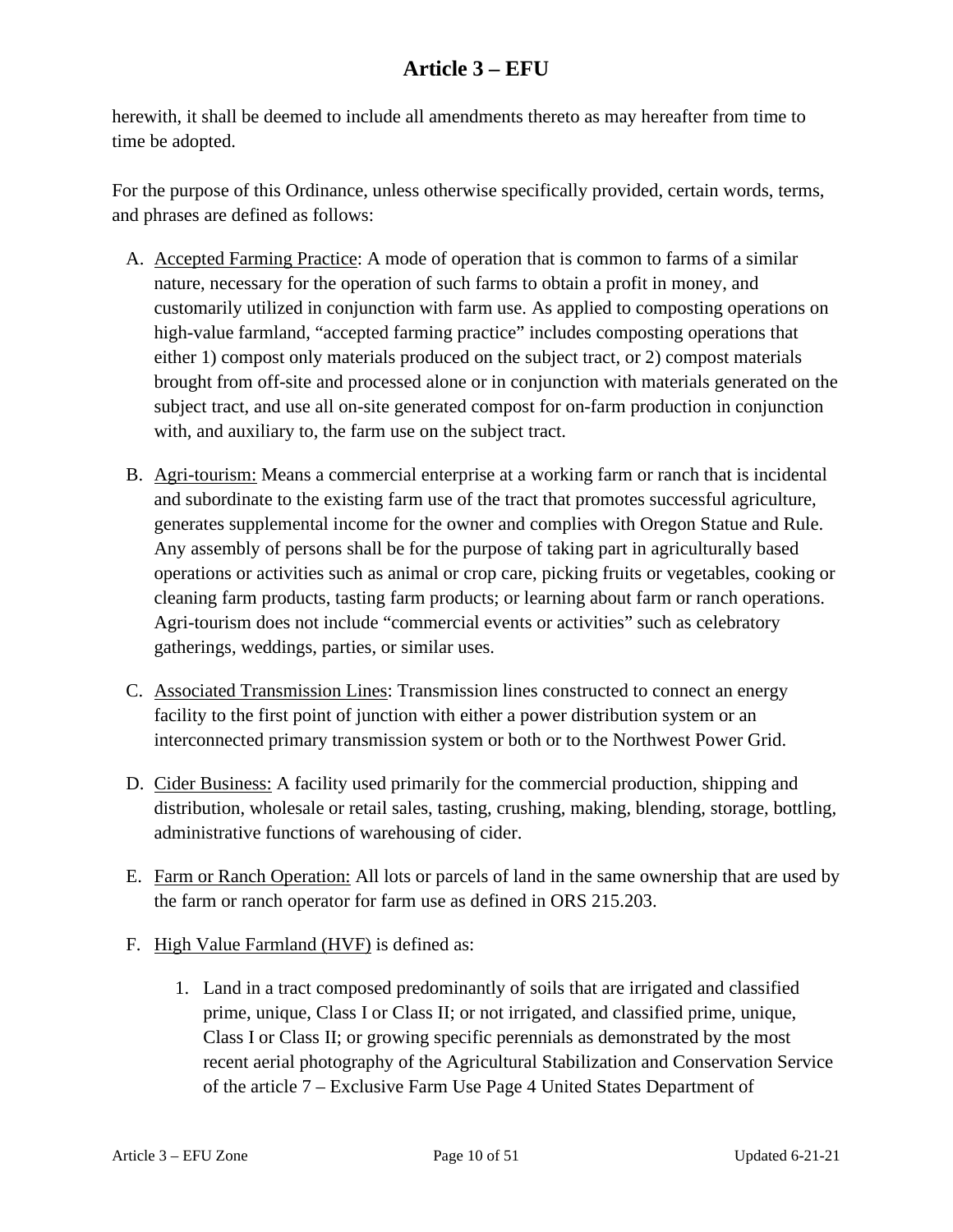Agriculture taken prior to November 4, 1993, or as demonstrated by aerial photography of the Western Aerial Corporation taken on May 28, 1995.

- 2. Small blocks of land surrounded or nearly surrounded by HVF that are designated during the mapping of HVF.
- 3. All EFU zoned property meeting the above definition / criteria was mapped by the county via Ordinance # 223.
- G. Irrigated: Agricultural land watered by an artificial or controlled means, such as sprinklers, furrows, ditches, or spreader dikes. An area or tract is "irrigated" if it is currently watered, or has established rights to use water for irrigation, including such tracts that receive water for irrigation from a water or irrigation district or other provider. For the purposes of this Ordinance, an area or tract within a water or irrigation district that was once irrigated shall continue to be considered "irrigated" even if the irrigation water was removed or transferred to another tract.
- H. Living History Museum: A facility designed to depict and interpret everyday life and culture of some specific historic period using authentic buildings, tools, equipment and people to simulate past activities and events.
- I. Local Historical Society: A local historical society recognized by the county governing body and organized under ORS Chapter 65 (Nonprofit Corporations).
- J. Mining, Aggregate: For purposes of this Article, "mining" includes all or any part of the process of mining by the removal of overburden and the extraction of natural mineral deposits thereby exposed by any method including open-pit mining operations, auger mining operations, processing, surface impacts of underground mining, production of surface mining refuse and the construction of adjacent or off-site borrow pits except those constructed for use as access roads. "Mining" does not include excavations of sand, gravel, clay, rock or other similar materials conducted by a landowner or tenant on the landowner or tenant's property for the primary purpose of reconstruction or maintenance of access roads and excavation or grading operations conducted in the process of farming, logging or cemetery operations, on-site road construction or other on-site construction or non-surface impacts of underground mines.
- K. Personal Use Airport: An airstrip restricted, except for aircraft emergencies, to use by the owner, and, on an infrequent and occasional basis, by invited guests, and by commercial aviation activities in connection with agricultural operations.
- L. Winery: An establishment where wine is produced commercially.
- M. Vineyard: Fields where grapes are grown, typically used for winemaking.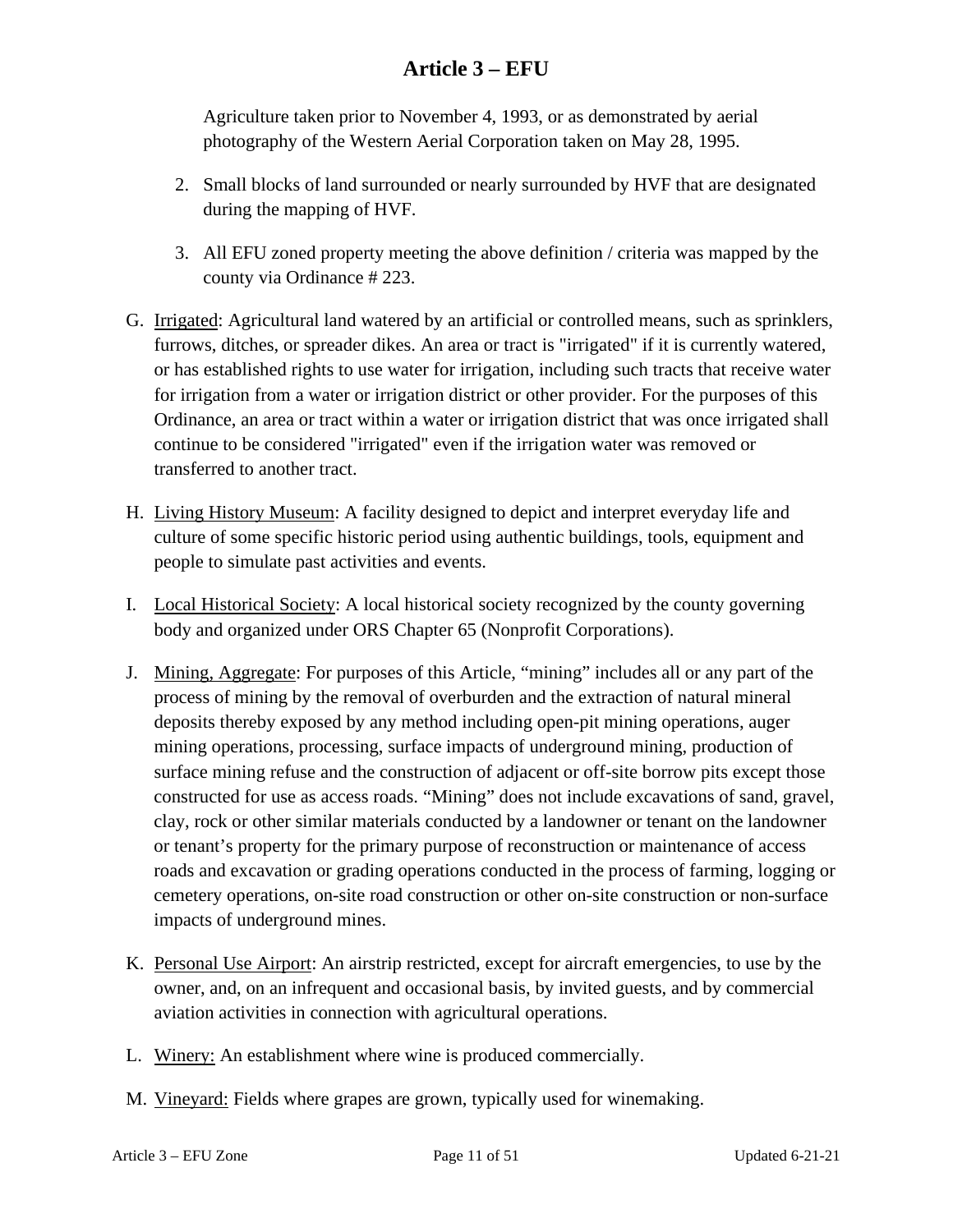#### <span id="page-11-0"></span>**Section 3.04 Use Standards**

#### **Farm, Forest and Natural Resource Uses**

- A. Agricultural Buildings and Equine Facilities, shall be permitted with an approved land use permit subject to the following standards:
	- 1. Located and used subject to the definition of "agricultural building" in Article 1 of this Ordinance.
	- 2. An "agricultural building" shall not be approved for use as: (1) a dwelling; (2) a structure used for a purpose, other than growing plants, in which 10 or more persons are present at any one time; (3) a structure regulated by the State Fire Marshal pursuant to ORS chapter 476; (4) a structure used by the public; or (5) a structure subject to Sections 4001 to 4127, title 42, United States Code (*the National Flood Insurance Act of 1968*) as amended, and regulations promulgated thereunder.
	- 3. Pursuant to the provisions of Oregon Revised Statutes, Chapter 455.315(2)(d), an "equine facility" shall be located on a farm, pursuant to Subsection  $(5)(a)$  and  $(b)$ below, and used by the farm owner or the public for stabling or training equines or providing riding lessons and training clinics. (*Note that, unlike agricultural buildings that are required to be used as part of the business of the farm, equine facilities may simply be used for the pleasure of the owner when all other standards are met*.)
	- 4. An "equine facility" shall not be approved for use as: (1) a dwelling; (2) a structure in which more than 10 persons are present at any one time; (3) a structure regulated by the State Fire Marshal pursuant to ORS chapter 476; or (4) a structure subject to Sections 4001 to 4127, title 42, United States Code (*the National Flood Insurance Act of 1968*) as amended, and regulations promulgated thereunder.
	- 5. Before an application for an agricultural building or equine facility is approved, except for a greenhouse, an applicant shall demonstrate that the lot or parcel on which the agricultural building or equine facility is proposed contains a farm, as defined below:
		- a. A farm includes a lot or parcel that is currently employed for the primary purpose of obtaining a profit in money by (a) Raising, harvesting and selling crops; (b) Feeding, breeding, managing or selling livestock, poultry, fur-bearing animals or honeybees or the produce thereof; (c) Dairying and selling dairy products; (d) Stabling or training equines, including but not limited to providing riding lessons,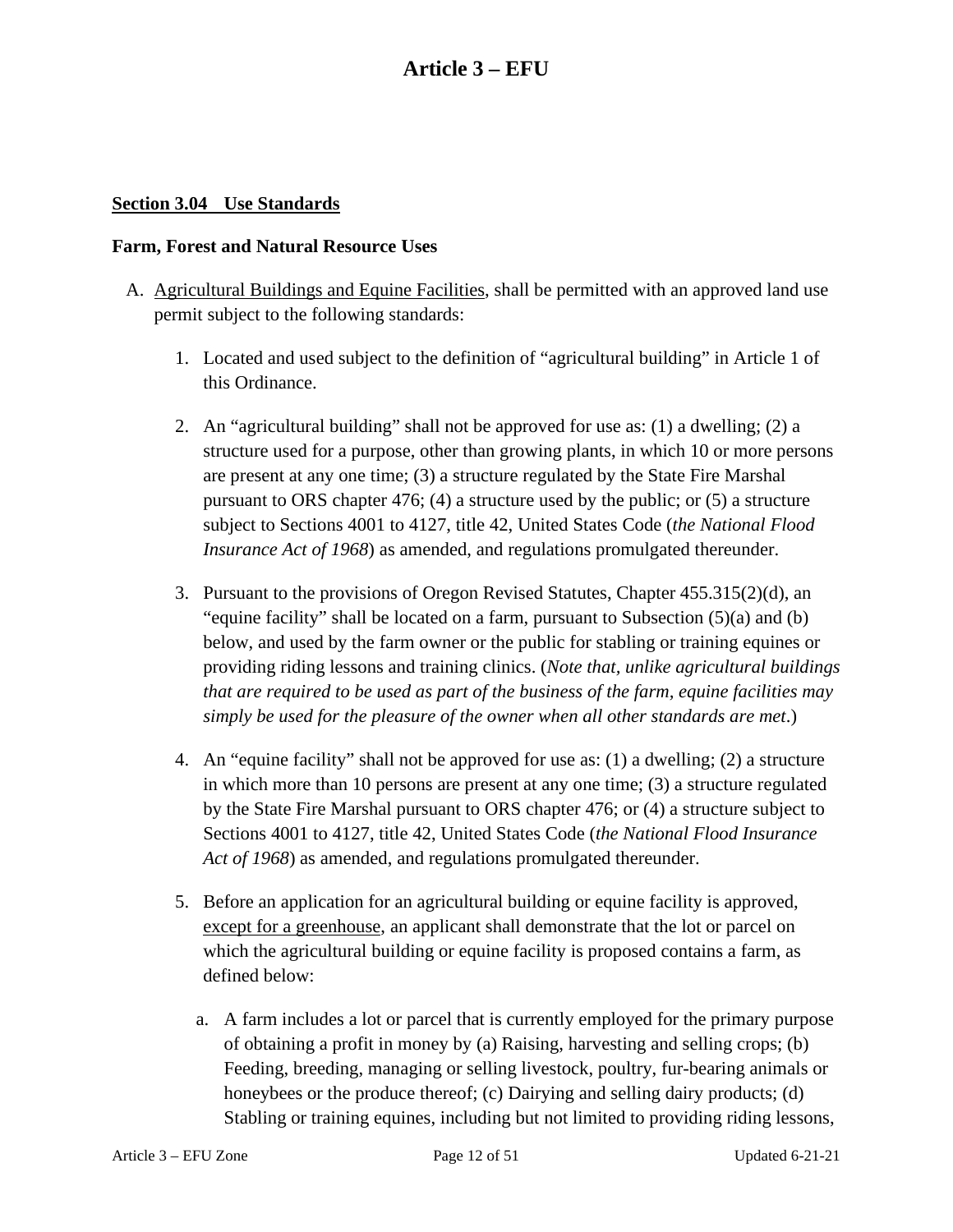training clinics and schooling shows; (e) Propagating, cultivating, maintaining or harvesting aquatic species and bird and animal species to the extent allowed by the rules adopted by the State Fish and Wildlife Commission; (f) Preparing, storing or disposing of, by marketing or otherwise, the products or by-products raised for human or animal use on land described in this section; or (g) Using land described in this section for any other agricultural or horticultural use or animal husbandry or any combination thereof; and

- b. The lot or parcel is receiving farm tax deferral from the county; or the property owner provides proof of gross income generated from the onsite farm pursuant to ORS 308.A.071(2)(a) for at least the last year.
- c. No agricultural building or equine facility shall be constructed within the boundaries of a floodplain without an approved building permit. Where applicable, an agricultural building or equine facility within the boundaries of a floodplain shall also be subject to requirements of Article 44 (*Floodplain Zone*) of this Ordinance.
- d. Nothing in this section is intended to authorize the application of a state structural specialty code to any agricultural building or equine facility; such structures are not exempt from electrical, plumbing, or mechanical permits when applicable.
- e. As part of an application for an agricultural building or equine facility, the owner(s) of the property shall sign a statement acknowledging the limitations of how the building can be used. By signing this statement, the owner(s) must also agree to obtain a building permit should the use of the building be converted to non-agricultural use and to ensure that future owners are made aware of these limitations.
- f. Any approved agricultural building or equine facility that is no longer located on a farm or used exclusively for agricultural purposes may be subject to enforcement action pursuant to Article 1 of this Ordinance.
- g. Any agricultural building or equine facility, unable to meet the above guidelines, may be approved as an accessory buildings when applicable criteria are met and subject to a building permit.
- B. A farm on which a processing facility is located must provide at least one-quarter of the farm crops processed at the facility. A farm may also be used for an establishment for the slaughter, processing or selling of poultry or poultry products pursuant to ORS 603.038. If a building is established or used as a processing facility or establishment, the farm operator may not devote more than 10,000 square feet of floor area to the processing facility or establishment, exclusive of the floor area designated for preparation, storage or other farm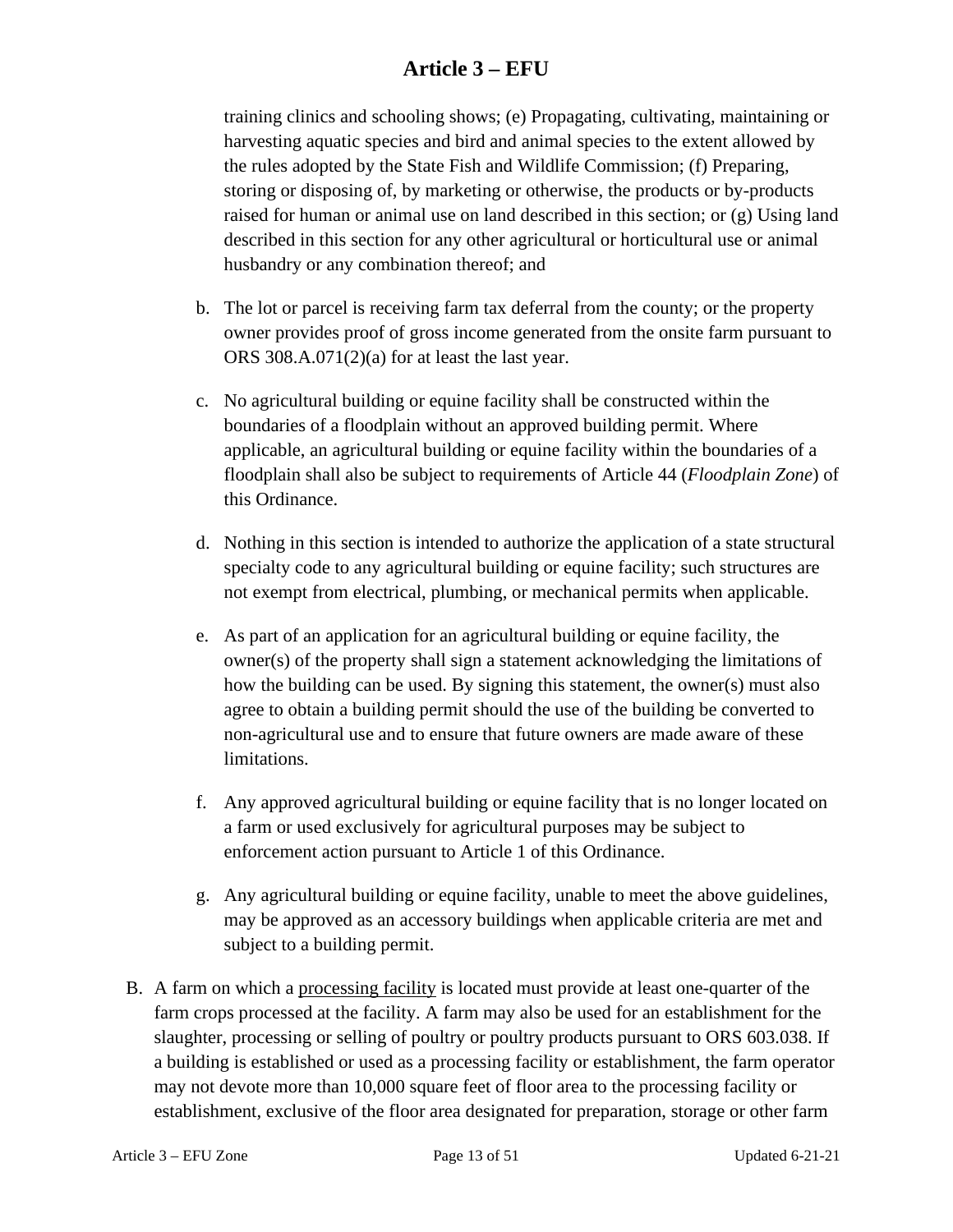use. A processing facility or establishment must comply with all applicable siting standards but the standards may not be applied in a manner that prohibits the siting of the processing facility or establishment. A county may not approve any division of a lot or parcel that separates a processing facility or establishment from the farm operation on which it is located.

C. Facility for the primary processing of forest products shall not seriously interfere with accepted farming practices and shall be compatible with farm uses defined. Such facility may be approved for a one-year period that is renewable and is intended to be only portable or temporary in nature. The primary processing of a forest product, as used in this section, means the use of a portable chipper or stud mill or other similar methods of initial treatment of a forest product in order to enable its shipment to market. Forest products as used in this section means timber grown upon a tract where the primary processing facility is located.

#### **Residential Uses**

- D. Relative farm help dwelling, subject to the following standards:
	- 1. The relative farm help dwelling shall be located on the same lot or parcel as the principal farm dwelling and must be on real property used for farm use.
	- 2. The relative farm help dwelling shall be occupied by a relative(s) of the farm operator or by a relative(s) of the farm operator's spouse who will be principally engaged in the existing commercial farming operation and whose assistance in the management of the farm, such as planting, harvesting, marketing or caring for livestock, is required by the farm operator. Farming of a marijuana crop may not be used to demonstrate compliance with the approval criteria for a relative farm help dwelling.
	- 3. The farm operator shall continue to play the predominant role in the management and farm use of the farm. A farm operator is a person who operates a farm from the principal farm dwelling, doing the work and making the day-to-day decisions about such things as planting, harvesting, feeding and marketing.
	- 4. For the purposes of this Subsection D "relative" means a child, parent, stepparent, grandchild, grandparent, step-grandparent, sibling, stepsibling, niece, nephew or first cousin of the farm operator or the farm operator's spouse.
- E. Temporary hardship dwelling for dependent relative, subject to the following standards:
	- 1. One manufactured dwelling, recreational vehicle, or the temporary residential use of an existing building may be allowed in conjunction with an existing dwelling as a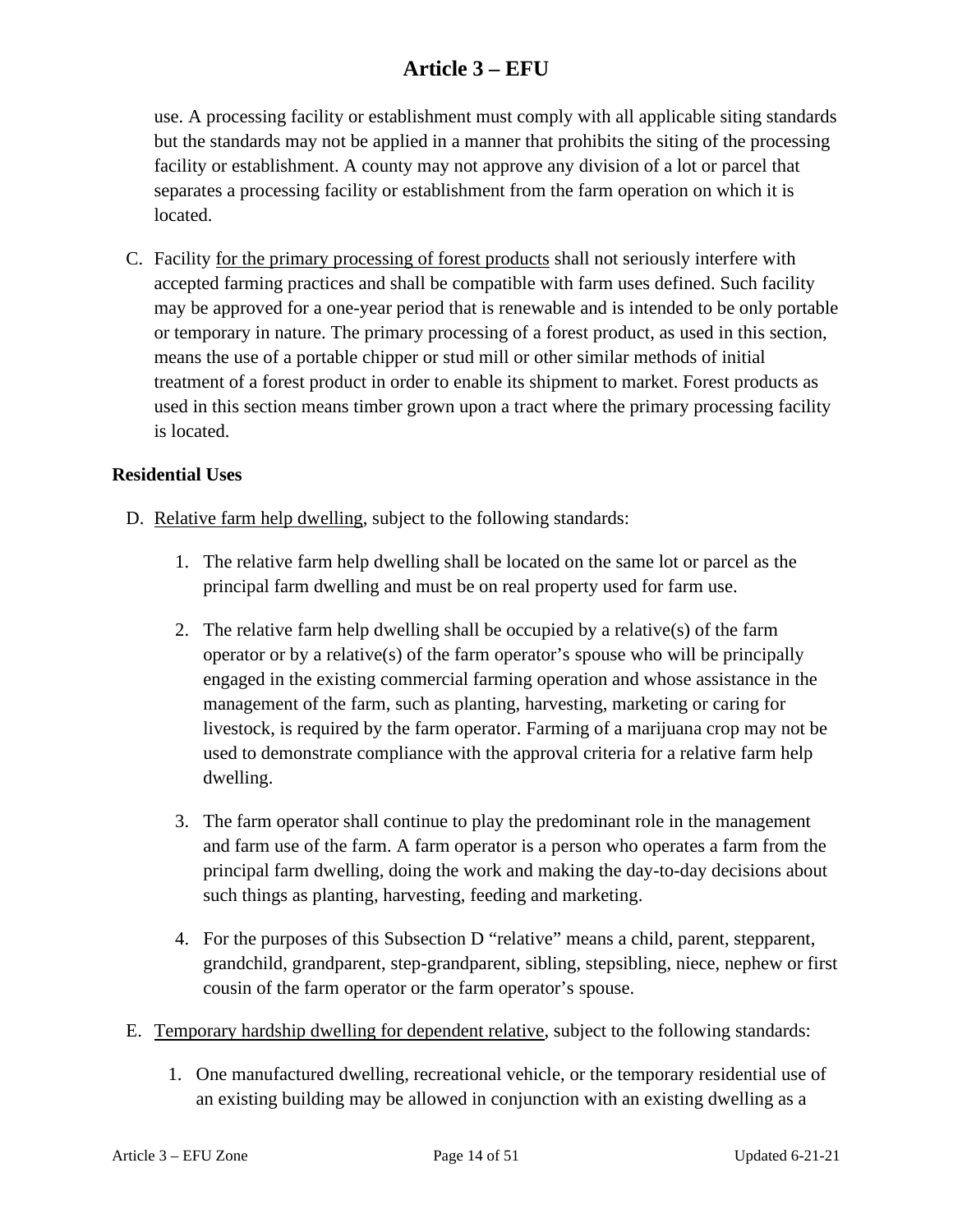temporary use for the term of the hardship suffered by the existing resident or relative, subject to the following:

- a. The temporary hardship dwelling shall use the same subsurface sewage disposal system used by the existing dwelling, if that disposal system is adequate to accommodate the additional dwelling. If the temporary hardship dwelling will use a public sanitary sewer system, such condition will not be required;
- b. The applicant shall renew the permit every two-years for it to remain valid. Upon renewal, the applicant shall provide a statement confirming that the residence remains necessary for the relative named in the permit and pay the required renewal fee;
- c. Within three-months of the end of the hardship, the temporary hardship dwelling shall be removed or demolished or, in the case of an existing building, the building shall be removed, demolished or returned to an allowed non-residential use.
- d. The applicant shall submit written confirmation from a medical doctor that care is necessary for an aged or infirm person.
- e. Justification that the relative with the hardship is not employed full-time off the site and is dependent upon medical care by either a relative; or a person medically certified to care for such a person on a full-time basis; and
- f. The relative with the hardship, relative providing care, or medically certified person shall be the primary full-time resident.
- 2. A temporary residence approved under this section is not eligible for replacement. Department of Environmental Quality review and removal requirements also apply.
- 3. As used in this section "hardship" means a medical hardship or hardship for the care of an aged or infirm person or persons.
- 4. A property line adjustment of a lot or parcel in a manner that separates a temporary hardship dwelling or home occupation from the parcel on which the primary residential use exists may not be approved.

#### **Commercial Uses**

F. Dog training classes or testing trials conducted outdoors, or in farm buildings (i.e., agricultural building) that existed on January 1, 2013, are limited as follows: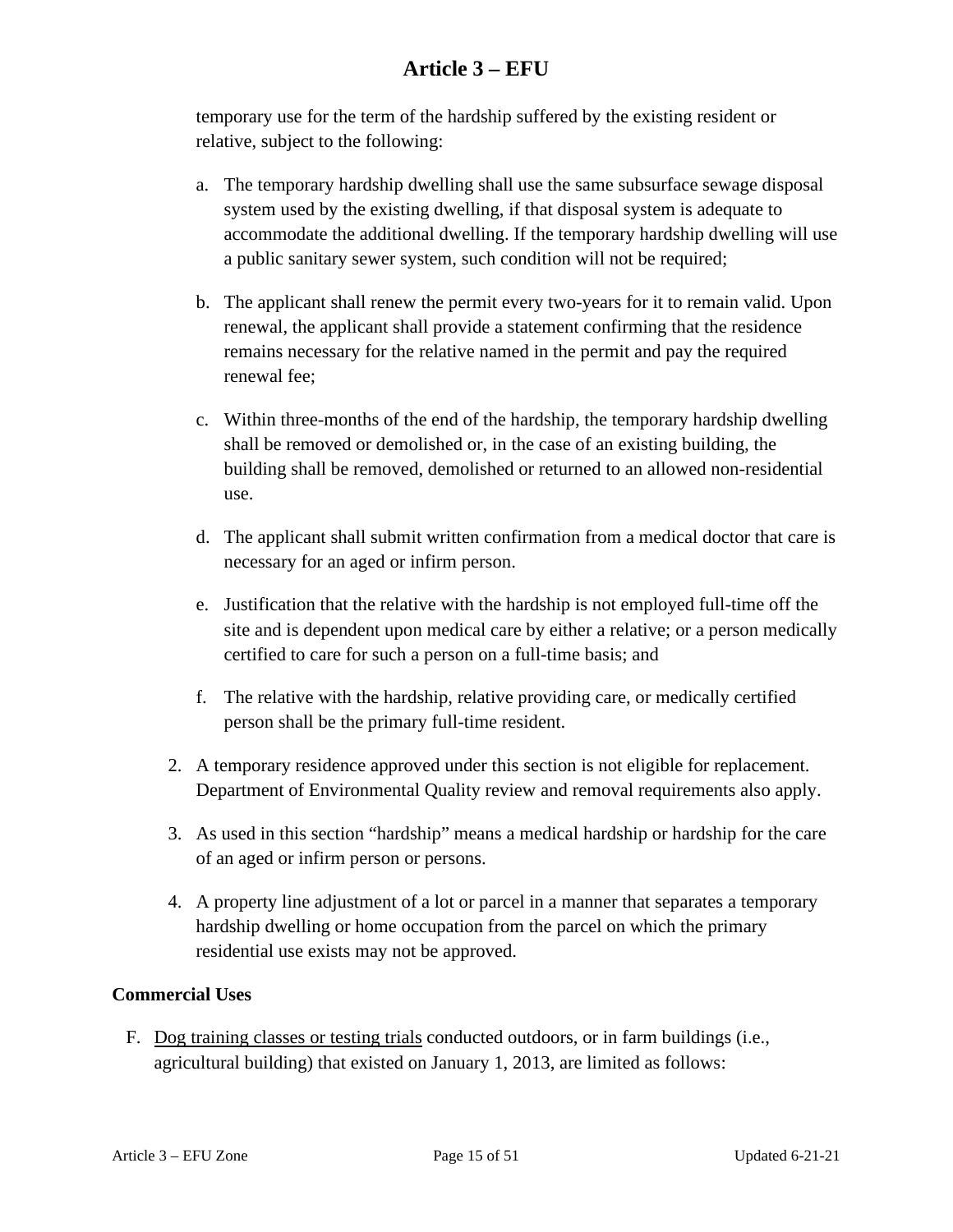- 1. The number of dogs participating in training does not exceed 10 per training class and the number of training classes to be held on-site does not exceed six per day; and
- 2. The number of dogs participating in a testing trial does not exceed 60 and the number of testing trials to be conducted on-site does not exceed four per calendar year.
- G. Farm stand, subject to the following standards:
	- 1. The structures are designed and used for sale of farm crops and livestock grown on the farm operation, or grown on the farm operation and other farm operations in the local agricultural area, including the sale of retail incidental items and fee-based activity to promote the sale of farm crops or livestock sold at the farm stand if the annual sales of the incidental items and fees from promotional activity do not make up more than 25-percent of the total annual sales of the farm stand (*At the request of the county, the farm stand shall submit to the county a written statement that is prepared by a certified public accountant and certifies the compliance of the farm stand with this subsection for the previous tax year.*); and
	- 2. The farm stand does not include structures designed for occupancy as a residence or for activities other than the sale of farm crops and livestock and does not include structures for banquets, public gatherings or public entertainment.
	- 3. As used in this section, "farm crops or livestock" includes both fresh and processed farm crops and livestock grown on the farm operation, or grown on the farm operation and other farm operations in the local agricultural area. As used in this Subsection, "processed crops and livestock" includes jams, syrups, apple cider, animal products and other similar farm crops and livestock that have been processed and converted into another product but not prepared food items. As used in this section, "local agricultural area" includes Oregon or an adjacent county in Washington.
	- 4. Adequate off-street parking will be provided subject to provisions of Article 51 (Off Street Parking and Loading).
	- 5. Roadways, driveway aprons, driveways and parking surfaces shall be surfaces that prevent dust, and may include paving, gravel, cinders, or bark/wood chips.
	- 6. All vehicle maneuvering will be conducted on site. No vehicle backing or maneuvering shall occur within adjacent roads, streets or highways.
	- 7. No farm stand building or parking is permitted within the right-of-way.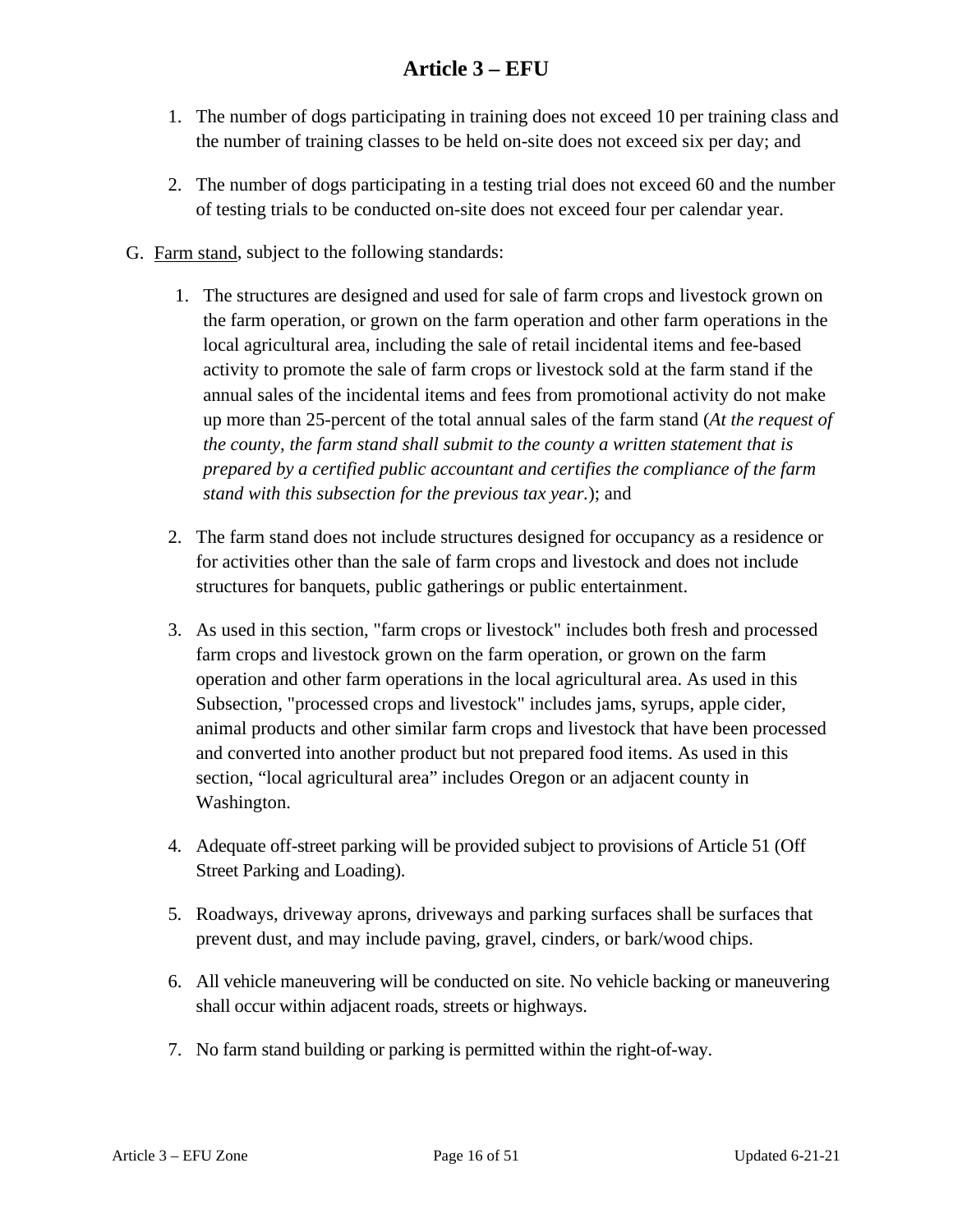- 8. Approval is required from the County Public Works Department or State Highway Division regarding adequate egress and access. All egress and access points shall be clearly marked.
- 9. Visual clearance areas shall be provided and maintained as defined in Article 3 (Definitions).
- 10. Signs are not permitted within the right-of-way, unless approved by either the County Public Works Department or the State Highway Division.
- 11. Only four (4) signs (including both on and off premise signs) are permitted not to exceed a cumulative size of 32 square feet. The sign(s) shall be located in such a manner as to protect the public's health, safety, and welfare. Off premise signs shall be approved by affected property owners.
- 12. All outdoor light fixtures shall be directed downward, and have full cutoff and full shielding to preserve views of the night sky and to minimize excessive light-spillover onto adjacent properties, roads and highways.
- 13. Permit approval is subject to compliance with the County Sanitarian or Department of Agriculture requirements, and County Building Official/applicable building permits.
- 14. A farm stand may not be used for the sale, or to promote the sale, of marijuana products or extracts.
- <span id="page-16-0"></span>H. Home occupations, subject to the following:
	- 1. Located and used subject to the definition of "Home Occupation" in Article 3 and meet the Home Occupation Standards in Article 53 of this Ordinance.
	- 2. When a bed and breakfast facility is sited as a home occupation on the same tract as a winery or cider business established under Table 3.02 and is operated in association with the winery or cider business:
		- a. The bed and breakfast facility may prepare and serve two meals per day to the registered guests of the bed and breakfast facility;
		- b. The meals may be served at the bed and breakfast facility or at the winery or cider business; and
		- c. Weddings and related events shall meet the requirements of Article 73.

#### **Mineral, Aggregate, Oil and Gas Uses**

I. Facilities that batch and blend mineral and aggregate into asphalt cement may not be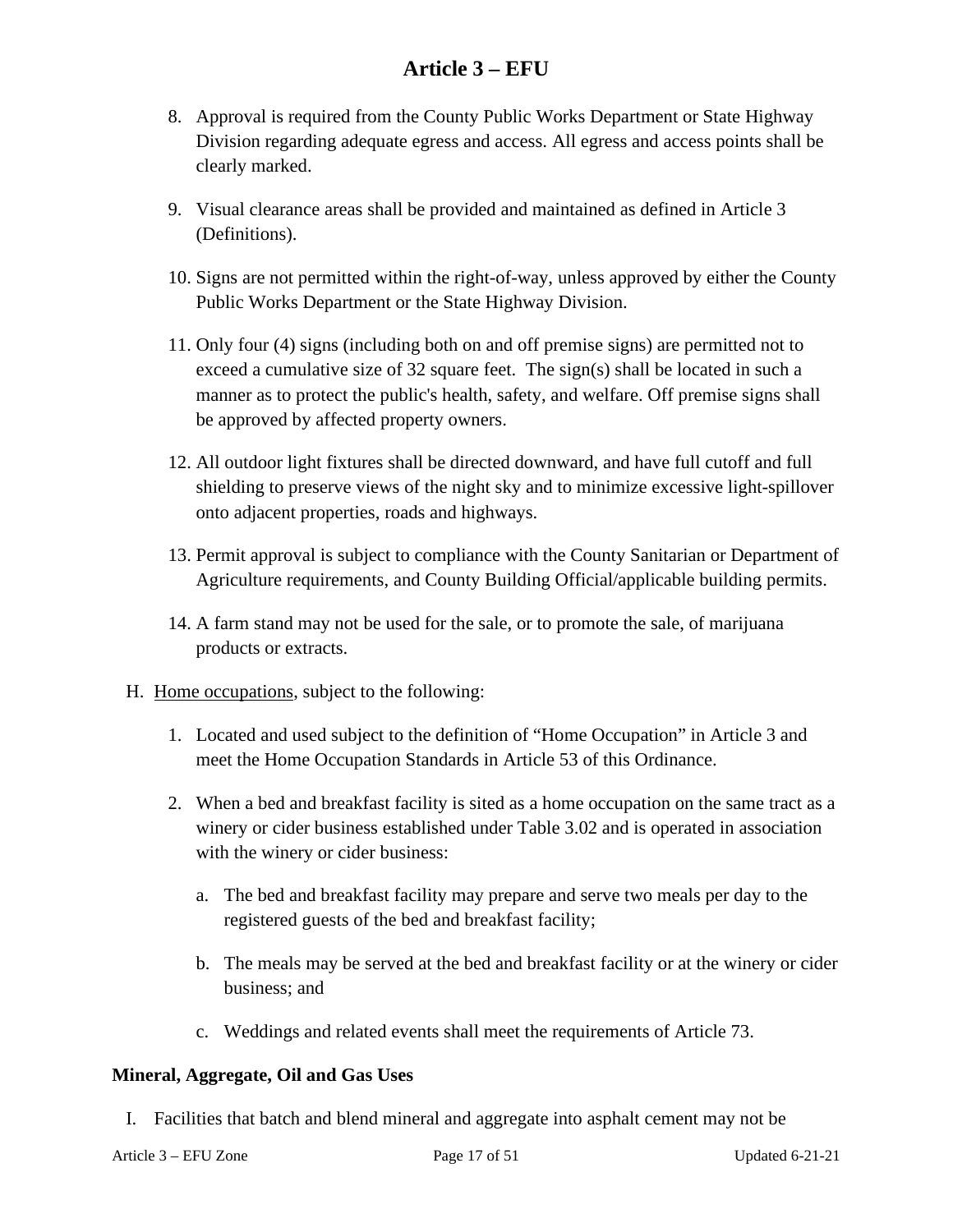authorized within two miles of a planted vineyard. Planted vineyard means one or more vineyards totaling 40-acres or more that are planted as of the date the application for batching and blending is filed.

- J. Mining, crushing or stockpiling of aggregate and other mineral and subsurface resources may be approved, subject to the following:
	- 1. A land use permit is required for mining more than one thousand (1,000) cubic yards of martial or excavation preparatory to mining of a surface area of more than oneacre.
	- 2. A land use permit for mining of aggregate shall be issued only for a site included on the mineral and aggregate inventory in the Hood River Comprehensive Plan.

#### **Transportation Uses**

K. Personal-use airport, as used in this section, prohibits aircraft other than those owned or controlled by the owner of the airstrip. Exceptions to the activities allowed under this definition may be granted through waiver action by the Oregon Department of Aviation in specific instances. A personal-use airport lawfully existing as of September 13, 1975, shall continue to be allowed subject to any applicable rules of the Oregon Department of Aviation.

Helipads for emergency use are not personal-use airports under this section and may be allowed when applied for by public entities.

#### **Utility/Solid Waste Disposal Facilities**

L. Land Application of Reclaimed or Process Water, agricultural process or industrial process water or biosolids for agricultural, horticultural or silvicultural production, or for irrigation in connection with a use allowed in an EFU zone is subject to the issuance of a license, permit or other approval by the Department of Environmental Quality under ORS 454.695, 459.205, 468B.050, 468B.053 or 468B.055, or in compliance with rules adopted under 468B.095, and with the requirements of ORS 215.246, 215.247, 215.249 and 215.251.

Onsite treatment of septage prior to the land application of biosolids is limited to treatment using treatment facilities that are portable, temporary and transportable by truck trailer, as defined in ORS 801.580, during a period of time within which land application of biosolids is authorized under the license, permit or other approval.

M. Utility facility service lines are utility lines and accessory facilities or structures that end at the point where the utility service is received by the customer and that are located on one or more of the following: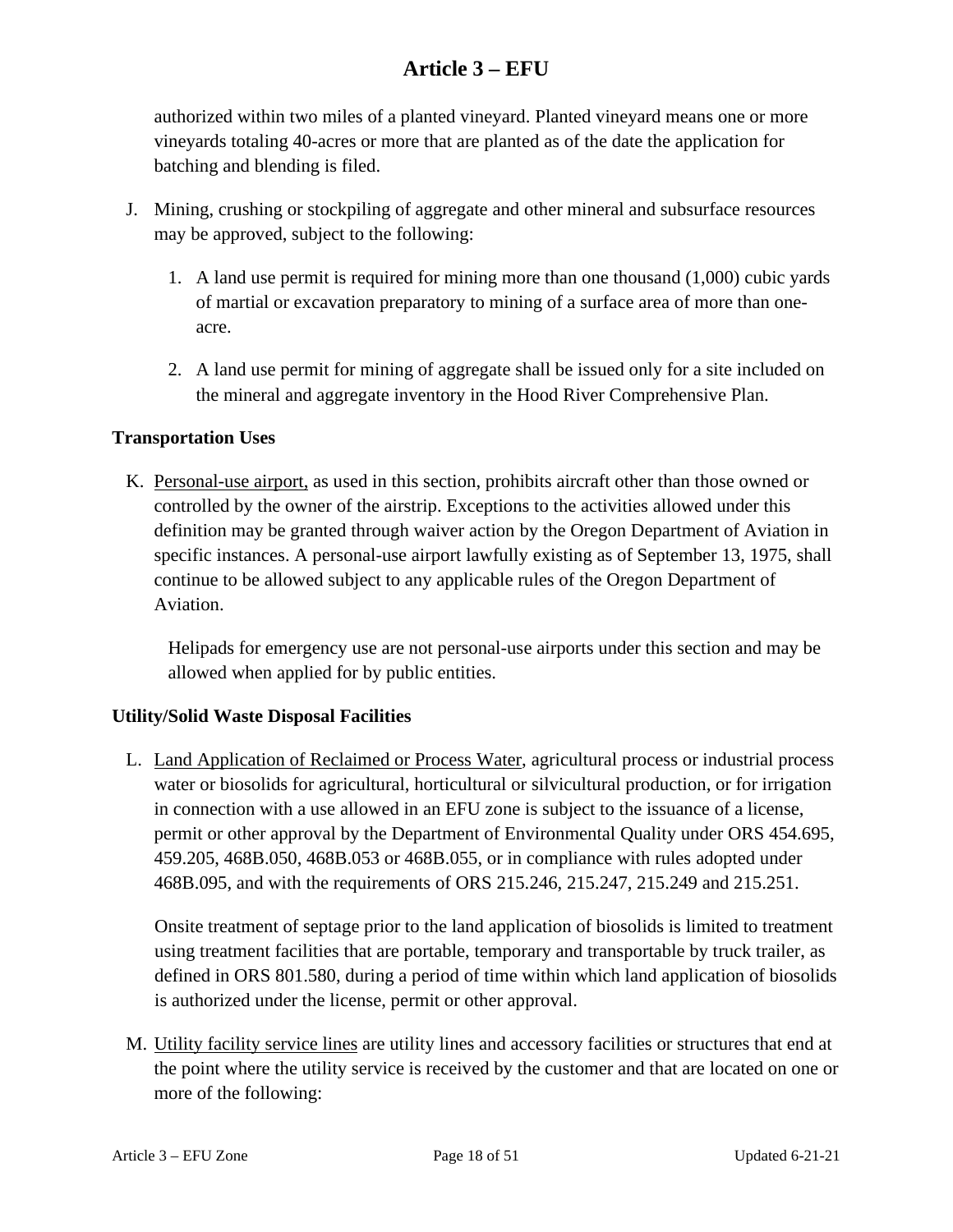- 1. A public right-of-way;
- 2. Land immediately adjacent to a public right-of-way, provided the written consent of all adjacent property owners has been obtained; or
- 3. The property to be served by the utility.
- N. Utility facility that is necessary for public service.
	- 1. A utility facility is necessary for public service if the facility must be sited in the EFU zone in order to provide the service. To demonstrate that a utility facility is necessary, an applicant must show that reasonable alternatives have been considered and that the facility must be sited in an EFU zone due to one or more of the following factors:
		- a. Technical and engineering feasibility;
		- b. The proposed facility is locationally-dependent. A utility facility is locationallydependent if it must cross land in one or more areas zoned for exclusive farm use in order to achieve a reasonably direct route or to meet unique geographical needs that cannot be satisfied on other lands;
		- c. Lack of available urban and nonresource lands;
		- d. Availability of existing rights-of-way;
		- e. Public health and safety; and
		- f. Other requirements of state and federal agencies.
	- 2. Costs associated with any of the factors listed in Subsection (1) above may be considered, but cost alone may not be the only consideration in determining that a utility facility is necessary for public service. Land costs shall not be included when considering alternative locations for substantially similar utility facilities and the siting of utility facilities that are not substantially similar.
	- 3. The owner of a utility facility approved under Subsection (1) above shall be responsible for restoring, as nearly as possible, to its former condition any agricultural land and associated improvements that are damaged or otherwise disturbed by the siting, maintenance, repair or reconstruction of the facility. Nothing in this subsection shall prevent the owner of the utility facility from requiring a bond or other security from a contractor or otherwise imposing on a contractor the responsibility for restoration.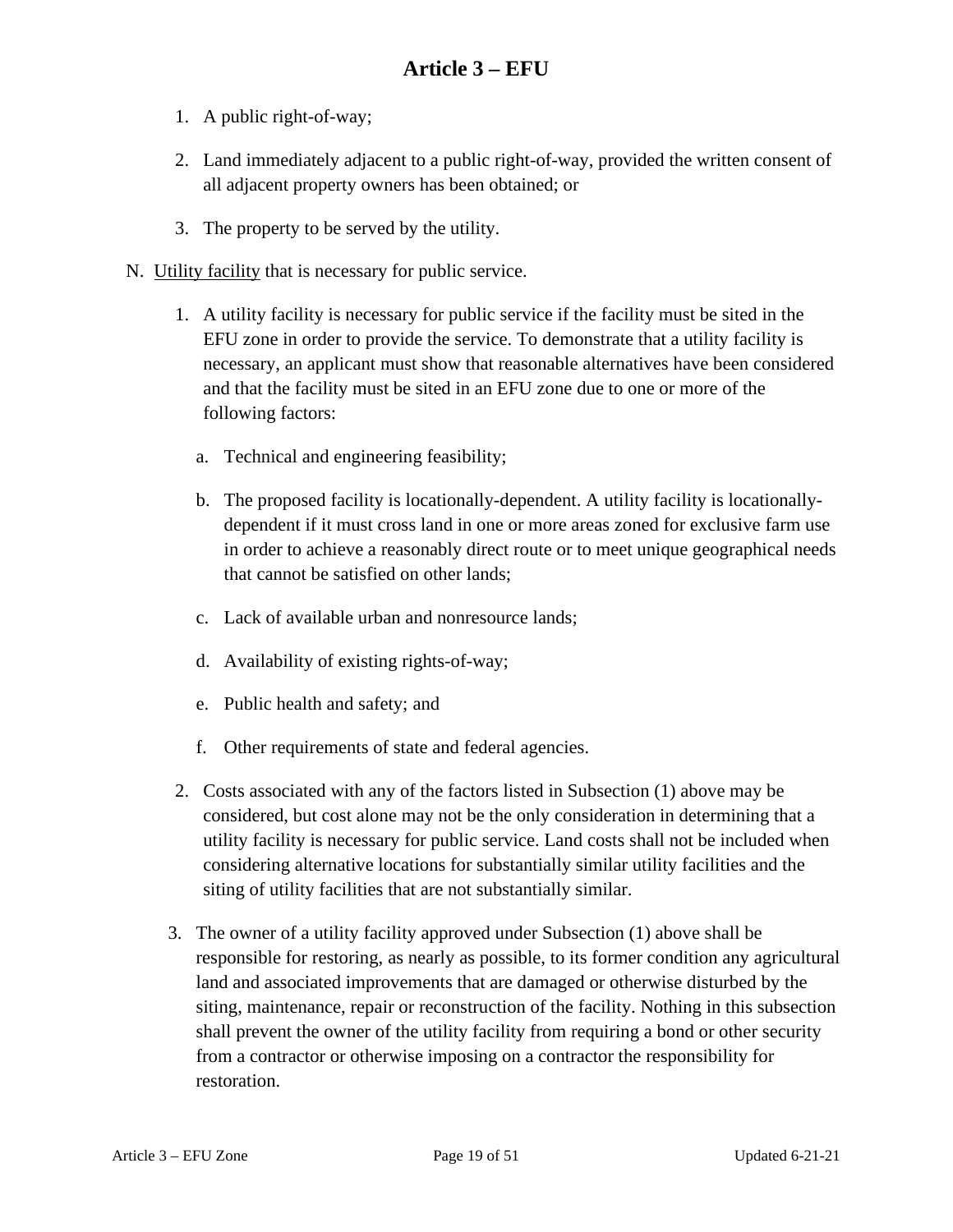- 4. The county shall impose clear and objective conditions on an application for utility facility siting to mitigate and minimize the impacts of the proposed facility, if any, on surrounding lands devoted to farm use in order to prevent a significant change in accepted farm practices or a significant increase in the cost of farm practices on surrounding farmlands.
- 5. Utility facilities necessary for public service may include on-site and off-site facilities for temporary workforce housing for workers constructing a utility facility. Such facilities must be removed or converted to an allowed use under the EFU Zone or other statute or rule when project construction is complete. Off-site facilities allowed under this subsection are subject to Section 3.05 **-** Conditional Use Review Criteria. Temporary workforce housing facilities not included in the initial approval may be considered through a minor amendment request. A minor amendment request shall have no effect on the original approval.
- 6. In addition to the provisions of Subsections (1) through (4) above , the establishment or extension of a sewer system as defined by OAR  $660-011-0060(1)(f)$  shall be subject to the provisions of 660-011-0060.
- 7. The provisions of Subsection (1) above do not apply to interstate natural gas pipelines and associated facilities authorized by and subject to regulation by the Federal Energy Regulatory Commission.
- 8. An associated transmission line is necessary for public service upon demonstration that the associated transmission line meets either the following requirements of (a) or (b) below:
	- a. An applicant demonstrates that the entire route of the associated transmission line meets at least one of the following requirements:
		- i. The associated transmission line is not located on high-value farmland, as defined in ORS 195.300, or on arable land;
		- ii. The associated transmission line is co-located with an existing transmission line;
		- iii. The associated transmission line parallels an existing transmission line corridor with the minimum separation necessary for safety; or
		- iv. The associated transmission line is located within an existing right-of-way for a linear facility, such as a transmission line, road or railroad that is located above the surface of the ground.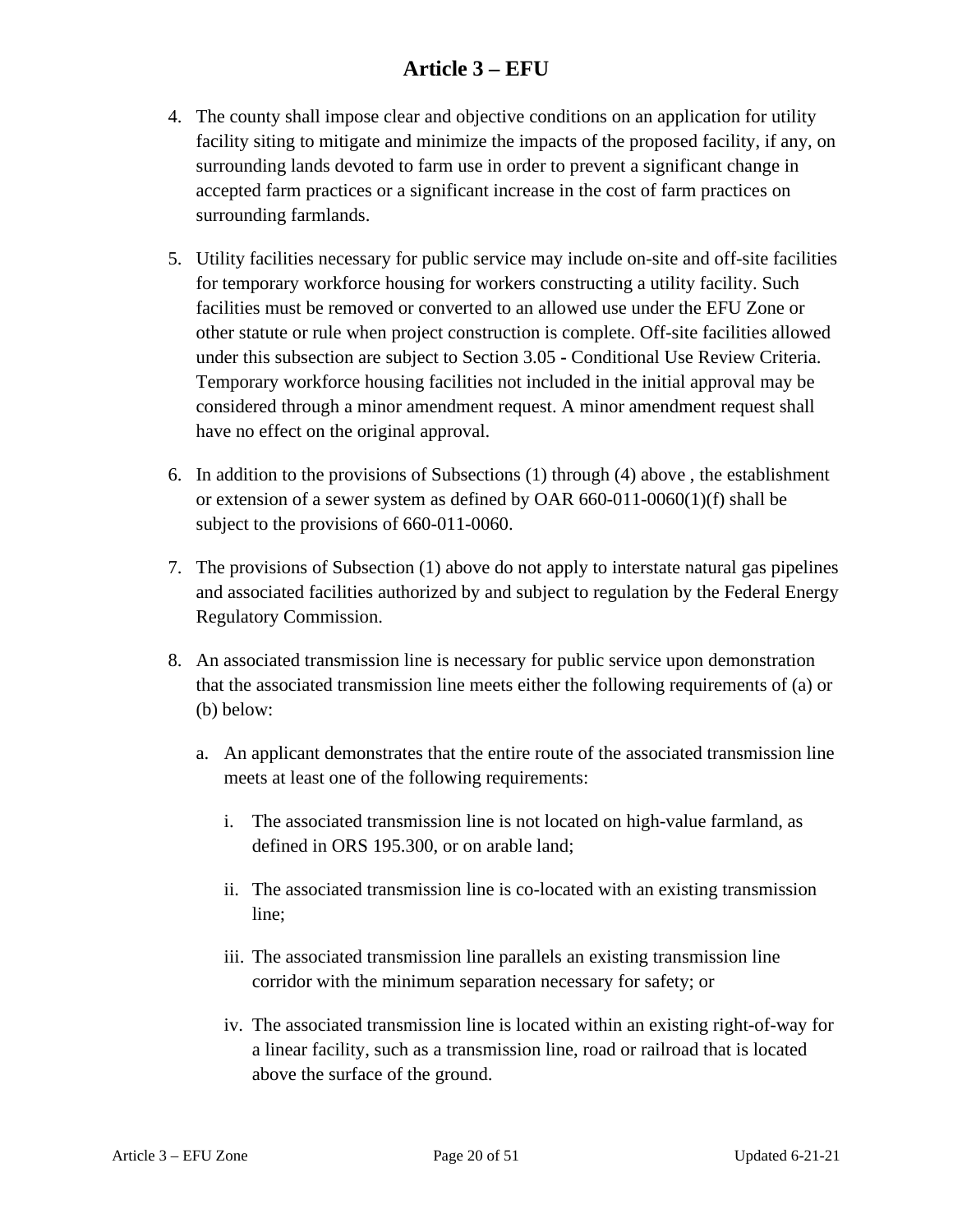- b. After an evaluation of reasonable alternatives, an applicant demonstrates that the entire route of the associated transmission line meets, subject to Subsections (c) and (d) below, two or more of the following criteria:
	- i. Technical and engineering feasibility;
	- ii. The associated transmission line is locationally-dependent because the associated transmission line must cross high-value farmland, as defined in ORS 195.300, or arable land to achieve a reasonably direct route or to meet unique geographical needs that cannot be satisfied on other lands;
	- iii. Lack of an available existing right of way for a linear facility, such as a transmission line, road or railroad, that is located above the surface of the ground;
	- iv. Public health and safety; or
	- i. Other requirements of state or federal agencies.
- c. As pertains to Subsection (b) above, the applicant shall demonstrate how the applicant will mitigate and minimize the impacts, if any, of the associated transmission line on surrounding lands devoted to farm use in order to prevent a significant change in accepted farm practices or a significant increase in the cost of farm practices on the surrounding farmland.
- d. The county may consider costs associated with any of the factors listed in Subsection (b) above, but consideration of cost may not be the only consideration in determining whether the associated transmission line is necessary for public service.
- O. Communication towers and facilities (i.e., cell towers), subject to Article 74.
- P. Composting operations and facilities shall meet the performance and permitting requirements of the Department of Environmental Quality under OAR 340-093-0050 and 340-096-0060. Buildings and facilities used in conjunction with the composting operation shall only be those required for the operation of the subject facility. Onsite sales shall be limited to bulk loads of at least one unit (7.5 cubic yards) in size that are transported in one vehicle. This use is not permitted on high value farmland, except that existing facilities on high value farmland may be expanded subject to Section 3.04.W, and as allowed as an accepted farming practice as defined.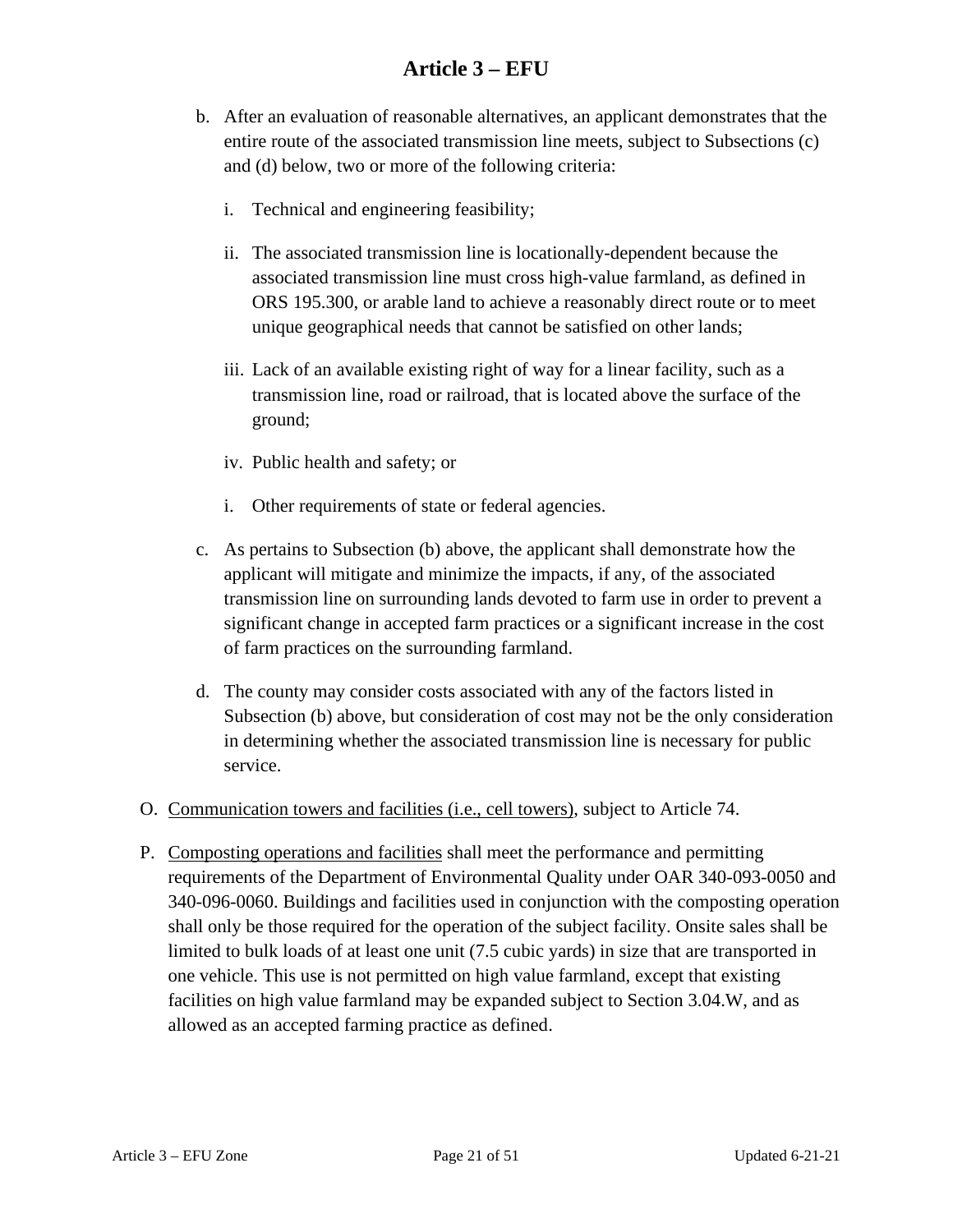#### **Parks/Public/Quasi-Public**

Q. Buildings and facilities associated with a site for the takeoff and landing of model aircraft, including such buildings or facilities as may reasonably be necessary. Buildings or facilities shall not be more than 500 square feet in floor area or placed on a permanent foundation unless the building or facility preexisted the use approved under this section. The site shall not include an aggregate surface or hard surface area unless the surface preexisted the use approved under this section. An owner of property used for the purpose authorized in this section may charge a person operating the use on the property rent for the property. An operator may charge users of the property a fee that does not exceed the operator's cost to maintain the property, buildings and facilities. As used in this section, "model aircraft" means a small-scale version of an airplane, glider, helicopter, dirigible or balloon that is used or intended to be used for flight and is controlled by radio, lines or design by a person on the ground.

#### R. Publicly owned parks may include:

- 1. All outdoor recreation uses allowed under ORS 215.283;
- 2. The following uses, unless otherwise allowed as part of an adopted park master plan:
	- a. Campground areas: recreational vehicle sites; tent sites; camper cabins; yurts; teepees; covered wagons; group shelters; campfire program areas; camp stores;
	- b. Day use areas: picnic shelters, barbecue areas, swimming areas (not swimming pools), open play fields, play structures;
	- c. Recreational trails: walking, hiking, biking, horse, or motorized off-road vehicle trails; trail staging areas;
	- d. Boating and fishing facilities: launch ramps and landings, docks, moorage facilities, small boat storage, boating fuel stations, fish cleaning stations, boat sewage pump-out stations;
	- e. Amenities related to park use intended only for park visitors and employees: laundry facilities; recreation shops; snack shops not exceeding 1,500 square feet of floor area;
	- f. Support facilities serving only the park lands wherein the facility is located: water supply facilities, sewage collection and treatment facilities, storm water management facilities, electrical and communication facilities, restrooms and showers, recycling and trash collection facilities, registration buildings, roads and bridges, parking areas and walkways;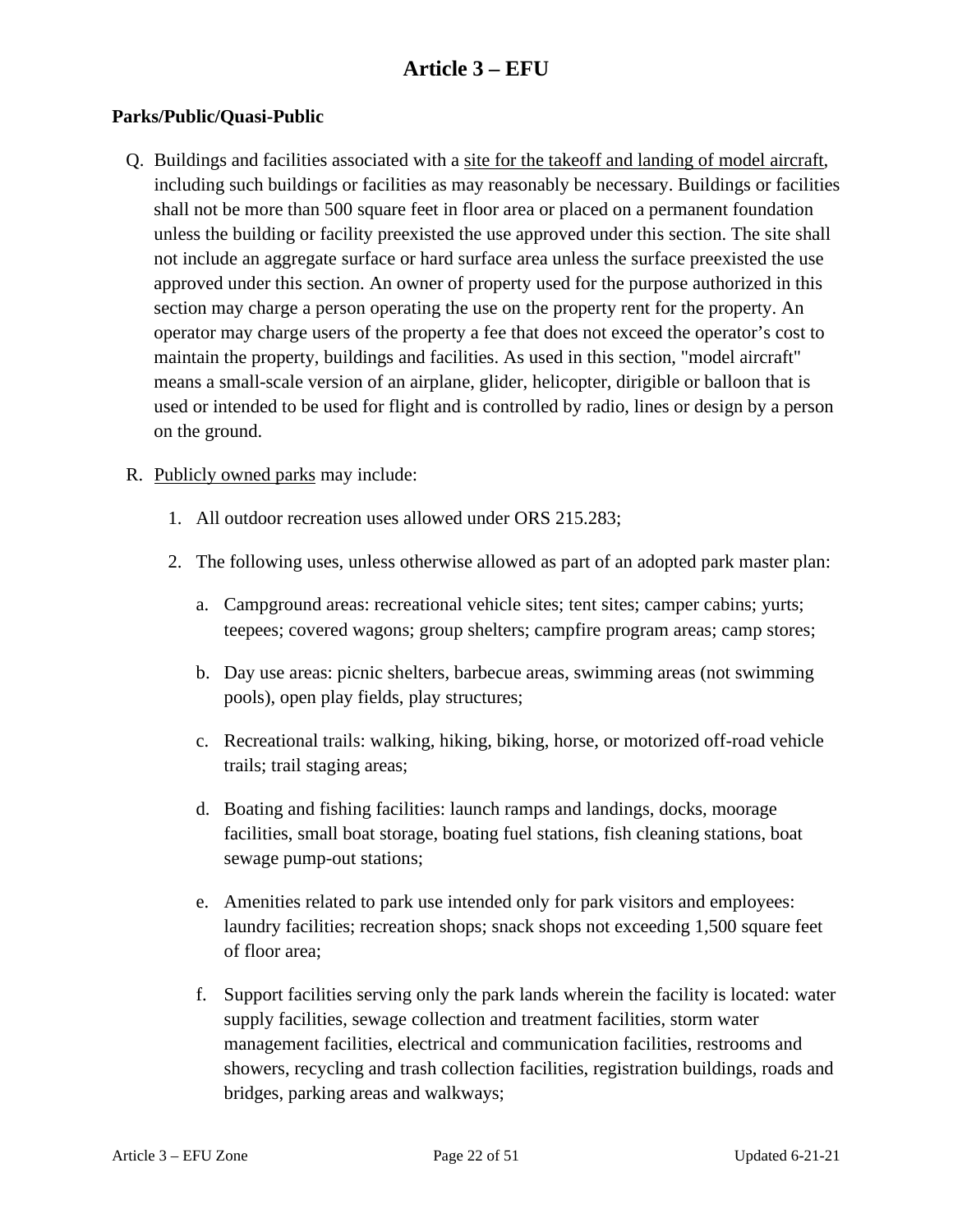- g. Park Maintenance and Management Facilities located within a park: maintenance shops and yards, fuel stations for park vehicles, storage for park equipment and supplies, administrative offices, staff lodging; and
- h. Natural and cultural resource interpretative, educational and informational facilities in state parks: interpretative centers, information/orientation centers, self-supporting interpretative and informational kiosks, natural history or cultural resource museums, natural history or cultural educational facilities, reconstructed historic structures for cultural resource interpretation, retail stores not exceeding 1,500 square feet for sale of books and other materials that support park resource interpretation and education.
- S. Schools as formerly allowed pursuant to ORS 215.283(1)(a) that were established on or before January 1, 2009, may be expanded if:
	- 1. The Conditional Use Review Criteria in Section 3.05 are met; and
	- 2. The expansion occurs on the tax lot on which the use was established on or before January 1, 2009 or a tax lot that is contiguous to the tax lot and that was owned by the applicant on January 1, 2009.
- T. An existing golf course may be expanded consistent with the requirements of Table 3.02 and Section 3.05. Accessory uses provided as part of a golf course shall be limited consistent with the following standards:
	- 1. An accessory use to a golf course is a facility or improvement that is incidental to the operation of the golf course and is either necessary for the operation and maintenance of the golf course or that provides goods or services customarily provided to golfers at a golf course. An accessory use or activity does not serve the needs of the nongolfing public. Accessory uses to a golf course may include: Parking; maintenance buildings; cart storage and repair; practice range or driving range; clubhouse; restrooms; lockers and showers; food and beverage service; pro shop; a practice or beginners course as part of an 18 hole or larger golf course; or golf tournament. Accessory uses to a golf course do not include: Sporting facilities unrelated to golfing such as tennis courts, swimming pools, and weight rooms; wholesale or retail operations oriented to the non-golfing public; or housing;
	- 2. Accessory uses shall be limited in size and orientation on the site to serve the needs of persons and their guests who patronize the golf course to golf. An accessory use that provides commercial services (e.g., pro shop, etc.) shall be located in the clubhouse rather than in separate buildings; and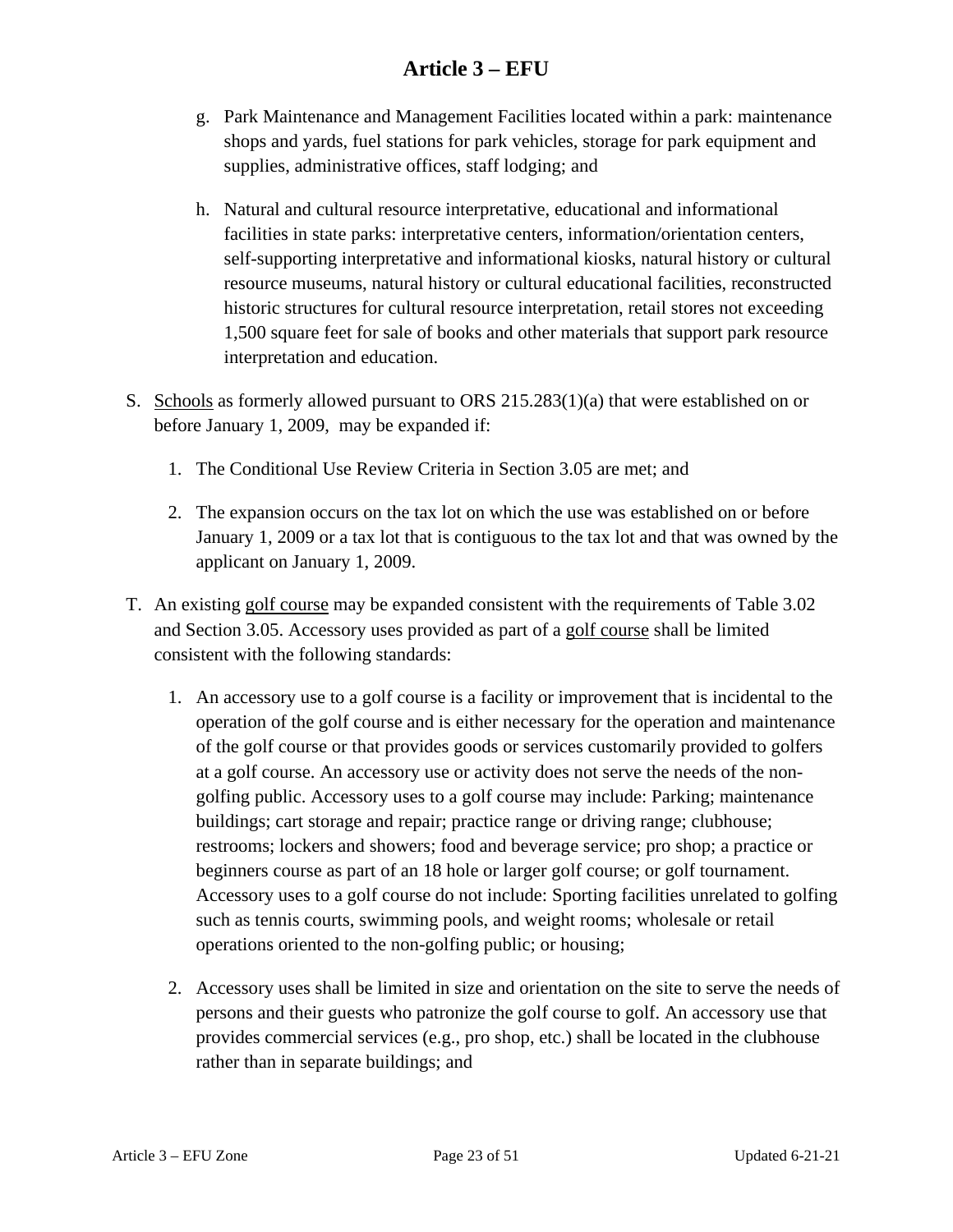3. Accessory uses may include one or more food and beverage service facilities in addition to food and beverage service facilities located in a clubhouse. Food and beverage service facilities must be part of and incidental to the operation of the golf course and must be limited in size and orientation on the site to serve only the needs of persons who patronize the golf course and their guests. Accessory food and beverage service facilities shall not be designed for or include structures for banquets, public gatherings or public entertainment.

#### **General Standards**

- U. Three-mile setback. For uses subject to this subsection:
	- 1. No enclosed structure with a design capacity greater than 100 people, or group of structures with a total design capacity of greater than 100 people, shall be approved in connection with the use within three miles of an urban growth boundary, unless an exception is approved pursuant to ORS 197.732 and OAR chapter 660, division 4, or unless the structure is described in a master plan adopted under the provisions of OAR chapter 660, division 34.
	- 2. Any enclosed structures or group of enclosed structures described in Subsection (1) within a tract must be separated by at least one-half mile. For purposes of this subsection, "tract" means a tract that is in existence as of June 17, 2010.
	- 3. Existing facilities wholly within the farm use zone may be maintained, enhanced or expanded on the same tract, subject to other requirements of law. Enclosed existing structures within a farm use zone within three miles of an urban growth boundary may not be expanded beyond the requirements of this Ordinance.
- V. Single-family dwelling deeds. The landowner shall sign and record in the deed records for the county a document binding the landowner, and the landowner's successors in interest, prohibiting them from pursuing a claim for relief or cause of action alleging injury from farming or forest practices for which no action or claim is allowed under ORS 30.936 or 30.937.
- <span id="page-23-0"></span>W. Expansion & Non-conforming use standards. Existing facilities wholly within a farm use zone may be maintained, enhanced or expanded on the same tract, subject to Table 3.02, Article 65, and other requirements of law.

#### **Section 3.05 Conditional Use Review Criteria**

An applicant for a conditional use identified in Table 3.02 must demonstrate compliance with the following criteria: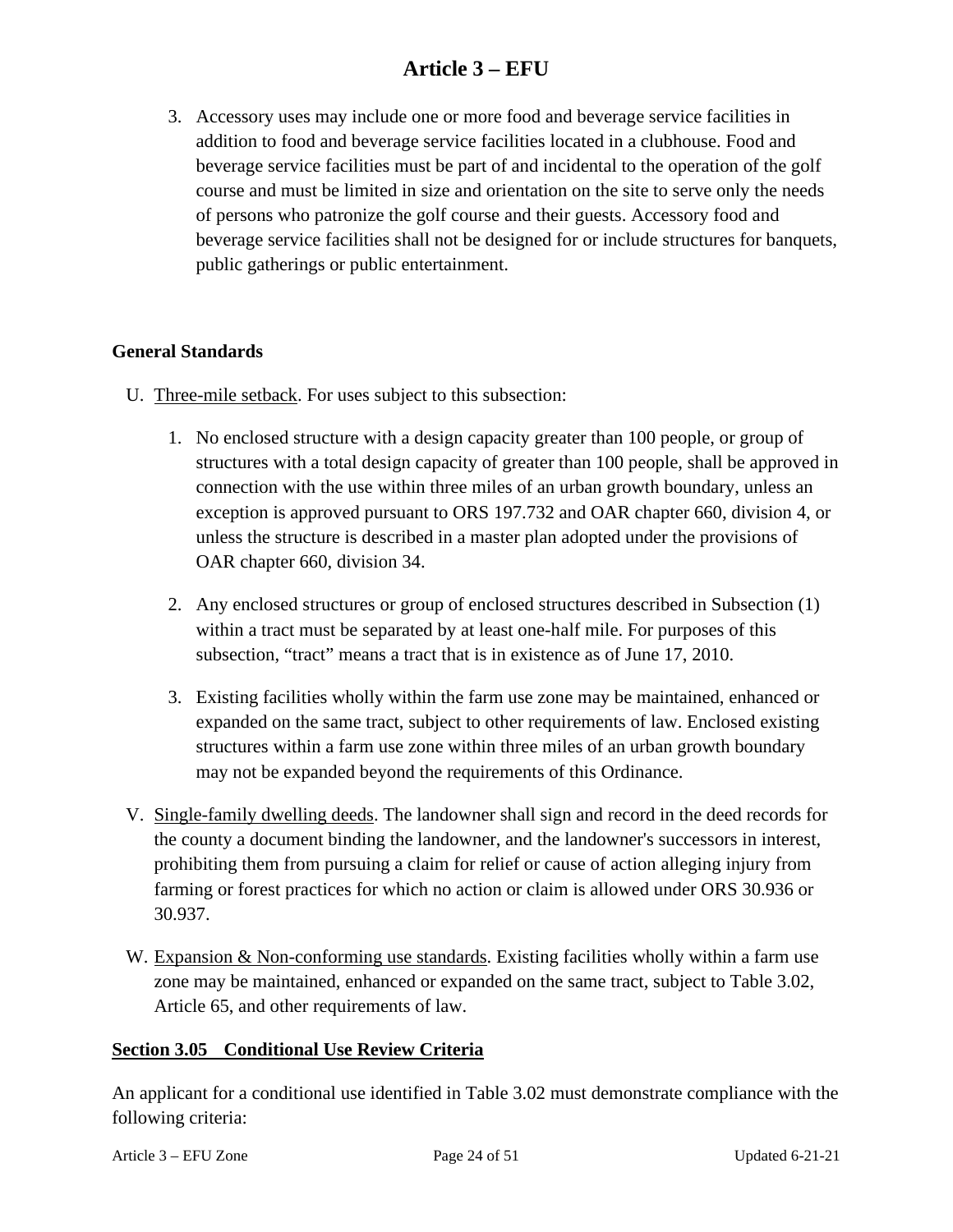- A. The use will not force a significant change in accepted farm or forest practices on surrounding lands devoted to farm or forest use; and
- B. The use will not significantly increase the cost of accepted farm or forest practices on surrounding lands devoted to farm or forest use.
- C. The proposed use will be compatible with vicinity uses, and satisfies all relevant requirements of this Ordinance and the following general criteria:
	- 1. The use is consistent with those goals and policies of the Comprehensive Plan which apply to the proposed use;
	- 2. The parcel is suitable for the proposed use considering its size, shape, location, topography, existence of improvements and natural features;
	- 3. The proposed use will not alter the character of the surrounding area in a manner which substantially limits, impairs or prevents the use of surrounding properties for the permitted uses listed in the underlying zoning district;
	- 4. The proposed use is appropriate, considering the adequacy of public facilities and services existing or planned for the area affected by the use (e.g., water, sewer and access); and
	- 5. The use is or can be made compatible with existing uses and other allowable uses in the area and does not negatively affect the health or safety of surrounding uses or residents.

#### <span id="page-24-0"></span>**Section 3.06 Dwellings Customarily Provided in Conjunction with Farm Use**

- A. Primary Farm Dwelling Large Tract Standards. On land not identified as high-value farmland, a dwelling may be considered customarily provided in conjunction with farm use if:
	- 1. The parcel on which the dwelling will be located is at least 160-acres.
	- 2. The subject tract is currently employed for farm use.
	- 3. The dwelling will be occupied by a person or persons who will be principally engaged in the farm use of the subject tract, such as planting, harvesting, marketing or caring for livestock, at a commercial scale.
	- 4. Except for seasonal farm worker housing approved prior to 2001, there is no other dwelling on the subject tract.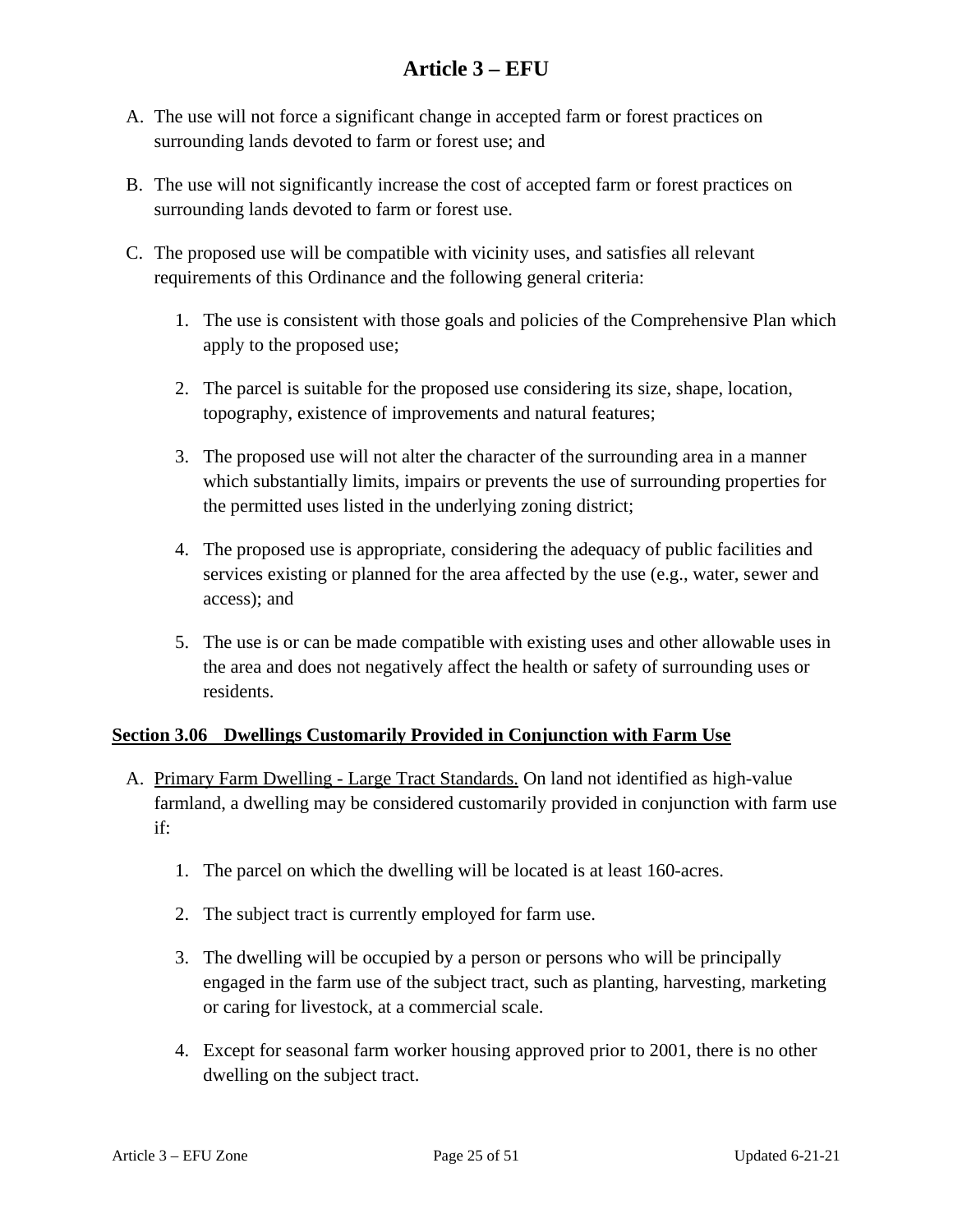- B. Primary Farm Dwelling Farm Income Standards (non-high value). On land not identified as high-value farmland, a dwelling may be considered customarily provided in conjunction with farm use if:
	- 1. The subject tract is currently employed for the farm use on which, in each of the last two years or three of the last five years, or in an average of three of the last five years, the farm operator earned at least \$60,000 in gross annual income from the sale of farm products;
	- 2. Except for seasonal farm worker housing approved prior to 2001, there is no other dwelling on lands designated for exclusive farm use pursuant to ORS Chapter 215 owned by the farm or ranch operator or on the farm or ranch operation;
	- 3. The dwelling will be occupied by a person or persons who produced the commodities that grossed the income in Subsection (1); and
	- 4. In determining the gross income required by Subsection (1):
		- a. The cost of purchased livestock shall be deducted from the total gross income attributed to the farm or ranch operation;
		- b. Only gross income from land owned, not leased or rented, shall be counted; and
		- c. Gross farm income earned from a lot or parcel that has been used previously to qualify another lot or parcel for the construction or siting of a primary farm dwelling may not be used.
- C. Primary Farm Dwelling Farm Income Standards (high-value). On land identified as highvalue farmland, a dwelling may be considered customarily provided in conjunction with farm use if:
	- 1. The subject tract is currently employed for the farm use on which the farm operator earned at least \$80,000 in gross annual income from the sale of farm products in each of the last two years or three of the last five years, or in an average of three of the last five years; and
	- 2. Except for seasonal farm worker housing approved prior to 2001, there is no other dwelling on lands designated for exclusive farm use pursuant to ORS Chapter 215 owned by the farm or ranch operator or on the farm or ranch operation; and
	- 3. The dwelling will be occupied by a person or persons who produced the commodities that grossed the income in Subsection (1);
	- 4. In determining the gross income required by Subsection (1):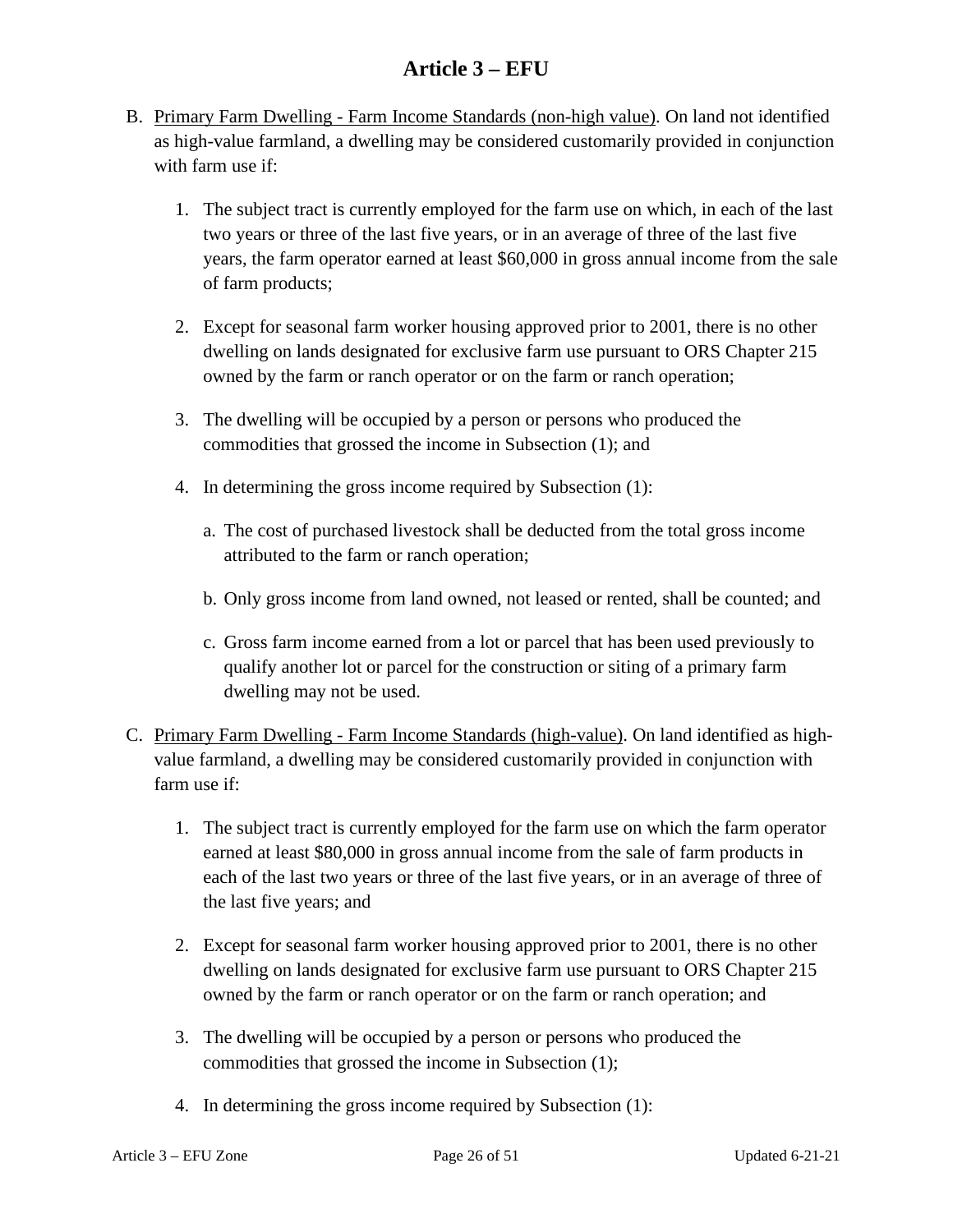- a. The cost of purchased livestock shall be deducted from the total gross income attributed to the farm or ranch operation;
- b. Only gross income from land owned, not leased or rented, shall be counted; and
- c. Gross farm income earned from a lot or parcel that has been used previously to qualify another lot or parcel for the construction or siting of a primary farm dwelling may not be used.
- 5. Farming of a marijuana crop, and the grow sales derived from selling a marijuana crop, may not be used to demonstrate compliance with the approval criteria for a primary farm dwelling.
- D. Additional Farm Income Standards.
	- 1. For the purpose of Subsections (B) or (C), noncontiguous lots or parcels zoned for farm use in the same county or contiguous counties may be used to meet the gross income requirements.
	- 2. Prior to the final approval for a dwelling authorized by Subsections (B) and (C) that requires one or more contiguous or non-contiguous lots or parcels of a farm or ranch operation to comply with the gross farm income requirements, the applicant shall provide evidence that the covenants, conditions and restrictions form (available at the county planning department) adopted as "Exhibit A" to OAR chapter 660, division 33 has been recorded with the county clerk of the county or counties where the property subject to the covenants, conditions and restrictions is located. The covenants, conditions and restrictions shall be recorded for each lot or parcel subject to the application for the primary farm dwelling and shall preclude:
		- a. All future rights to construct a dwelling except for accessory farm dwellings, relative farm assistance dwellings, temporary hardship dwellings or replacement dwellings allowed by ORS Chapter 215; and
		- b. The use of any gross farm income earned on the lots or parcels to qualify another lot or parcel for a primary farm dwelling.
	- 3. The covenants, conditions and restrictions are irrevocable, unless a statement of release is signed by an authorized representative of the county or counties where the property subject to the covenants, conditions and restrictions is located;
	- 4. Enforcement of the covenants, conditions and restrictions may be undertaken by the Department of Land Conservation and Development or by the county or counties where the property subject to the covenants, conditions and restrictions is located;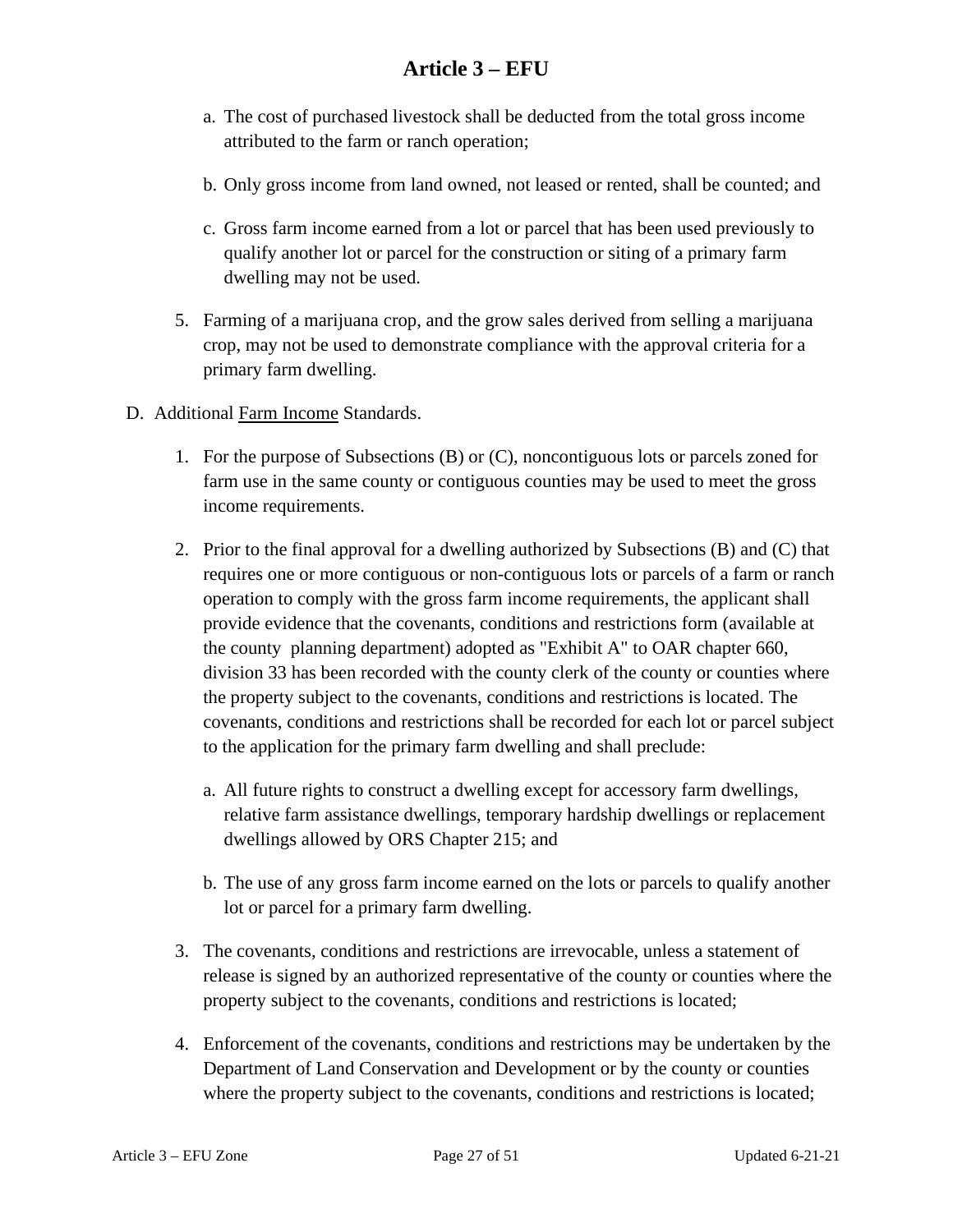- 5. The failure to follow the requirements of this section shall not affect the validity of the transfer of property or the legal remedies available to the buyers of property that is subject to the covenants, conditions and restrictions required by this section;
- 6. The planning director shall maintain a copy of the covenants, conditions and restrictions filed in the county deed records pursuant to this section and a map or other record depicting the lots and parcels subject to the covenants, conditions and restrictions filed in the county deed records pursuant to this section. The map or other record required by this subsection shall be readily available to the public in the county planning office.
- <span id="page-27-0"></span>E. Primary Farm Dwelling - Commercial Dairy Farm Standards. A dwelling may be considered customarily provided in conjunction with a commercial dairy farm if:
	- 1. The subject tract will be employed as a commercial dairy as defined in Subsection [\(7\)](#page-27-0);
	- 2. The dwelling is sited on the same lot or parcel as the buildings required by the commercial dairy;
	- 3. Except for an accessory farm dwelling, there is no other dwelling on the subject tract;
	- 4. The dwelling will be occupied by a person or persons who will be principally engaged in the operation of the commercial dairy farm, such as the feeding, milking or pasturing of the dairy animals or other farm use activities necessary to the operation of the commercial dairy farm;
	- 5. The building permits, if required, have been issued for and construction has begun for the buildings and animal waste facilities required for a commercial dairy farm; and
	- 6. The Oregon Department of Agriculture has approved the following:
		- a. A permit for a "confined animal feeding operation" under ORS 468B.050 and 468B.200 to 468B.230; and
		- b. A Producer License for the sale of dairy products under ORS 621.072.
	- 7. As used in this section, "commercial dairy farm" is a dairy operation that owns a sufficient number of producing dairy animals capable of earning the gross annual income required by Subsections (B) or (C), whichever is applicable, from the sale of fluid milk.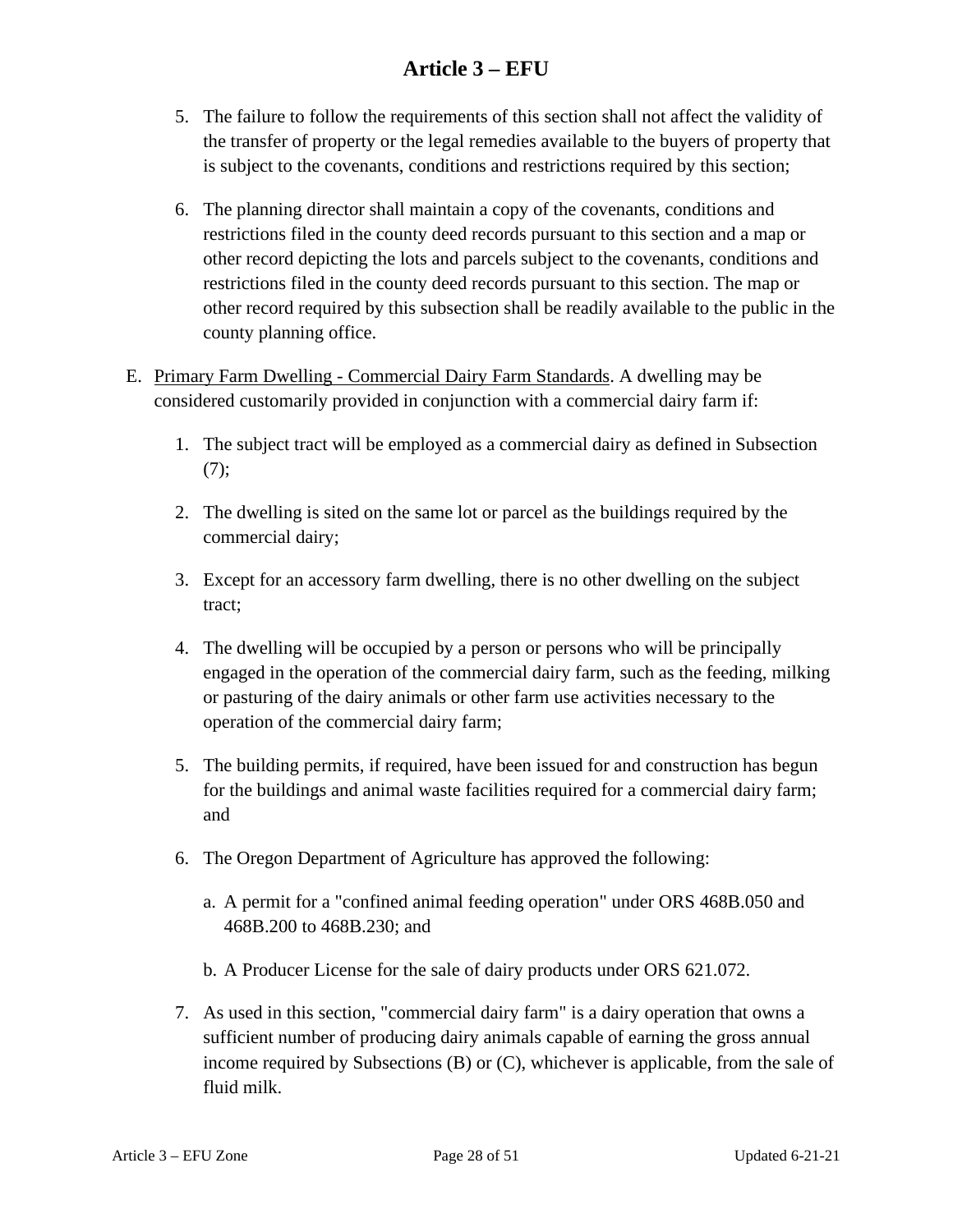- F. Relocated Farm Operations. A dwelling may be considered customarily provided in conjunction with farm use if:
	- 1. Within the previous two years, the applicant owned and operated a different farm or ranch operation that earned the gross farm income in each of the last five years or four of the last seven years as required by Subsection (B) or (C), whichever is applicable;
	- 2. The subject lot or parcel on which the dwelling will be located is:
		- a. Currently employed for the farm use that produced in each of the last two years or three of the last five years, or in an average of three of the last five years the gross farm income required by Subsection (B) or (C), whichever is applicable; and
		- b. At least 80-acres in size;
	- 3. Except for an accessory farm dwelling, there is no other dwelling on the subject farm or ranch operation;
	- 4. The dwelling will be occupied by a person or persons who produced the commodities that grossed the income in Subsection (1); and
	- 5. In determining the gross income required by Subsections (1) and (2)(a):
		- a. The cost of purchased livestock shall be deducted from the total gross income attributed to the tract; and
		- b. Only gross income from land owned, not leased or rented, shall be counted.

#### <span id="page-28-0"></span>**Section 3.07 Accessory Farm Dwellings (Farm worker housing)**

- A. Accessory farm dwellings as permitted by this Article may be considered customarily provided in conjunction with farm use if:
	- 1. Each accessory farm dwelling meets all the following requirements:
		- a. The accessory farm dwelling will be occupied by a person or persons who will be principally engaged in the farm use of the land and whose seasonal or year-round assistance in the management of the farm use, such as planting, harvesting, marketing or caring for livestock, is or will be required by the farm operator;
		- b. The accessory farm dwelling will be located:
			- i. On the same lot or parcel as the primary farm dwelling;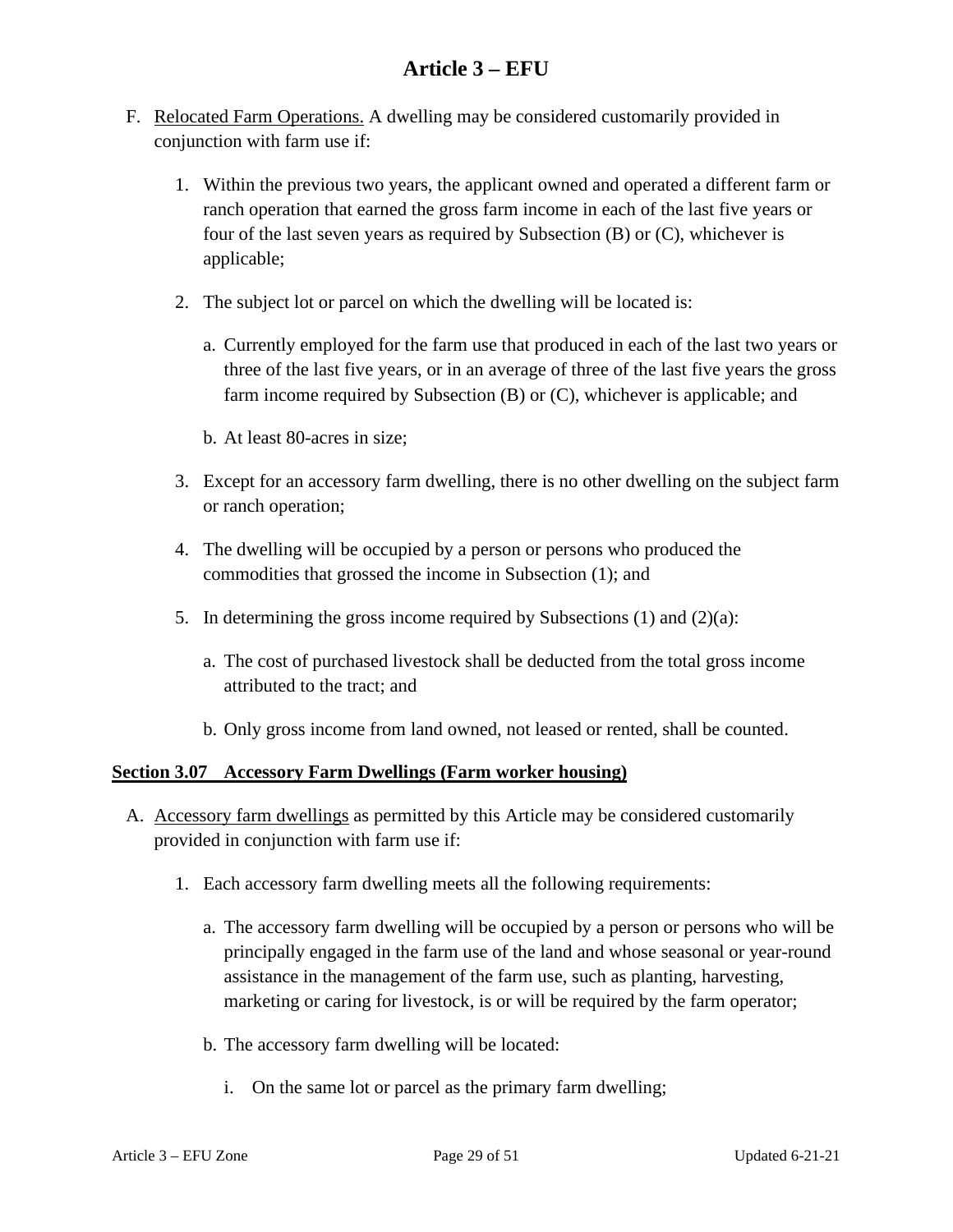- ii. On the same tract as the primary farm dwelling when the lot or parcel on which the accessory farm dwelling will be sited is consolidated into a single parcel with all other contiguous lots and parcels in the tract;
- iii. On a lot or parcel on which the primary farm dwelling is not located, when the accessory farm dwelling is limited to only a manufactured dwelling with a deed restriction. The deed restriction shall be filed with the County Department of Records and Assessment and require the manufactured dwelling to be removed when the lot or parcel is conveyed to another party, unless it is reapproved under these provisions;
- iv. On any lot or parcel, when the accessory farm dwelling is limited to only attached multi-unit residential structures allowed by the applicable state building code or similar types of farmworker housing as that existing on farm or ranch operations registered with the Department of Consumer and Business Services, Oregon Occupational Safety and Health Division under ORS 658.750. A county shall require all accessory farm dwellings approved under this subsection to be removed, demolished or converted to a nonresidential use when farmworker housing is no longer required. "Farmworker housing" shall have the meaning set forth in ORS 215.278 and not the meaning in 315.163; or
- v. On a lot or parcel on which the primary farm dwelling is not located, when the accessory farm dwelling is located on a lot or parcel at least 80-acres in size and the lot or parcel complies with the gross farm income requirements in Section 3.06 (B) or  $(C)$ ; and
- c. There is no other dwelling on the lands designated for exclusive farm use owned by the farm operator that is vacant or currently occupied by persons not working on the subject farm or ranch and that could reasonably be used as an accessory farm dwelling.
- 2. In addition to the requirements in Subsection (1), the primary farm dwelling to which the proposed dwelling would be accessory, meets one of the following:
	- a. On land not identified as high-value farmland, the primary farm dwelling meets the requirements of Section 3.06.B.
	- b. On land identified as high-value farmland, the primary farm dwelling meets the requirements of Section 3.06.C
	- c. It is located on a commercial dairy farm as defined in Section 3.06.E.7 and meets the requirements of Section 3.06.F.5.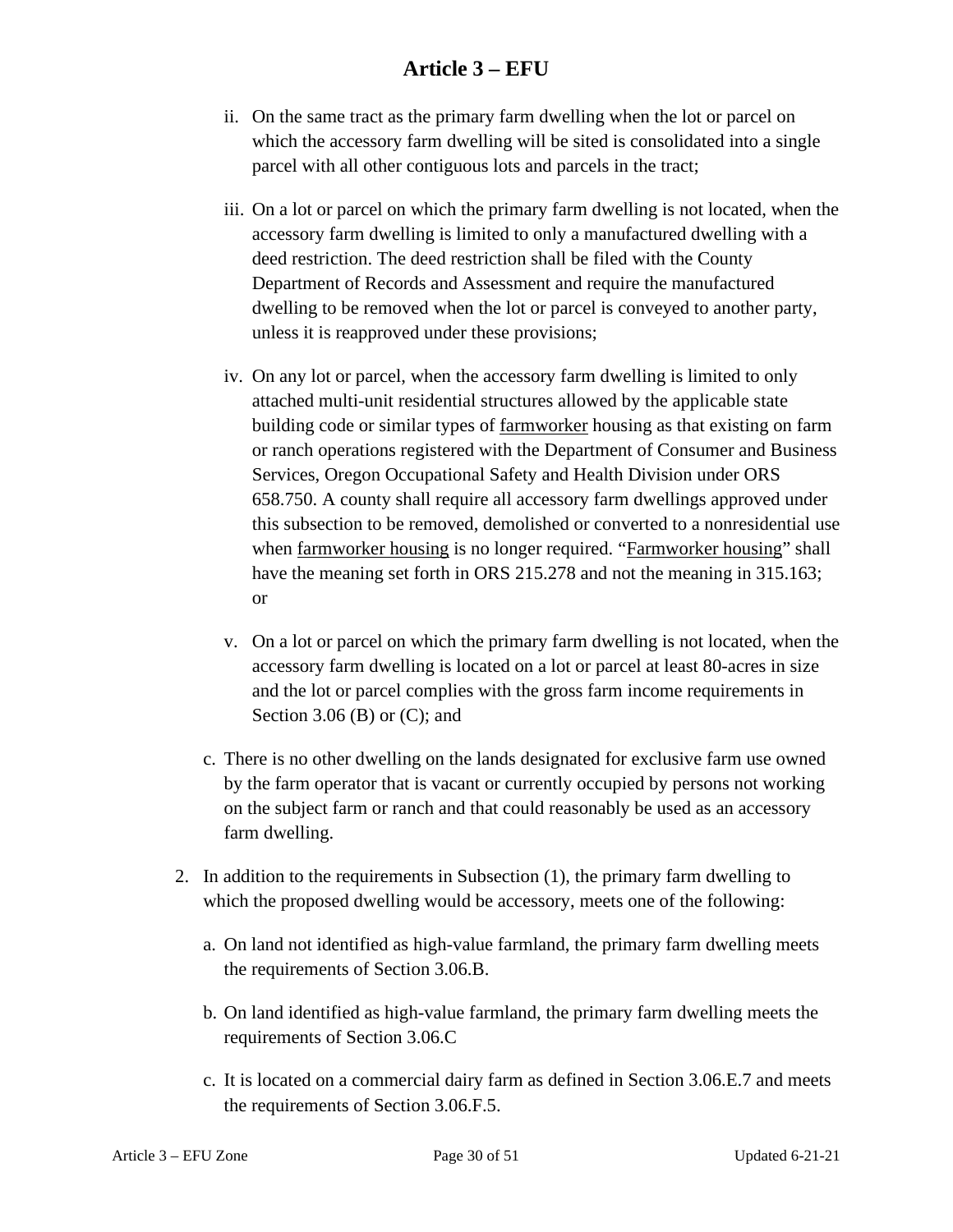- 3. No division of a lot or parcel for an accessory farm dwelling shall be approved pursuant to this subsection. If it is determined that an accessory farm dwelling satisfies the requirements of this Ordinance, a parcel may be created consistent with the minimum parcel size requirements in Section 3.15.D.
- 4. An accessory farm dwelling approved pursuant to this section cannot later be used to satisfy the requirements for a dwelling not provided in conjunction with farm use per Section 3.09.
- 5. For purposes of this subsection, "accessory farm dwelling" includes all types of residential structures allowed by the applicable state building code.
- 6. No accessory farm dwelling unit may be occupied by a relative of the owner or operator of the farm. "Relative" means a spouse of the owner or operator or an ancestor, lineal descendant or whole or half sibling of the owner or operator.
- B. Farming of a marijuana crop shall not be used to demonstrate compliance with the approval criteria for an accessory farm dwelling.

#### <span id="page-30-0"></span>**Section 3.08 Lot of Record Dwellings**

- A. Lot of Record Dwelling
	- 1. A dwelling may be approved on a pre-existing lot or parcel if:
		- a. The lot or parcel on which the dwelling will be sited was lawfully created and was acquired and owned continuously by the present owner as defined in Subsection (5):
			- i. Since prior to January 1, 1985; or
			- ii. By devise or by intestate succession from a person who acquired and had owned continuously the lot or parcel since prior to January 1, 1985.
		- b. The tract on which the dwelling will be sited does not include a dwelling;
		- c. The lot or parcel on which the dwelling will be sited was part of a tract on November 4, 1993, no dwelling exists on another lot or parcel that was part of that tract;
		- d. The proposed dwelling is not prohibited by, and will comply with, the requirements of the acknowledged comprehensive plan and land use regulations and other provisions of law;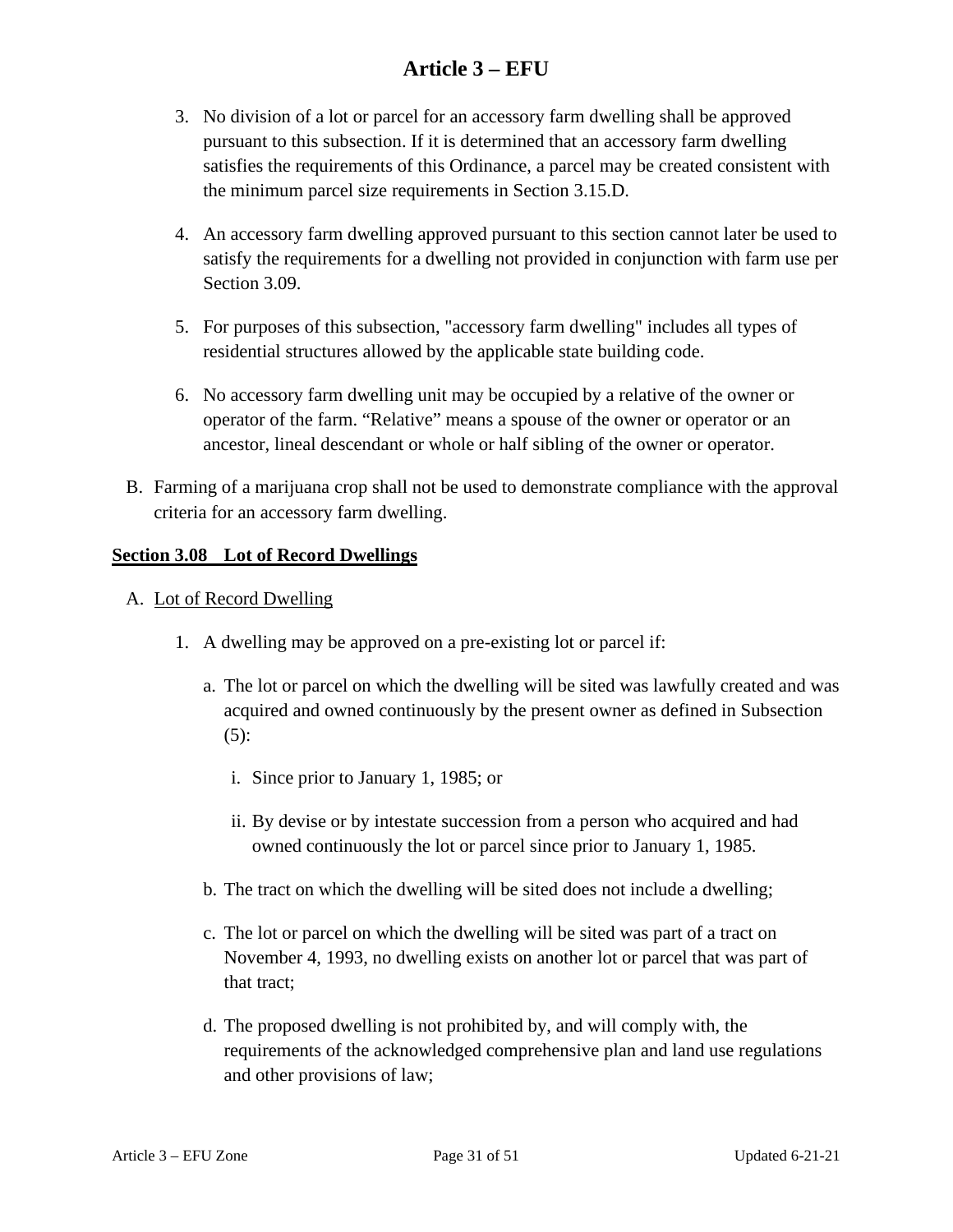- e. The lot or parcel on which the dwelling will be sited is not high-value farmland except as provided in Subsections (3) or (4); and
- f. When the lot or parcel on which the dwelling will be sited lies within an area designated in the Comprehensive Plan as habitat of big game, the siting of the dwelling is consistent with the limitations on density upon which the acknowledged comprehensive plan and land use regulations intended to protect the habitat are based.
- 2. When the lot or parcel on which the dwelling will be sited is part of a tract, the remaining portions of the tract are consolidated into a single lot or parcel when the dwelling is allowed;
- 3. Notwithstanding the requirements of Subsection  $(1)(e)$  above, a single-family dwelling may be sited on high-value farmland if it meets the requirements below or in the subsequent Subsection (4):
	- a. It meets the other requirements of Subsections (1) and (2);
	- b. The lot or parcel is protected as high-value farmland as defined in OAR 660-033- 0020(8)(a);
	- c. The planning director or hearings officer of a county determines that:
		- i. The lot or parcel cannot practicably be managed for farm use, by itself or in conjunction with other land, due to extraordinary circumstances inherent in the land or its physical setting that do not apply generally to other land in the vicinity.
			- (i) For the purposes of this section, this criterion asks whether the subject lot or parcel can be physically put to farm use without undue hardship or difficulty because of extraordinary circumstances inherent in the land or its physical setting. Neither size alone nor a parcel's limited economic potential demonstrates that a lot of parcel cannot be practicably managed for farm use.
			- (ii) Examples of "extraordinary circumstances inherent in the land or its physical setting" include very steep slopes, deep ravines, rivers, streams, roads, railroad or utility lines or other similar natural or physical barriers that by themselves or in combination separate the subject lot or parcel from adjacent agricultural land and prevent it from being practicably managed for farm use by itself or together with adjacent or nearby farms.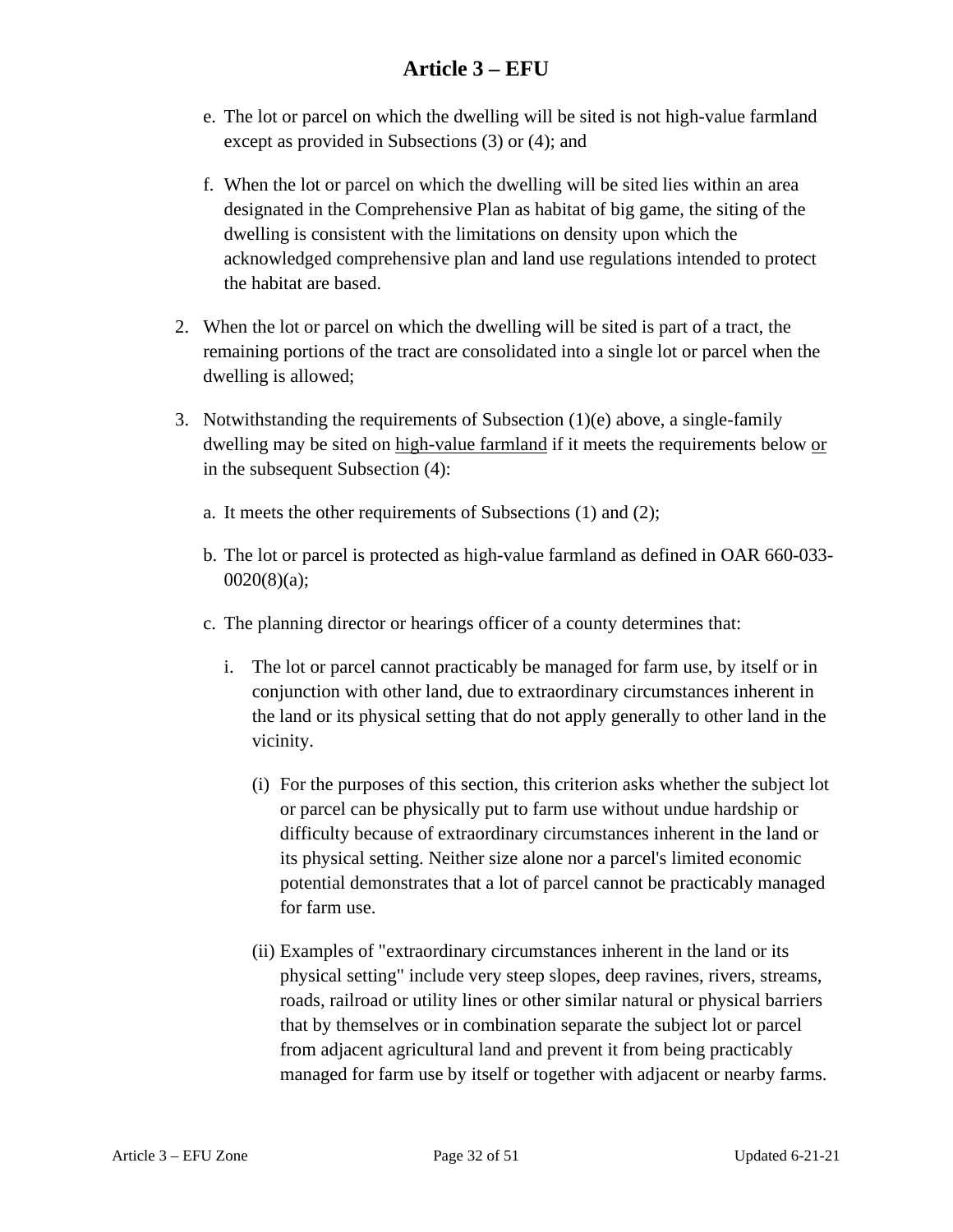- (iii)A lot or parcel that has been put to farm use despite the proximity of a natural barrier or since the placement of a physical barrier shall be presumed manageable for farm use.
- d. The dwelling will not materially alter the stability of the overall land use pattern in the area by applying the standards set forth in Section 3.09.A.3
- 4. Notwithstanding the requirements of Subsection (1)(e) above, a single-family dwelling may be sited on high-value farmland if it meets the requirements below or in the preceding Subsection (3) above:
	- a. It meets the other requirements of Subsections (1) and (2);
	- b. The tract on which the dwelling will be sited is:
		- i. Not high-value farmland defined in Section 3.03; and
		- ii. Twenty-one acres or less in size; and
	- c. The tract is bordered on at least 67 percent of its perimeter by tracts that are smaller than 21-acres, and at least two such tracts had dwellings on January 1, 1993; or
	- d. The tract is not a flaglot and is bordered on at least 25 percent of its perimeter by tracts that are smaller than 21-acres, and at least four dwellings existed on January 1, 1993, within one-quarter mile of the center of the subject tract. Up to two of the four dwellings may lie within an urban growth boundary, but only if the subject tract abuts an urban growth boundary; or
	- e. The tract is a flaglot and is bordered on at least 25 percent of its perimeter by tracts that are smaller than 21-acres, and at least four dwellings existed on January 1, 1993, within one-quarter mile of the center of the subject tract and on the same side of the public road that provides access to the subject tract. The governing body of a county must interpret the center of the subject tract as the geographic center of the flag lot if the applicant makes a written request for that interpretation and that interpretation does not cause the center to be located outside the flag lot. Up to two of the four dwellings may lie within an urban growth boundary, but only if the subject tract abuts an urban growth boundary:
		- i. "Flaglot" means a tract containing a narrow strip or panhandle of land providing access from the public road to the rest of the tract.
		- ii. "Geographic center of the flaglot" means the point of intersection of two perpendicular lines of which the first line crosses the midpoint of the longest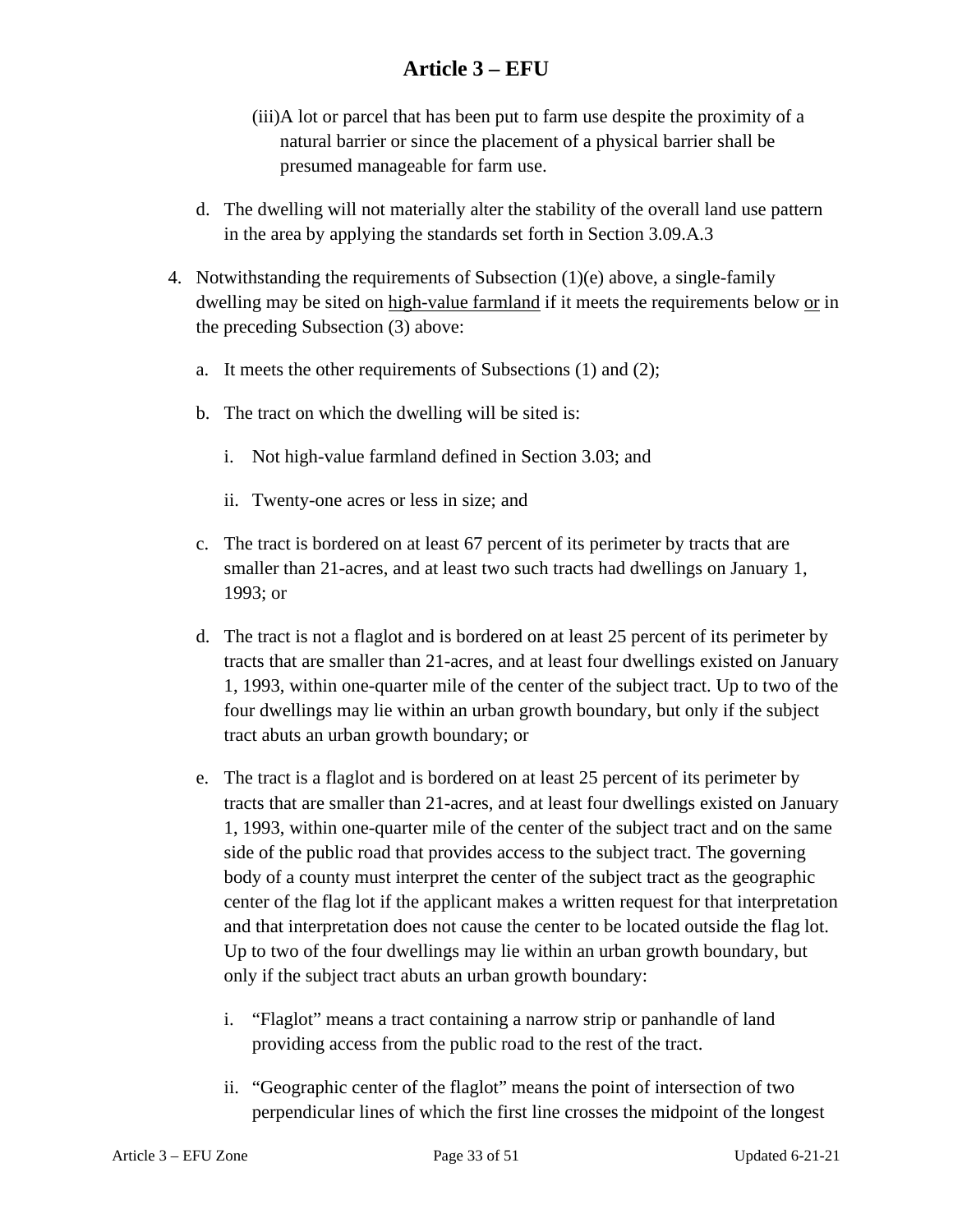side of a flaglot, at a 90-degree angle to the side, and the second line crosses the midpoint of the longest adjacent side of the flaglot.

- 5. For purposes of Subsection (1), "owner" includes the wife, husband, son, daughter, mother, father, brother, brother-in-law, sister, sister-in-law, son-in-law, daughter-inlaw, mother-in-law, father-in-law, aunt, uncle, niece, nephew, stepparent, stepchild, grandparent or grandchild of the owner or a business entity owned by any one or a combination of these family members;
- 6. The County Department of Records and Assessment shall be notified that the governing body intends to allow the dwelling.
- 7. An approved single-family dwelling under this section may be transferred by a person who has qualified under this section to any other person after the effective date of the land use decision.
- 8. The county shall provide notice of all applications for lot of record dwellings on high-value farmland to the State Department of Agriculture. Notice shall be provided in accordance with land use regulations and shall be mailed at least 20 calendar days prior to the decision.
- 9. The dwelling will be consistent with density limitations that protect Goal  $5 big$ game wildlife habitat.
- 10. The dwelling is subject to Section 3.15, and Article 50 Buffer Requirements including a deed notification, and with other applicable requirements of the Comprehensive Plan.

#### <span id="page-33-0"></span>**Section 3.09 Dwellings Not in Conjunction with Farm Use**

- A. Non-farm dwelling. A non-farm dwelling sited on a parcel is subject to the following requirements:
	- 1. The dwelling or activities associated with the dwelling will not force a significant change in or significantly increase the cost of accepted farming or forest practices on nearby lands devoted to farm or forest use;
	- 2. The following applies to non-farm dwellings:
		- a. The dwelling, including essential or accessory improvements or structure, is situated upon a new parcel, or, in the case of an existing lot or parcel, upon a portion of a lot or parcel, that is generally unsuitable land for the production of farm crops and livestock or merchantable tree species, considering the terrain, adverse soil or land conditions, drainage and flooding, vegetation, location and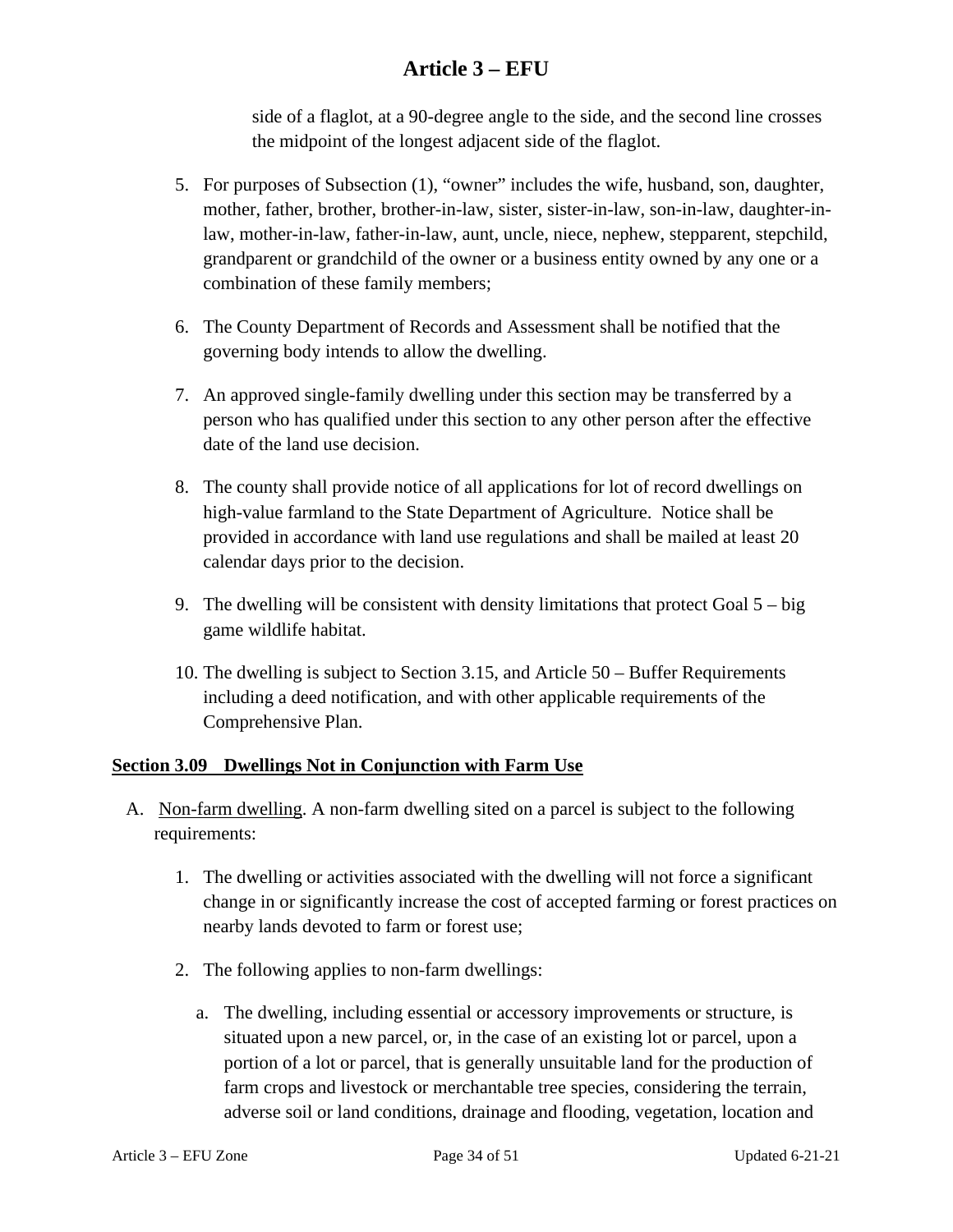size of the tract. A lot or new parcel or portion of an existing parcel shall not be considered unsuitable solely because of size or location if it can reasonably be put to farm or forest use in conjunction with other land; and

- b. A new parcel or portion of an existing lot or parcel is not "generally unsuitable" simply because it is too small to be farmed profitably by itself. If a parcel or portion of a lot or parcel can be sold, leased, rented or otherwise managed as a part of a commercial farm or ranch, then it is not "generally unsuitable". A new parcel or portion of an existing lot or parcel is presumed to be suitable if composed predominately of Class I-IV soils. Just because a new parcel or portion of an existing lot or parcel is unsuitable for one farm use does not mean it is not suitable for another farm use; or
- c. If the lot or parcel is under forest assessment, the dwelling shall be situated upon generally unsuitable land for the production of merchantable tree species recognized by the Forest Practices Rules, considering the terrain, adverse soil or land conditions, drainage and flooding, vegetation, location and size of the parcel. If a lot or parcel is under forest assessment, the area is not "generally unsuitable" simply because it is too small to be managed for forest production profitably by itself. If a lot or parcel under forest assessment can be sold, leased, rented or otherwise managed as a part of a forestry operation, it is not "generally unsuitable". If a lot or parcel is under forest assessment, it is presumed suitable if it is composed predominantly of soils capable of producing 50 cubic feet of wood fiber per acre per year. If a lot or parcel is under forest assessment, to be found compatible and not seriously interfere with forest uses on surrounding land it must not force a significant change in forest practices or significantly increase the cost of those practices on the surrounding land;
- 3. The dwelling will not materially alter the stability of the overall land use pattern of the area. In determining whether a proposed nonfarm dwelling will alter the stability of the land use pattern in the area, a county shall consider the cumulative impact of nonfarm dwellings on other lots or parcels in the area similarly situated by applying the standards set forth in OAR 660-033-0130(4)(a)(D). If the application involves the creation of a new parcel for the nonfarm dwelling, a county shall consider whether creation of the parcel will lead to creation of other nonfarm parcels, to the detriment of agriculture in the area by applying the standards set forth in OAR 660- 033-0130(4)(a)(D); and
- 4. If a single-family dwelling is established on a lot or parcel as set forth in 3.08 (Lot of Record Dwelling) no additional dwelling may later be sited under the provisions of this section.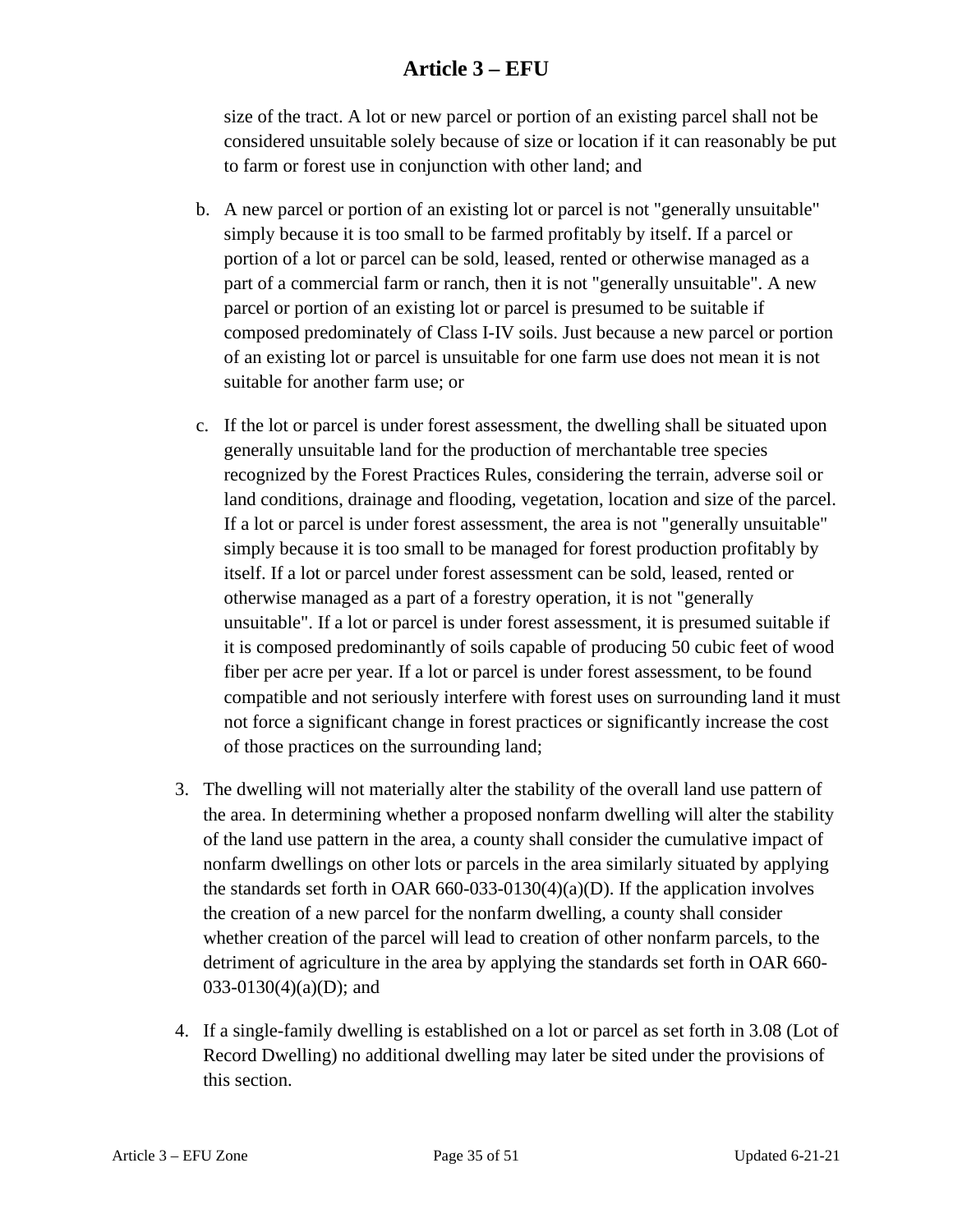#### <span id="page-35-0"></span>**Section 3.10 Replacement, Alteration or Restoration of a Lawfully-Established Dwelling**

- A. Any lawfully established permanent dwelling may be replaced, altered or restored if, at the time when an application for a permit is submitted, the permitting authority finds to its satisfaction, based on substantial evidence that:
	- 1. The dwelling to be altered, restored or replaced has, or formerly had:
		- a. Intact exterior walls and roof structure;
		- b. Indoor plumbing consisting of a kitchen sink, toilet and bathing facilities connected to a sanitary waste disposal system;
		- c. Interior wiring for interior lights;
		- d. A heating system; and
		- e. The dwelling was assessed as a dwelling for purposes of ad valorem taxation for the previous five property tax years, or, if the dwelling has existed for less than five years, from that time.
	- 2. Notwithstanding Subsection (1)(e) above, if the value of the dwelling was eliminated as a result of either of the following circumstances, the dwelling was assessed as a dwelling until such time as the value of the dwelling was eliminated:
		- a. The destruction (i.e., by fire or natural hazard), or demolition in the case of restoration, of the dwelling; or
		- b. The applicant establishes to the satisfaction of the permitting authority that the dwelling was improperly removed from the tax roll by a person other than the current owner. "Improperly removed" means that the dwelling has taxable value in its present state, or had taxable value when the dwelling was first removed from the tax roll or was destroyed by fire or natural hazard, and the county stopped assessing the dwelling even though the current or former owner did not request removal of the dwelling from the tax roll.
- B. For replacement of a lawfully established dwelling:
	- 1. The dwelling to be replaced must be removed, demolished or permanently converted to an allowable non-residential use:
		- a. Before the replacement dwelling is certified for occupancy pursuant to ORS 455.055; or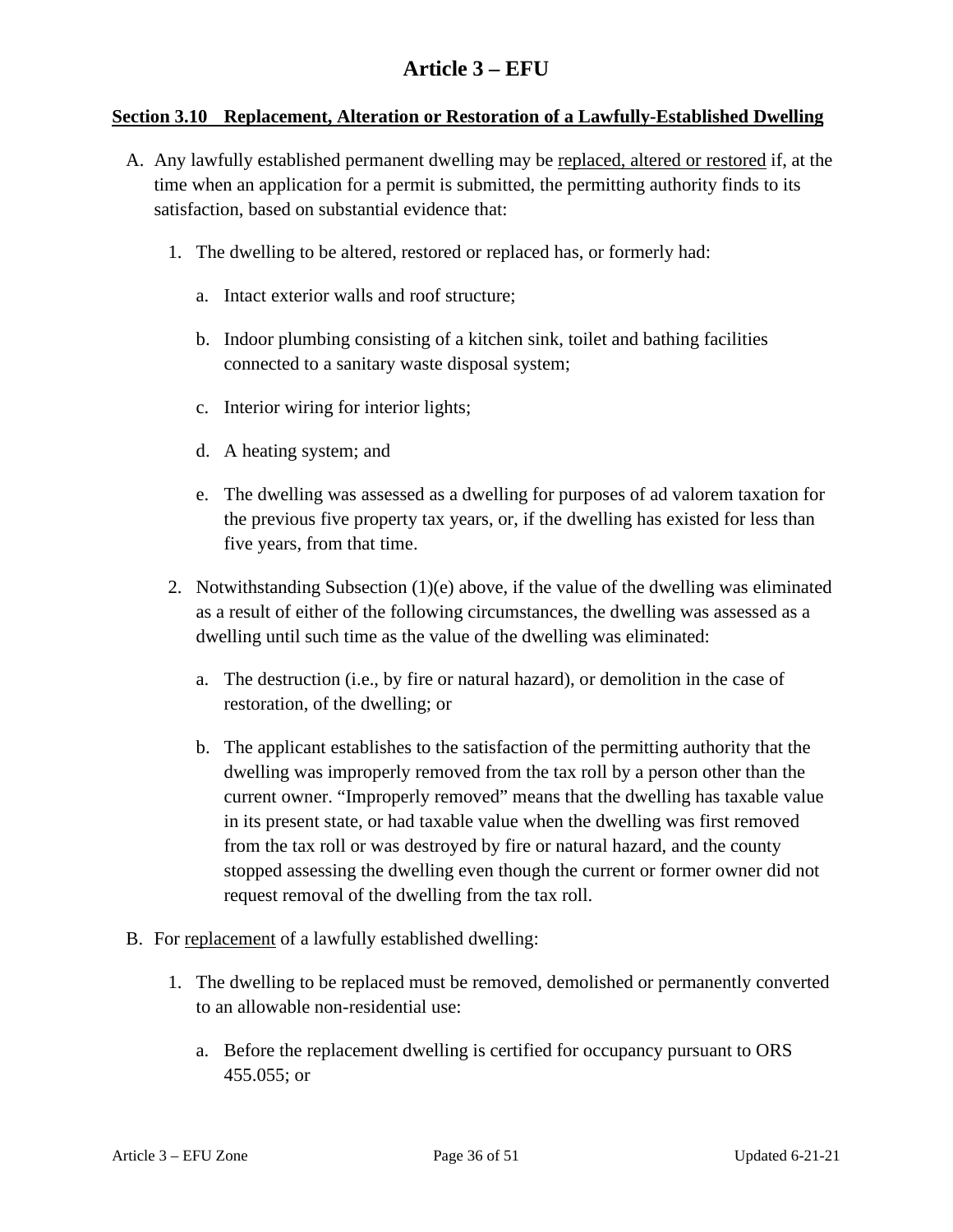- b. Unless otherwise allowed by the Planning Director due to special circumstances, a written agreement stating the existing dwellings shall be removed, demolished, or permanently converted into a non-residential use within 90 days or less of the new dwelling being occupied; or
- c. If a dwelling is removed by moving it off the subject parcel to another location, the applicant must obtain approval from the permitting authority for the new location.
- 2. The applicant must cause to be recorded in the deed records of the county a statement that the dwelling to be replaced has been converted to a non-residential use and will not be re-established or re-occupied as a residence in the future, unless otherwise authorized by law and approved through a separate application.
- 3. As a condition of approval, if the dwelling to be replaced is located on a portion of the lot or parcel that is not zoned for exclusive farm use, the applicant shall execute and cause to be recorded in the deed records of the county in which the property is located a deed restriction prohibiting the siting of another dwelling on that portion of the lot or parcel. The restriction imposed is irrevocable unless the county planning director, or the director's designee, places a statement of release in the deed records of the county to the effect that the provisions of 2013 Oregon Laws, chapter 462, section 2 and ORS 215.283 regarding replacement dwellings have changed to allow the lawful siting of another dwelling.
- 4. As a condition of approval, it is stated the dwelling to be replaced will continue to comply with any conditions imposed as part of the original or the most recent approval.
- C. A replacement dwelling must comply with applicable building, plumbing, electric and sanitation codes and other requirements relating to health and safety or to siting at the time of construction. However, the standards may not be applied in a manner that prohibits the siting of the replacement dwelling.
	- 1. The siting standards of Subsection (2) below apply when a dwelling qualifies for replacement because the dwelling:
		- a. Formerly had the features described in Subsection A(1) above;
		- b. Was removed from the tax roll as described in Subsection A(2) above; or
		- c. Had a permit that expired as described under Subsection D(3) below.
	- 2. The replacement dwelling must be sited on the same lot or parcel: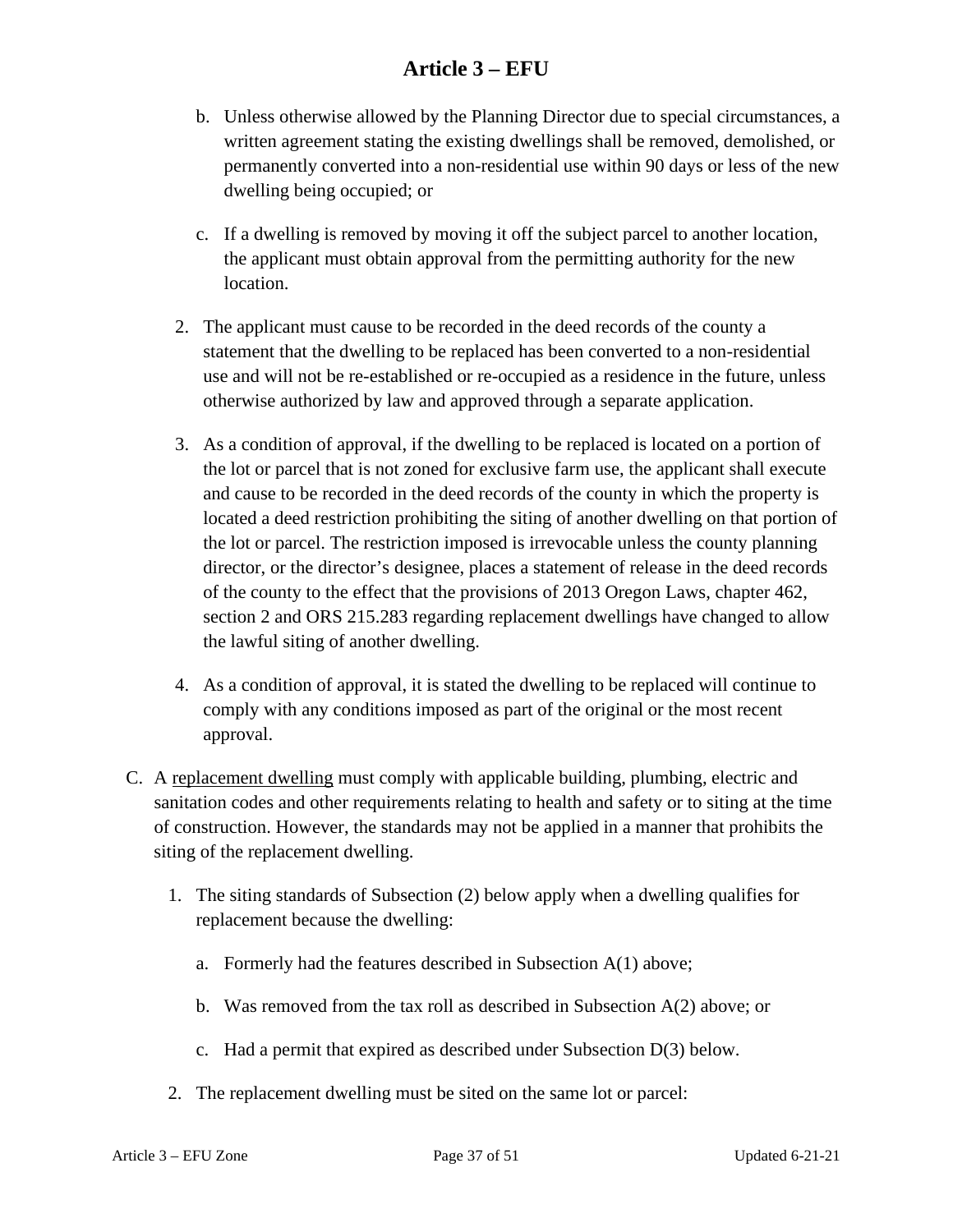- a. Using all or part of the footprint of the replaced dwelling or near a road, ditch, river, property line, forest boundary or another natural boundary of the lot or parcel; and
- b. If possible, for the purpose of minimizing the adverse impacts on resource use of land in the area, within a concentration or cluster of structures or within 500 yards of another structure.
- 3. Replacement dwellings that currently have the features described in Subsection A(1) above and that have been on the tax roll as described in Subsection A(2) above may be sited on any part of the same lot or parcel.
- D. A lawfully established accessory farm dwelling, including but not necessarily limited to a farmworker cabin, bunkhouse, or other similar dwelling that does not comply with the requirements of Section  $3.10(A)(1)$  above, may be replaced with a similar type dwelling, subject to the following:
	- 1. The replacement dwelling is designed for occupancy by an employee(s) of an existing onsite commercial farm operation.
	- 2. The replacement dwelling shall be occupied by a person(s) who is actively employed to work on the onsite farm, including their immediate family.
	- 3. The replacement dwelling shall be sized to accommodate a similar number of farmworkers as the existing farm dwelling, unless otherwise allowed as part of a new application based on the requirements of Section 3.07.
	- 4. The subject tract is currently employed for farm use and is able to meet the income requirements provided in Sections  $3.06(C)(1)$  and (4).
	- 5. If the replacement dwelling is no longer required for use by an employee(s) of the onsite farm, it shall either be removed, demolished, or converted into an allowable non-residential use.
- E. Replacement of seasonal farmworker housing:
	- 1. Shall be used in the same manner as an accessory farm dwelling and for the same purposes.
	- 2. May be larger than the original structures.
	- 3. May continue to use shared cooking, toilet and bathing facilities connected to a sanitary waste disposal system.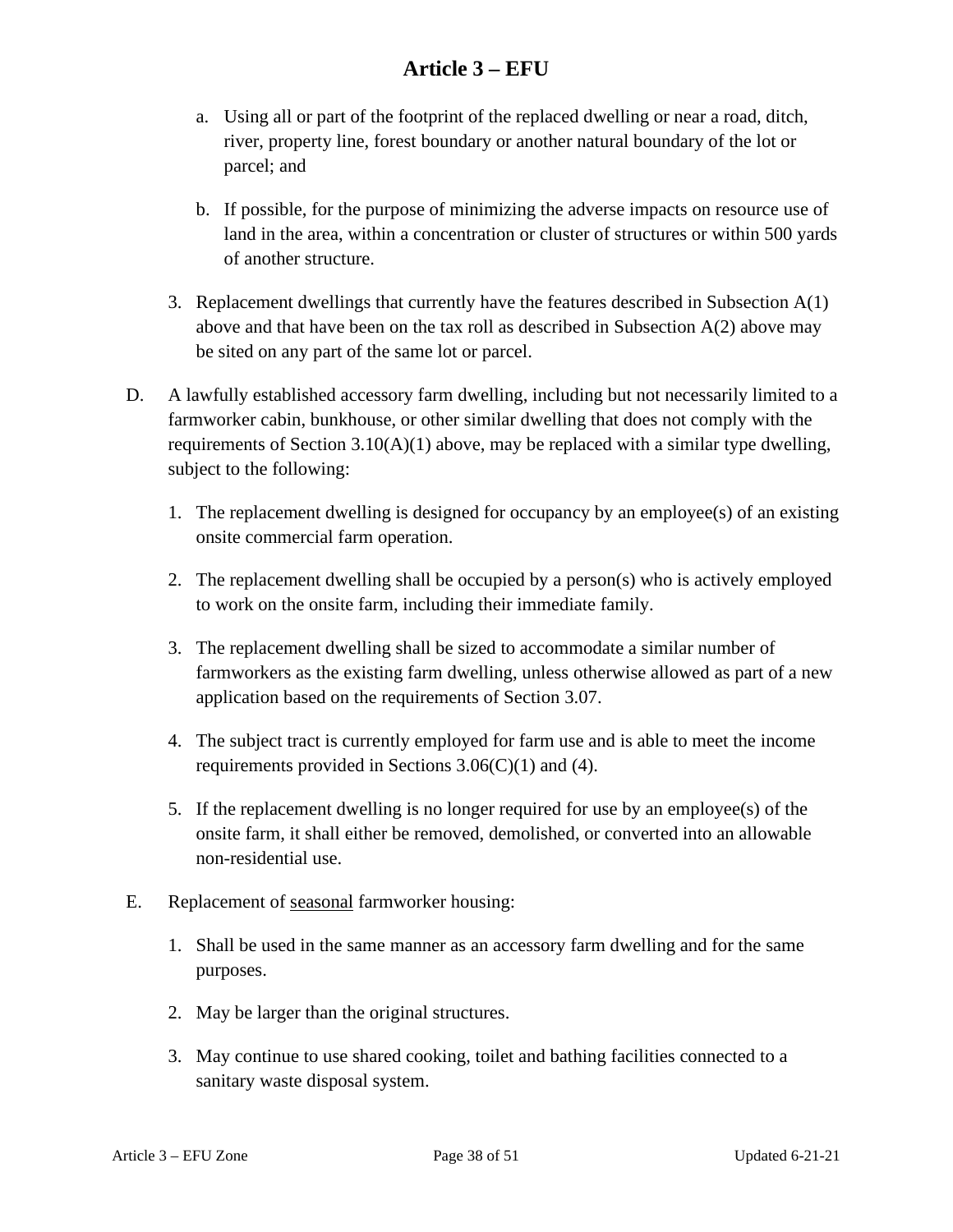- F. Upon request from an application, deferred replacement may be authorized, allowing the replacement dwelling to be constructed or placed at any time in the future. The deferred replacement allows a property owner to remove a dwelling meeting the criteria from Section 3.10  $(A)(1)$  above, with the guarantee that the removed dwelling can be replaced at any time in the future, subject to the following:
	- 1. The dwelling to be replaced shall be removed or demolished within three months after the deferred replacement permit is issued.
	- 2. The replacement dwelling shall comply with applicable building codes, plumbing codes, sanitation codes and other requirements relating to health and safety or to siting that are in effect at the time of construction.
	- 3. A deferred replacement permit may not be transferred, by sale or otherwise, except by the applicant to the spouse or a child of the applicant.
- G. A replacement dwelling permit that is issued (Type II review if):
	- 1. Is a land use decision as defined in ORS 197.015 where the dwelling to be replaced:
		- a. Formerly had the features described in Subsection A(1) above; or
		- b. Was removed from the tax roll as described in Subsection A(2) above;
	- 2. Is not subject to the time to act limits of ORS 215.417; and
	- 3. If expired before January 1, 2014, shall be deemed to be valid and effective if, before January 1, 2015, the holder of the permit:
		- a. Removes, demolishes or converts to an allowable nonresidential use the dwelling to be replaced; and
		- b. Causes to be recorded in the deed records of the county a statement that the dwelling to be replaced has been removed, demolished or converted.

#### <span id="page-38-0"></span>**Section 3.11 Wineries or Cider Businesses**

- A. A winery or cider business may be established as a permitted use if the proposed winery or cider business will produce wine or cider with a maximum annual production of:
	- 1. Winery **-** Less than 50,000 gallons and the winery operator:
		- a. Owns an on-site vineyard of at least 15-acres;
		- b. Owns a contiguous vineyard of at least 15-acres;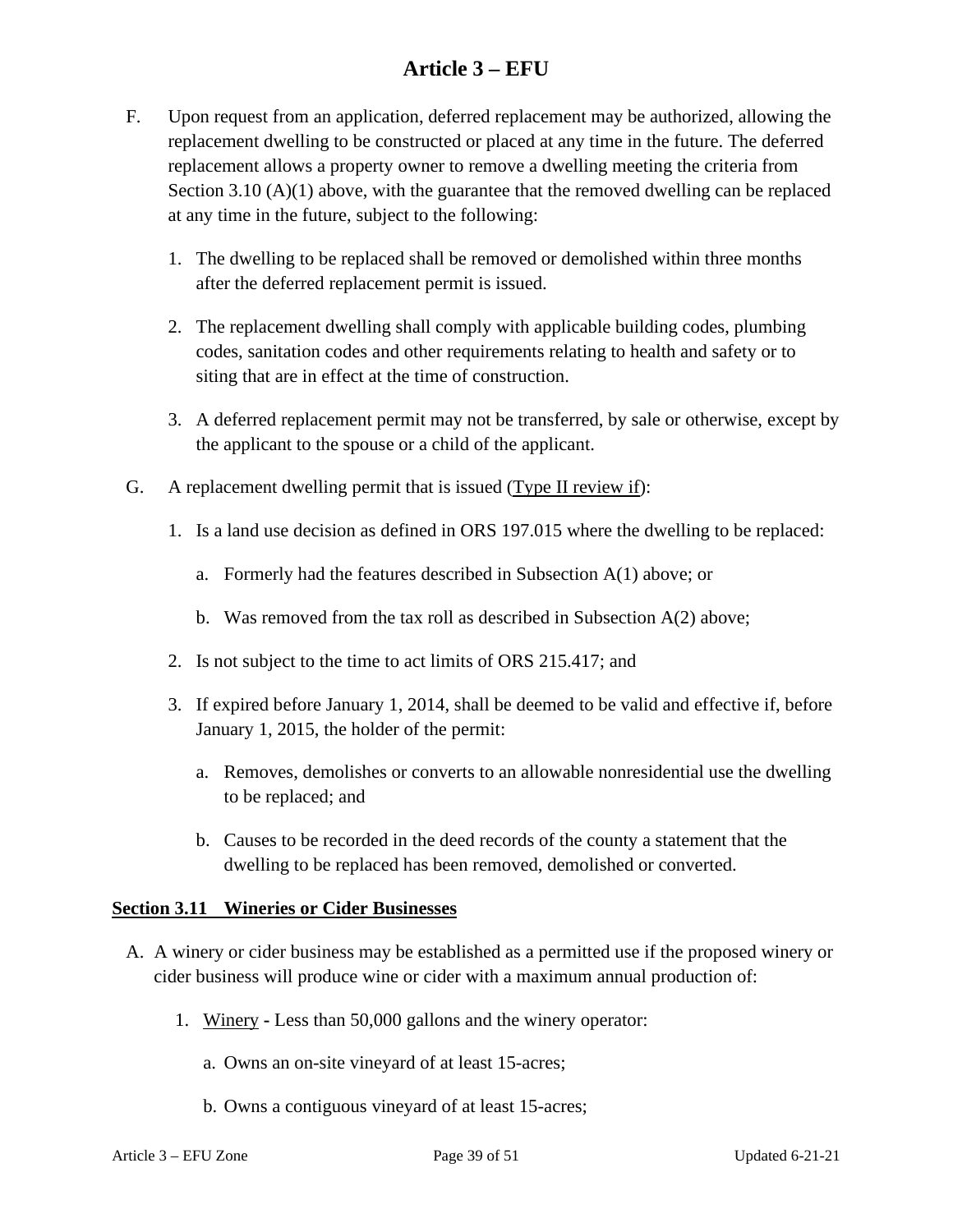- c. Has a long-term contract for the purchase of all of the grapes from at least 15 acres of a vineyard contiguous to the winery; or
- d. Obtains grapes from any combination of Subsection (1)(a), (b) or (c); or
- 2. At least 50,000 gallons and the winery operator:
	- a. Owns an on-site vineyard of at least 40-acres;
	- b. Owns a contiguous vineyard of at least 40-acres;
	- c. Has a long-term contract for the purchase of all of the grapes from at least 40 acres of a vineyard contiguous to the winery;
	- d. Owns an on-site vineyard of at least 15-acres on a tract of at least 40-acres and owns at least 40 additional acres of vineyards in Oregon that are located within 15 miles of the winery site; or
	- e. Obtains grapes from any combination of Subsection (2)(a), (b), (c) or (d).
- 3. Cider Business **-** Less than 100,000 gallons of cider annually and the cider business:
	- a. Owns an on-site orchard of at least 15 acres;
	- b. Owns a contiguous orchard of at least 15 acres;
	- c. Has a long-term contract for the purchase of all of the apples or pears from at least 15 acres of an orchard contiguous to the cider business; or
	- d. Obtains apples or pears from any combination of Subsection (a),(b) or (c) of this paragraph; or
- 4. At least 100,000 gallons of cider annually and the cider business:
	- a. Owns an on-site orchard of at least 40 acres;
	- b. Owns a contiguous orchard of at least 40 acres;
	- c. Has a long-term contract for the purchase of all of the apples or pears from at least 40 acres of an orchard contiguous to the cider business;
	- d. Owns an on-site orchard of at least 15 acres on a tract of at least 40 acres and owns at least 40 additional acres of orchards in Oregon that are located within 15 miles of the cider business site; or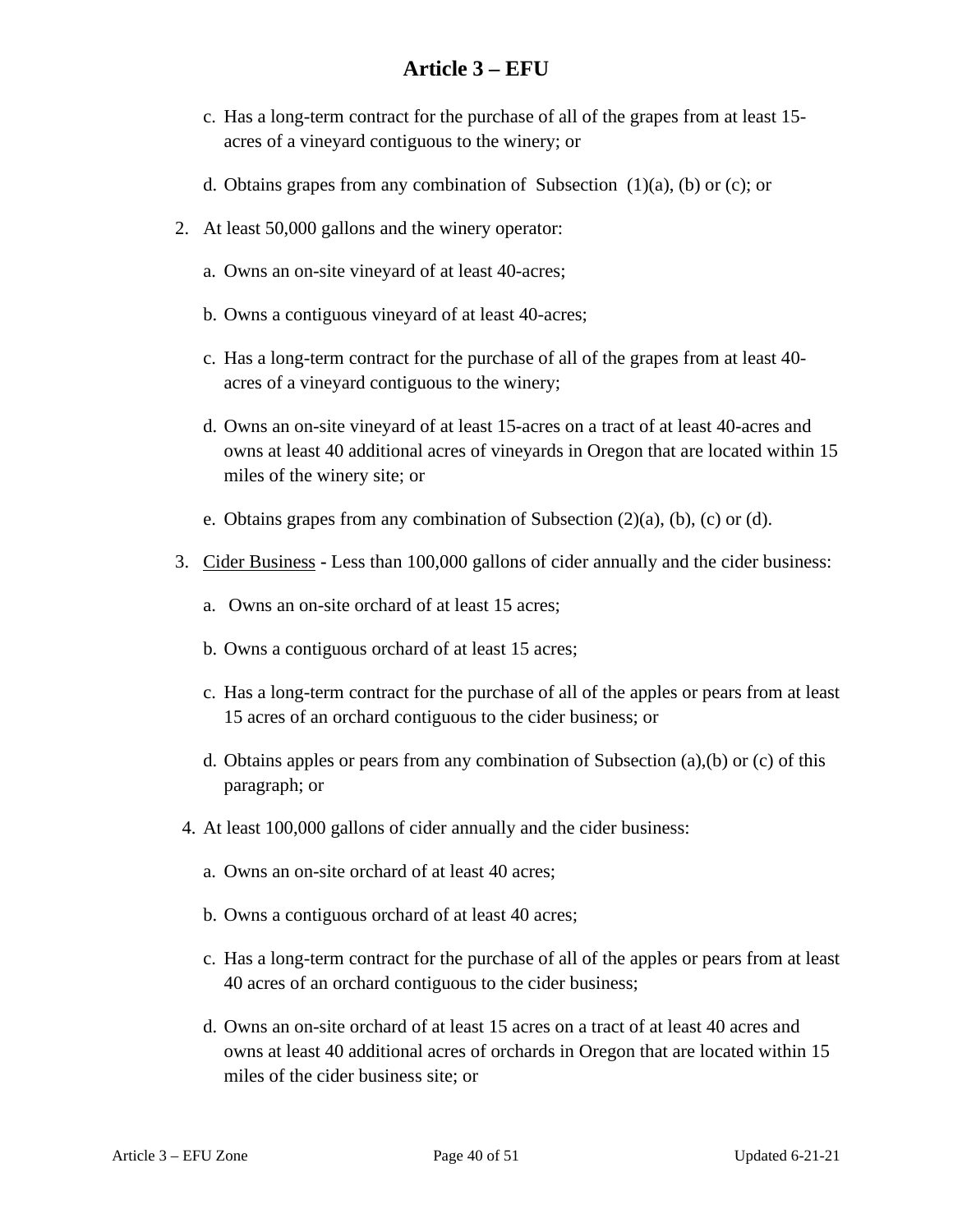- e. Obtains apples or pears from any combination of Subsection (a), (b), (c) or (c) of this paragraph.
- B. In addition to producing and distributing wine or cider, a winery or cider buinsses established under this section may:
	- 1. Market and sell wine or cider produced in conjunction with the winery or cider business.
	- 2. Conduct operations that are directly related to the sale or marketing of wine or cider produced in conjunction with the winery or cider business, including:
		- a. Wine or cider tastings in a tasting room or other location on the premises occupied by the winery or cider business;
		- b. Wine or cider club activities;
		- c. Winemaker or cidermaker luncheons and dinners;
		- d. Winery or cider business associated tours of vineyard or orchard;
		- e. Meetings or business activities with winery or cider business suppliers, distributors, wholesale customers and wine or cider industry members;
		- f. Winery or cider business staff activities;
		- g. Open house promotions of wine or cider produced in conjunction with the winery or cider business; and
		- h. Similar activities conducted for the primary purpose of promoting wine or cider produced in conjunction with the winery or cider business.
	- 3. Market and sell items directly related to the sale or promotion of wine or cider produced in conjunction with the winery or cider business, the marketing and sale of which is incidental to on-site retail sale of wine or cider, including food and beverages:
		- a. Required to be made available in conjunction with the consumption of wine or cider on the premises by the Liquor Control Act or rules adopted under the Liquor Control Act; or
		- b. Served in conjunction with an activity authorized by Subsections B(2), (4) or (5).
	- 4. Carry out agri-tourism or other commercial events on the tract occupied by the winery or cider business subject to Subsection E.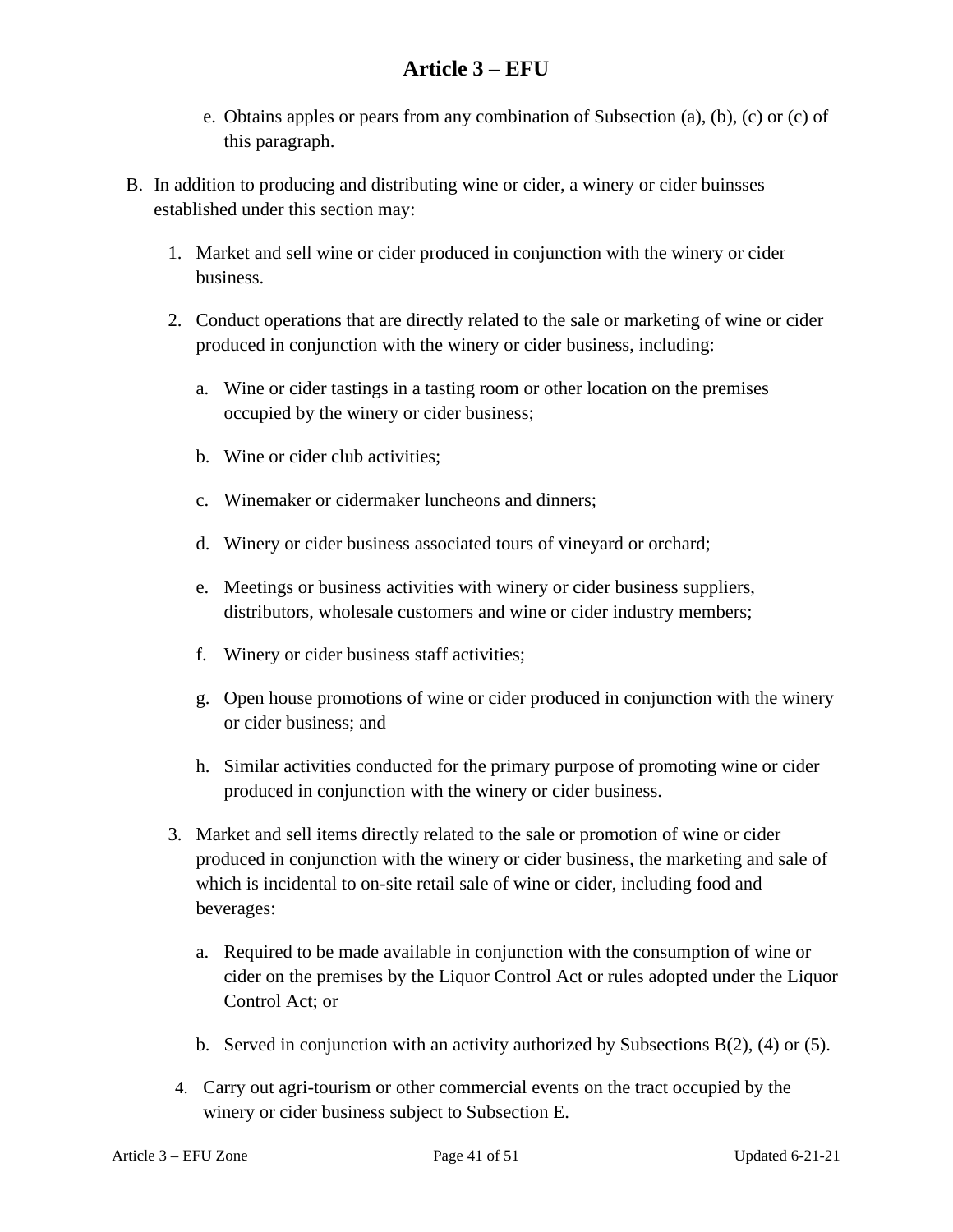- 5. Host charitable activities for which the winery or cider business does not charge a facility rental fee.
- C. A winery or cider business may include on-site kitchen facilities licensed by the Oregon Health Authority under ORS 624.010 to 624.121 for the preparation of food and beverages described in Subsection B(3). Food and beverage services authorized under Subsection B(3) may not utilize menu options or meal services that cause the kitchen facilities to function as a café or other dining establishment open to the public.
- D. The gross income of the winery or cider business from the sale of incidental items or services provided pursuant to Subsection B(3) to (5) may not exceed 25 percent of the gross income from the on-site retail sale of wine or cider produced in conjunction with the winery or cider business. The gross income of a winery or cider business does not include income received by third parties unaffiliated with the winery or cider business. At the request of the county, the winery or cider business shall submit to the county a written statement that is prepared by a certified public accountant and certifies the compliance of the winery or cider business with this subsection for the previous tax year.
- E. A winery or cider business may carry out up to 18 days of agri-tourism or other commercial events annually on the tract occupied by the winery or cider business. If a winery or cider business conducts agri-tourism or other commercial events authorized under this Section, the winery or cider business may not conduct agri-tourism or other commercial events or activities authorized by Section 3.12.A to C.
- F. A winery or cider business operating under this section shall provide parking for all activities or uses of the lot, parcel or tract on which the winery or cider business is established.
- G. Prior to the issuance of a permit to establish a winery or cider business under Subsection A, the applicant shall show that vineyards or orchards described in Subsection A have been planted or that the contract has been executed, as applicable.
- H. Standards imposed on the siting of a winery or cider business shall be limited solely to each of the following for the sole purpose of limiting demonstrated conflicts with accepted farming or forest practices on adjacent lands:
	- 1. Establishment of a setback of at least 100-feet from all property lines for the winery or cider business and all public gathering places unless the local government grants an adjustment or variance allowing a setback of less than 100-feet; and
	- 2. Provision of direct road access and internal circulation.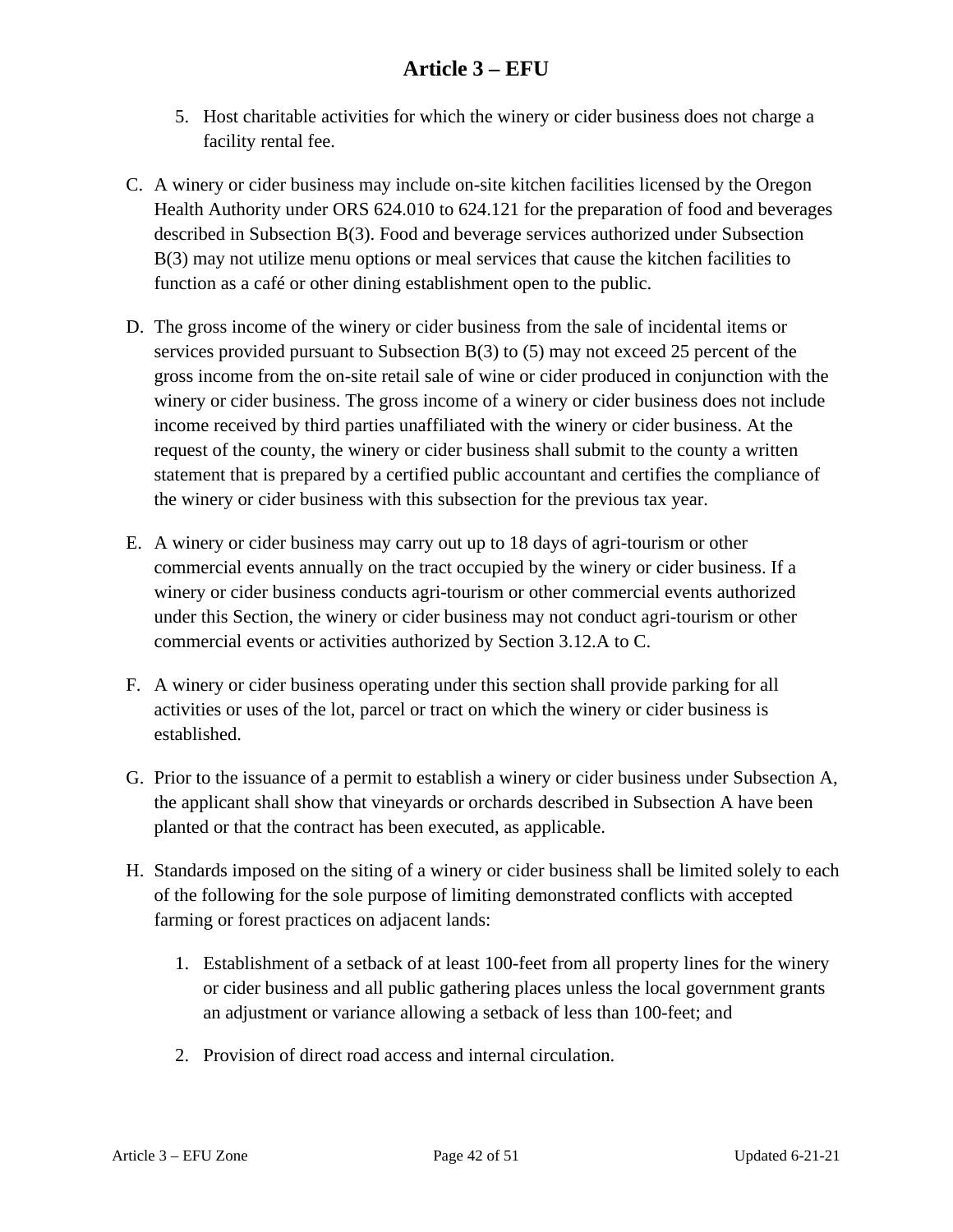I. In addition to a winery permitted in Subsections A to H, a winery may be sited on a tract of 80-acres or more where the requirements of OAR 215.453 are met (*not applicable to cider business*).

#### <span id="page-42-0"></span>**Section 3.12 Agri-tourism Events or Activities**

The following agri-tourism events or activities that are related to and supportive of agriculture may be established:

- A. In the alternative to 3.12 Subsections (B) and (C) below, the county may authorize, through an expedited, single-event license, a single agri-tourism event or activity on a tract in a calendar year by an expedited, single-event license that is personal to the applicant and is not transferred by, or transferable with, a conveyance of the tract. A decision concerning an expedited, single-event license is not a land use decision, as defined in ORS 197.015. To approve an expedited, single-event license, the governing body of a county or its designee must determine that the proposed agri-tourism event or activity meets any local standards that apply, and the agri-tourism or other commercial event or activity:
	- 1. Must be incidental and subordinate to existing farm use on the tract;
	- 2. May not begin before 6 a.m. or end after 10 p.m.;
	- 3. May not involve more than 50 attendees or 25 vehicles;
	- 4. May not include the artificial amplification of music or voices before 8 a.m. or after 8 p.m.;
	- 5. May not require or involve the construction or use of any new permanent structure in connection with the agri-tourism event or activity;
	- 6. Must be located on a tract of at least 10-acres unless the owners or residents of adjoining properties consent, in writing, to the location; and
	- 7. Must comply with applicable health and fire and life safety requirements.
- B. A single agri-tourism event or activity on a tract in a calendar year that is personal to the applicant and is not transferred by, or transferable with, a conveyance of the tract, if the agri-tourism or other commercial event or activity meets any local standards that apply, and:
	- 1. The agri-tourism event or activity is incidental and subordinate to existing farm use on the tract;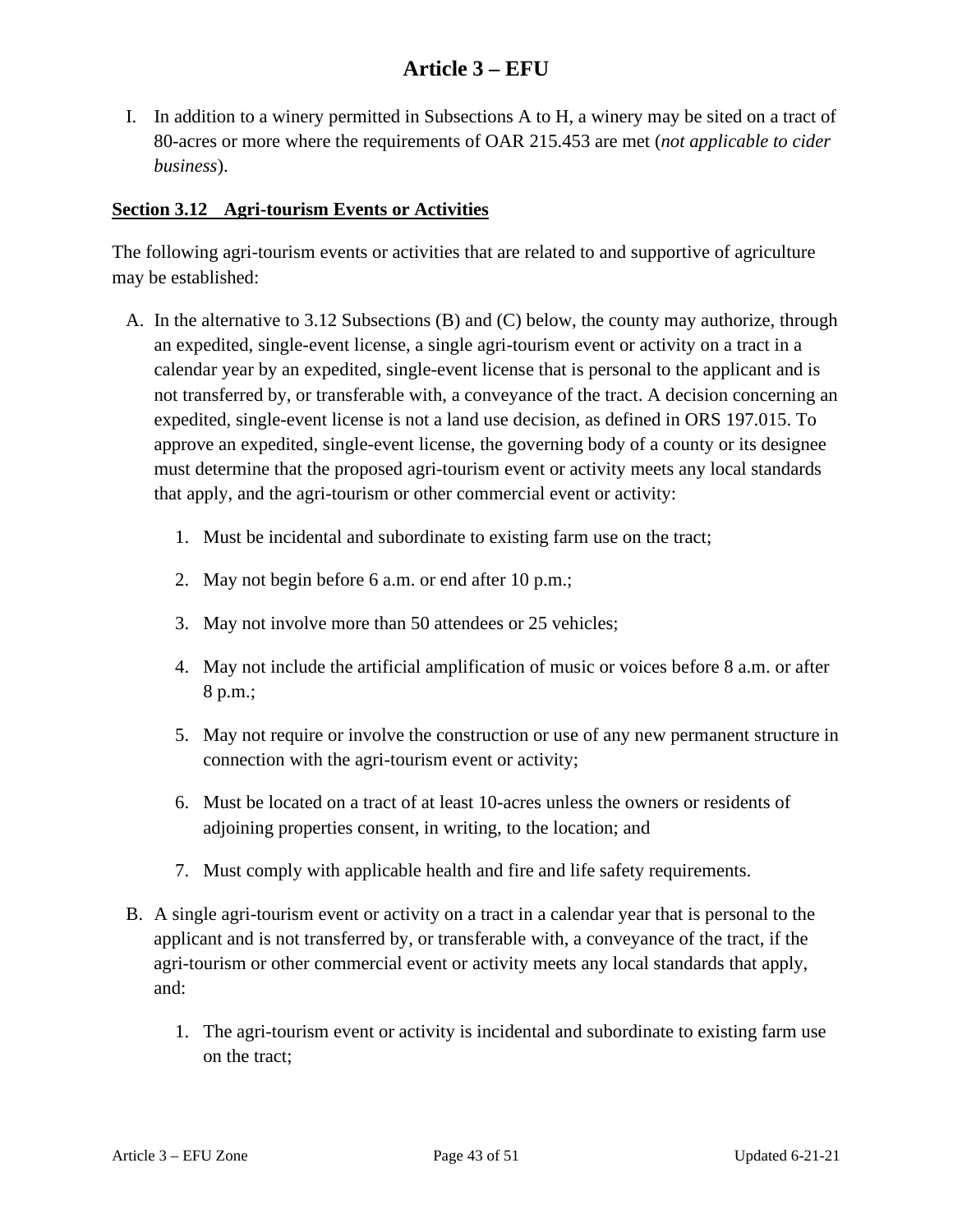- 2. The duration of the agri-tourism event or activity does not exceed 72 consecutive hours;
- 3. The maximum attendance at the agri-tourism event or activity does not exceed 250 people;
- 4. The maximum number of motor vehicles parked at the site of the agri-tourism event or activity does not exceed 125 vehicles;
- 5. The agri-tourism event or activity occurs outdoors, in temporary structures, or in existing permitted structures, subject to health and fire and life safety requirements;
- 6. Must comply with the Conditional Use Review Standards described in Section 3.05; and
- 7. The agri-tourism event or activity complies with conditions established for:
	- a. Planned hours of operation;
	- b. Access, egress and parking;
	- c. A traffic management plan that identifies the projected number of vehicles and any anticipated use of public roads; and
	- d. Sanitation and solid waste.
- 8. Must be located on a tract of at least 10-acres unless the owners or residents of adjoining properties consent, in writing, to the location; and
- 9. A permit authorized by this subsection shall be valid for one-calendar year. When considering an application for renewal, the county shall ensure compliance with the provisions of Subsection (B), any local standards that apply and conditions that apply to the permit or to the agri-tourism events or activities authorized by the permit.
- C. In the alternative to Subsections (A) and (B), the county may authorize up to six agritourism events or activities on a tract in a calendar year by a limited use permit that is personal to the applicant and is not transferred by, or transferable with, a conveyance of the tract. The agri-tourism events or activities must meet any local standards that apply, and the agri-tourism events or activities:
	- 1. Must be incidental and subordinate to existing farm use on the tract;
	- 2. May not, individually, exceed a duration of 72 consecutive hours, exceed 250 attendees and 125 vehicles;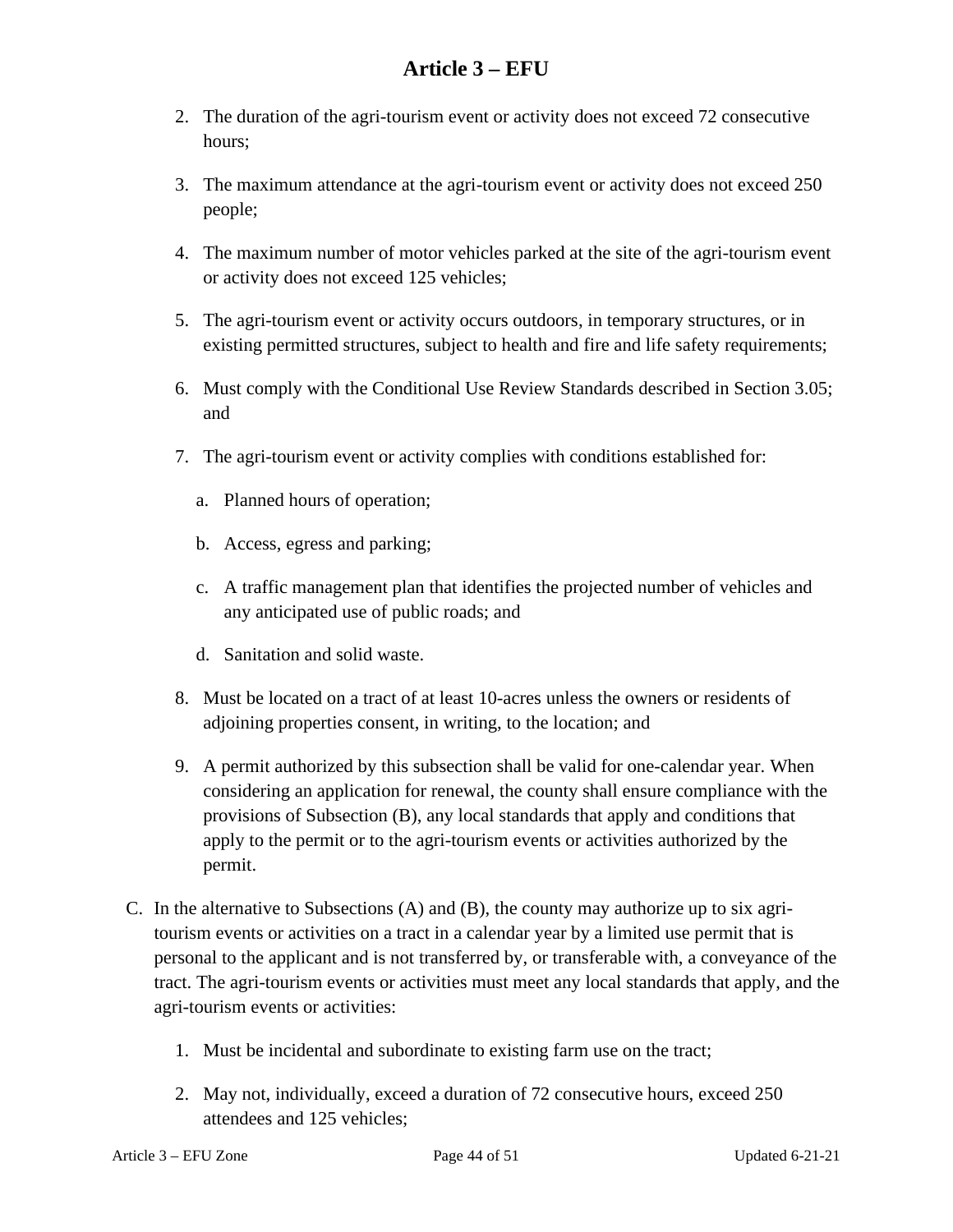- 3. May not require that a new permanent structure be built, used or occupied in connection with the agri-tourism events or activities;
- 4. Must comply with the Conditional Use Review Standards described in Section 3.05;
- 5. May not, in combination with other agri-tourism or other commercial events or activities authorized in the area, materially alter the stability of the land use pattern in the area; and
- 6. Must comply with conditions established for:
	- a. The types of agri-tourism events or activities that are authorized during each calendar year, including the number and duration of the agri-tourism events and activities, the anticipated daily attendance and the hours of operation;
	- b. The location of existing structures and the location of proposed temporary structures to be used in connection with the agri-tourism events or activities;
	- c. The location of access and egress and parking facilities to be used in connection with the agri-tourism events or activities;
	- d. Traffic management, including the projected number of vehicles and any anticipated use of public roads; and
	- e. Sanitation and solid waste.
- 7. Must be located on a tract of at least 10-acres unless the owners or residents of adjoining properties consent, in writing, to the location; and
- 8. A permit authorized by this subsection shall be valid for one-calendar year. When considering an application for renewal, the county shall ensure compliance with the provisions of Subsection (C), any local standards that apply and conditions that apply to the permit or to the agri-tourism or other commercial events or activities authorized by the permit.
- D. Temporary structures established in connection with agri-tourism events or activities may be permitted. The temporary structures must be removed at the end of the agri-tourism event or activity. Alteration to the land in connection with an agri-tourism event or activity including, but not limited to, grading, filling or paving, are not permitted.
- E. The authorizations provided by this section are in addition to other authorizations that may be provided by law, except that "outdoor mass gathering" and "other gathering," as those terms are used in ORS 197.015 (10)(d), do not include agri-tourism events and activities.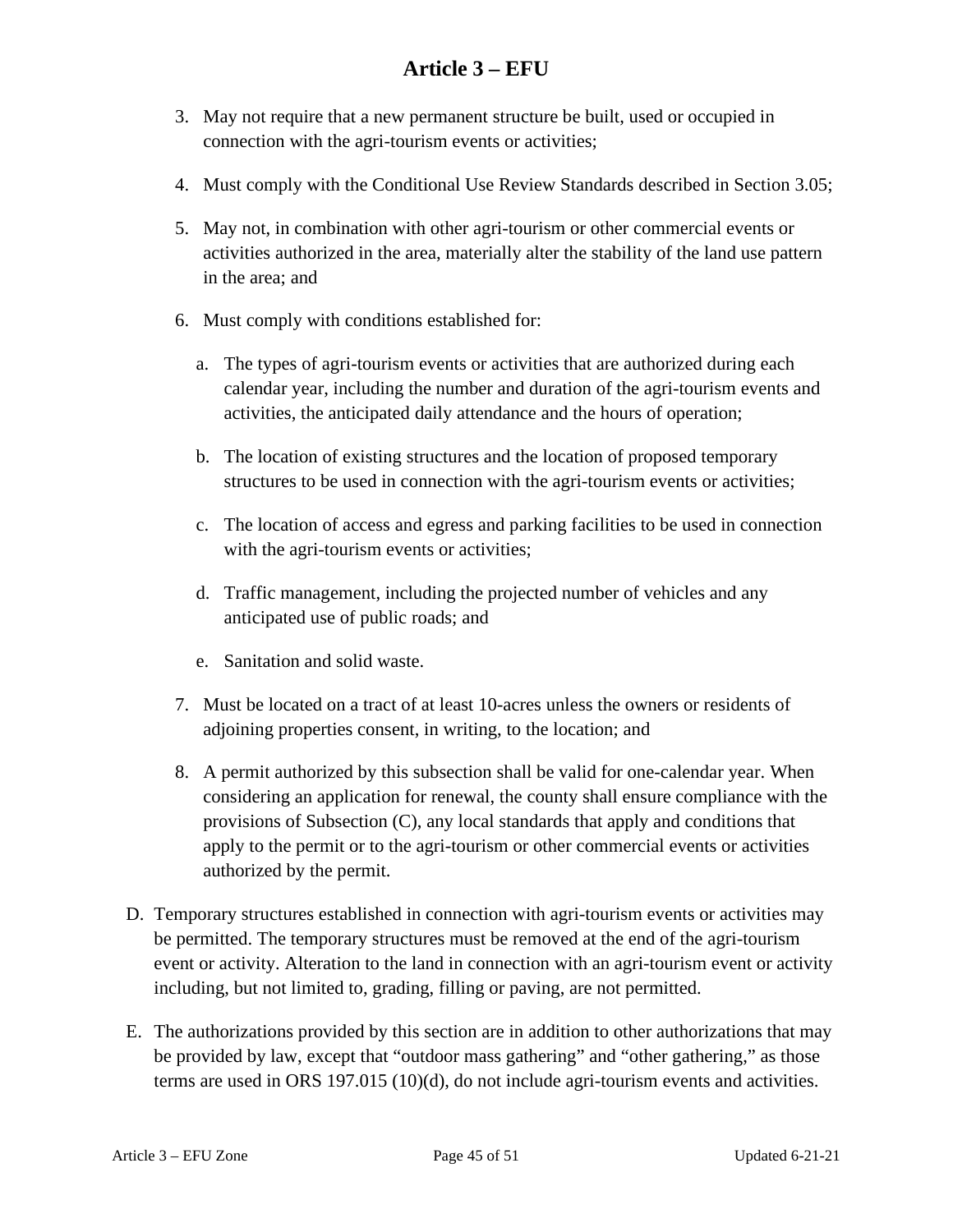#### <span id="page-45-0"></span>**Section 3.13 Commercial Facilities for Generating Power**

#### A. Commercial Power Generating Facility.

- 1. Permanent features of a power generation facility shall not preclude more than:
	- a. 12-acres from use as a commercial agricultural enterprise on high-value farmland unless an exception is taken pursuant to ORS 197.732 and OAR chapter 660, division 4; or
	- b. 20-acres from use as a commercial agricultural enterprise on land other than highvalue farmland unless an exception is taken pursuant to ORS 197.732 and OAR chapter 660, division 4.
- 2. A power generation facility may include on-site and off-site facilities for temporary workforce housing for workers constructing a power generation facility. Such facilities must be removed or converted to an allowed use under OAR 660-033- 0130(19) or other statute or rule when project construction is complete. Temporary workforce housing facilities not included in the initial approval may be considered through a minor amendment request. A minor amendment request shall be subject to 660-033-0130(5) and shall have no effect on the original approval.
- <span id="page-45-1"></span>B. Photovoltaic Solar Power Generation Facility. A proposal to site a photovoltaic solar power generation facility shall be subject to the definitions and provisions provided for in OAR 660-033-0130 (38).

#### **Section 3.14 Land Divisions**

- A. Minimum Parcel Size. The minimum size for creation of a new parcel shall be 80-acres.
- B. A division of land to accommodate a use permitted in Table 3.02, except a residential use, smaller than the minimum parcel size provided in Subsection (A) above may be approved if the parcel for the nonfarm use is not larger than the minimum size necessary for the use.
- C. A division of land to create up to two new parcels smaller than the minimum size established under Subsection (A) above, each to contain a dwelling not provided in conjunction with farm use, may be permitted if the provisions of ORS 215.263(4)(a) can be met.
- D. A land division of a lot or parcel created before January 1, 1993, on which a nonfarm dwelling was approved pursuant to ORS 215.284(1) may not be approved.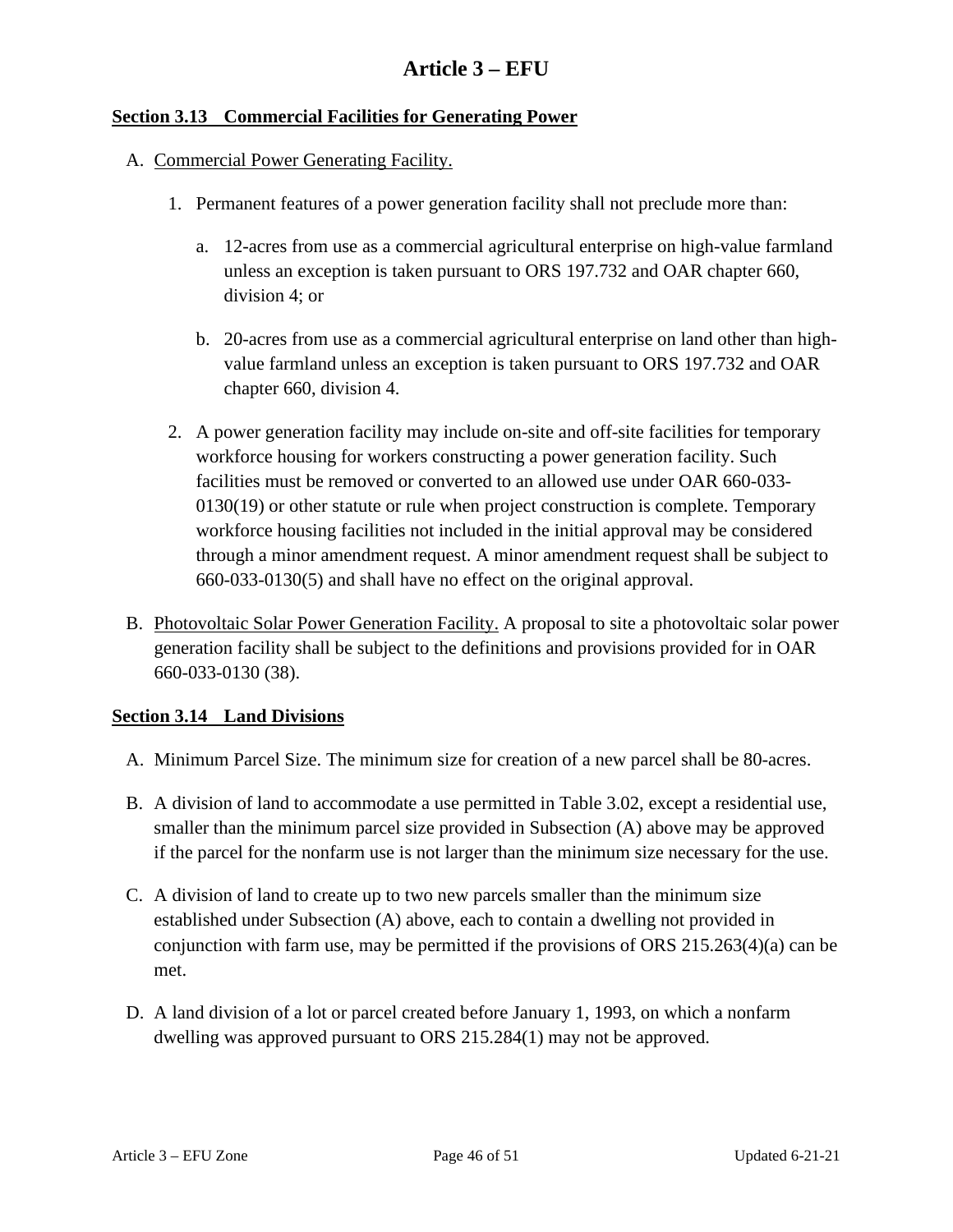- E. A division of land to divide a lot or parcel into two parcels, each to contain one dwelling not provided in conjunction with farm use, may be permitted if the provisions of ORS 215.263(4)(b) can be met.
- F. This section does not apply to the creation or sale of cemetery lots, if a cemetery is within the boundaries designated for a farm use zone at the time the zone is established.
- G. This section does not apply to divisions of land resulting from lien foreclosures or divisions of land resulting from foreclosure of recorded contracts for the sale of real property.
- H. This section does not allow division of a lot or parcel described in Section 3.04.D (relative farm help dwelling) and Section 3.04.E (temporary hardship dwelling).
- I. This section does not allow division of a lot or parcel that separates a processing facility from the farm operation specified in Table 3.02.
- J. A division of land may be approved provided:
	- 1. The land division is for the purpose of allowing a provider of public parks or open space, or a not-for-profit land conservation organization, to purchase at least one of the resulting parcels; and
	- 2. A parcel created by the land division that contains a dwelling is large enough to support continued residential use of the parcel.
	- 3. A parcel created pursuant to this subsection that does not contain a dwelling:
		- a. Is not eligible for siting a dwelling, except as may be authorized under ORS 195.120;
		- b. May not be considered in approving or denying an application for siting any other dwelling;
		- c. May not be considered in approving a redesignation or rezoning of forestlands except for a redesignation or rezoning to allow a public park, open space or other natural resource use; and
		- d. May not be smaller than 25-acres unless the purpose of the land division is to facilitate the creation of a wildlife or pedestrian corridor or the implementation of a wildlife habitat protection plan or to allow a transaction in which at least one party is a public park or open space provider, or a not-for-profit land conservation organization, that has cumulative ownership of at least 2,000-acres of open space or park property.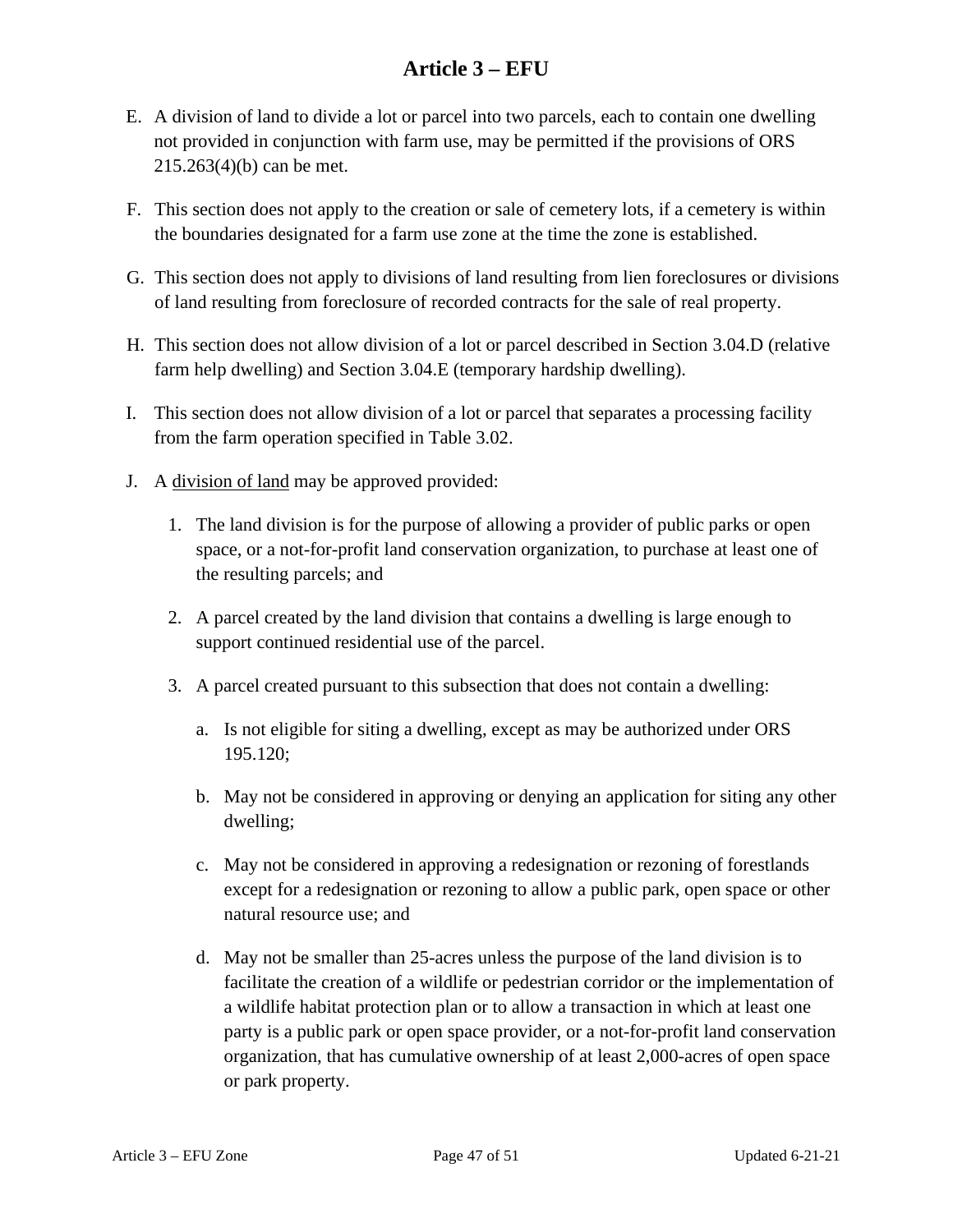- 4. A division of land smaller than the minimum lot or parcel size in Subsection (A) above may be approved provided for the purpose of establishing a church or rural fire station, pursuant to ORS 215.263.
- K. A division of a lawfully established unit of land may occur along an urban growth boundary where the parcel remaining outside the urban growth boundary is zoned for agricultural uses and is smaller than the minimum parcel size, provided that:
	- 1. If the parcel contains a dwelling, the parcel must be large enough to support continued residential use.
	- 2. If the parcel does not contain a dwelling, it:
		- (i) Is not eligible for siting a dwelling, except as may be authorized under ORS 195.120;
		- (ii) May not be considered in approving or denying an application for any other dwelling; and
		- (iii) May not be considered in approving a redesignation or rezoning of agricultural lands, except to allow a public park, open space or other natural resource area.

#### <span id="page-47-0"></span>**Section 3.15 Dimensional & Site Development Standards**

The following standards are the minimum applicable to all new dwellings / buildings and replacement dwellings / buildings located on a completely different site, unless required by other provisions of this article:

A. Article 50: Buffer requirements shall apply to all proposed dwellings, except dwellings located on and directly associated with farm uses, hardship dwellings in conjunction with a pre-existing non-conforming dwelling, and certain replacement dwellings, as described below. The more restrictive provisions in Article 50 or this section shall apply.

In the case of a replacement dwelling, the buffer requirements do not apply unless the dwelling is located on a completely different site. The new dwelling cannot protrude any further into the buffer unless an alternate buffer, such as a vegetative screen, berm, or sight obscuring fence is provided in compliance with Article 50 requirements.

*The more restrictive provisions in Article 50 or this section shall apply.* 

- B. Maximum height: 35-feet.
- C. Setbacks, minimum: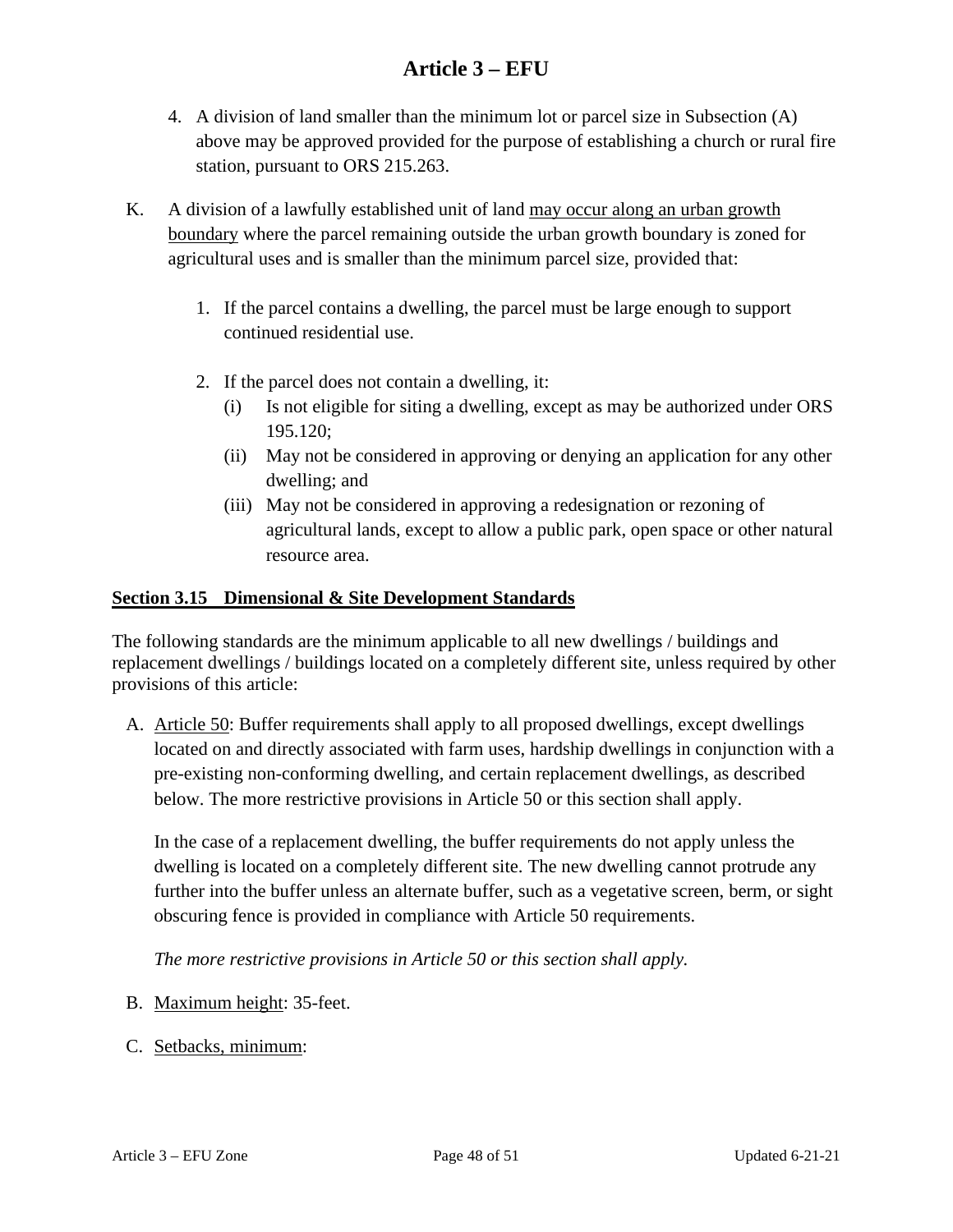- 1. Front: 60-feet from the centerline of any arterial street, or 50-feet from the centerline of any local or collector street, or 20-feet from the right-of-way, whichever is greater.
- 2. Rear: 20-feet; agricultural building and equine facilities buildings: 10-feet.
- 3. Side: Interior parcel: 10-feet; Exterior or corner parcel: 50-feet from the centerline of any street.
- 4. Streams: New buildings shall be setback 100-feet from ordinary high water line unless in conjunction with a water-related or water dependent use.
- D. Minimum lot or parcel size: 80-acres
- E. Minimum lot frontage: 50-feet
- F. Minimum vision clearance: 35-feet
- G. Signs exceeding 32 square feet are prohibited in the EFU zone, with the following exceptions:
	- 1. Oregon State Highway Division signs;
	- 2. Sponsor signs if:
		- a. The sign is part of a wall or fence surrounding an outdoor sports facility;
		- b. The sign does not exceed a maximum height of eight-feet and total area does not exceed 64 square feet;
		- c. The sign is on the interior of the wall/fence;
		- d. The structure shall comply with Section 3.15 C and F regarding setback and vision clearance.
	- 3. Signs approved under Subsection G are required to obtain a building permit, unless otherwise allowed by the County Building Official.
	- 4. With the exception of farm stands and the requirements of Section 3.04.G no more than one sign is allowed per parcel.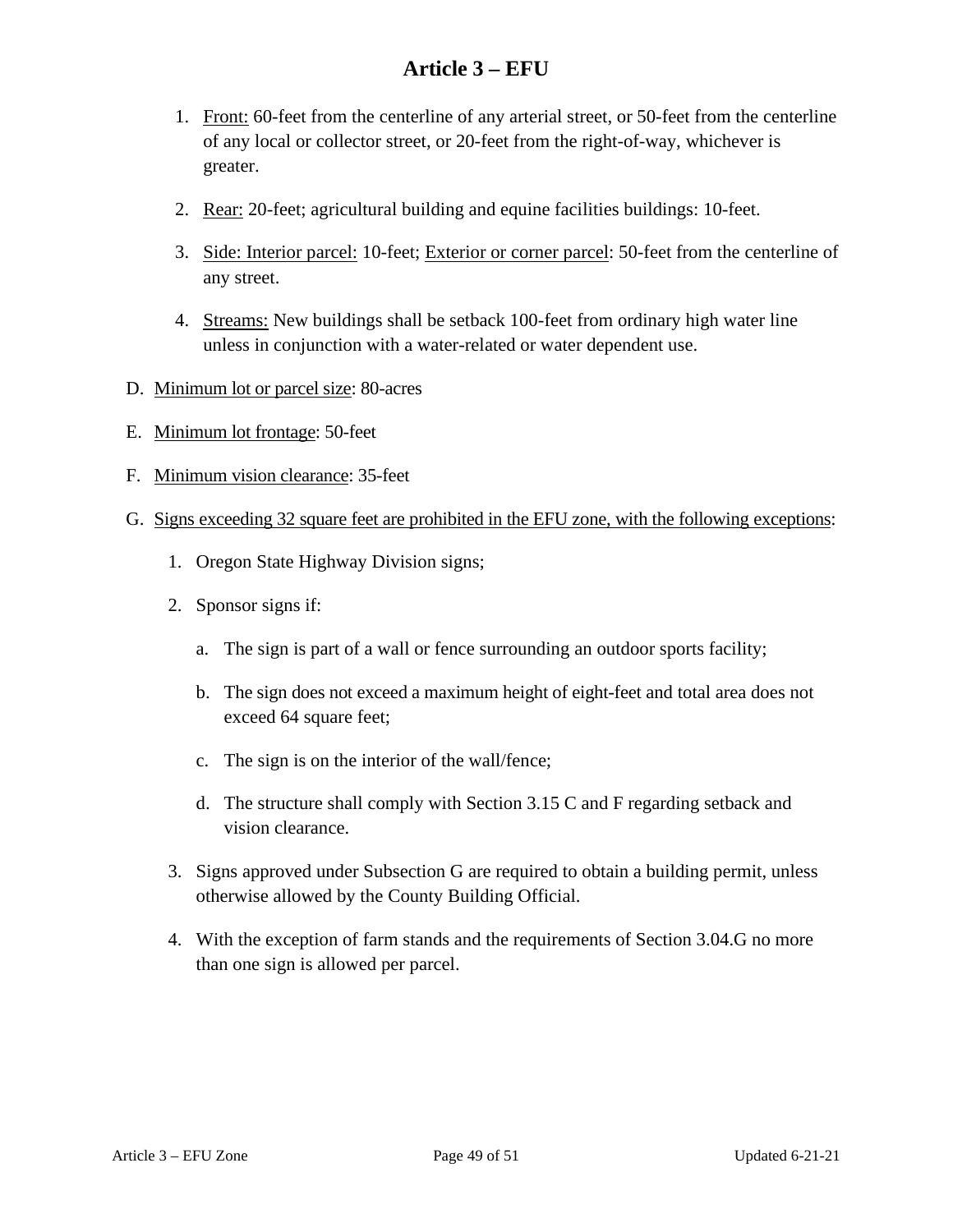#### <span id="page-49-0"></span>**Section 3.16 Approval Period & Time Extensions[1](#page-49-1)**

- A. Except as provided for in Section B. below and for land divisions, a decision approving a development or use on EFU zoned land shall be valid two-years from the date of the final decision. In the case of an appealed decision, the approval period shall begin on the date a final appellate decision is issued, unless the decision is remanded to the County, in which case the approval period shall begin on the date the County issues its final decision on remand.
	- 1. An initial extension period of up to one year shall be granted if:
		- a. The applicant makes a written request for the extension prior to the expiration date;
		- b. The applicant states reasons that prevented them from beginning or continuing development within the approval period; and
		- c. The County determines that the applicant was unable to begin or continue development during the approval period for reasons for which the applicant was not responsible.
	- 2. Up to two additional one-year extensions may be authorized where the criteria from Section (A)(1) above are met and applicable criteria for the decision have not changed.
	- 3. Pursuant to OAR 660-033-0140(3), approval of an extension granted under this Section is a ministerial decision, is not a land use decision as described in ORS 197.015, and is not subject to appeal as a land use decision.
- B. Pursuant to ORS 215.417, when a permit is approved for a proposed residential development (*except for primary farm dwellings, accessory farm dwellings, and relative farm help dwellings*) on EFU zoned land, the permit shall be valid for four-years from the date of the final decision. In the case of an appealed decision, the approval period shall begin on the date a final appellate decision is issued, unless the decision is remanded to the County, in which case the approval period shall begin on the date the County issues its final decision on remand.
	- 1. An extension of a residential development permit shall be valid for two-years, when an applicant submits to the County a written request for an extension of the development approval period, along with the appropriate fee, prior to the expiration date.
	- 2. Up to two additional one-year extensions may be authorized where applicable criteria for the decision have not changed if:

<span id="page-49-1"></span><sup>&</sup>lt;sup>1</sup> Section 3.16(A) and (B) were amended via Ordinance #372 on June 21, 2021